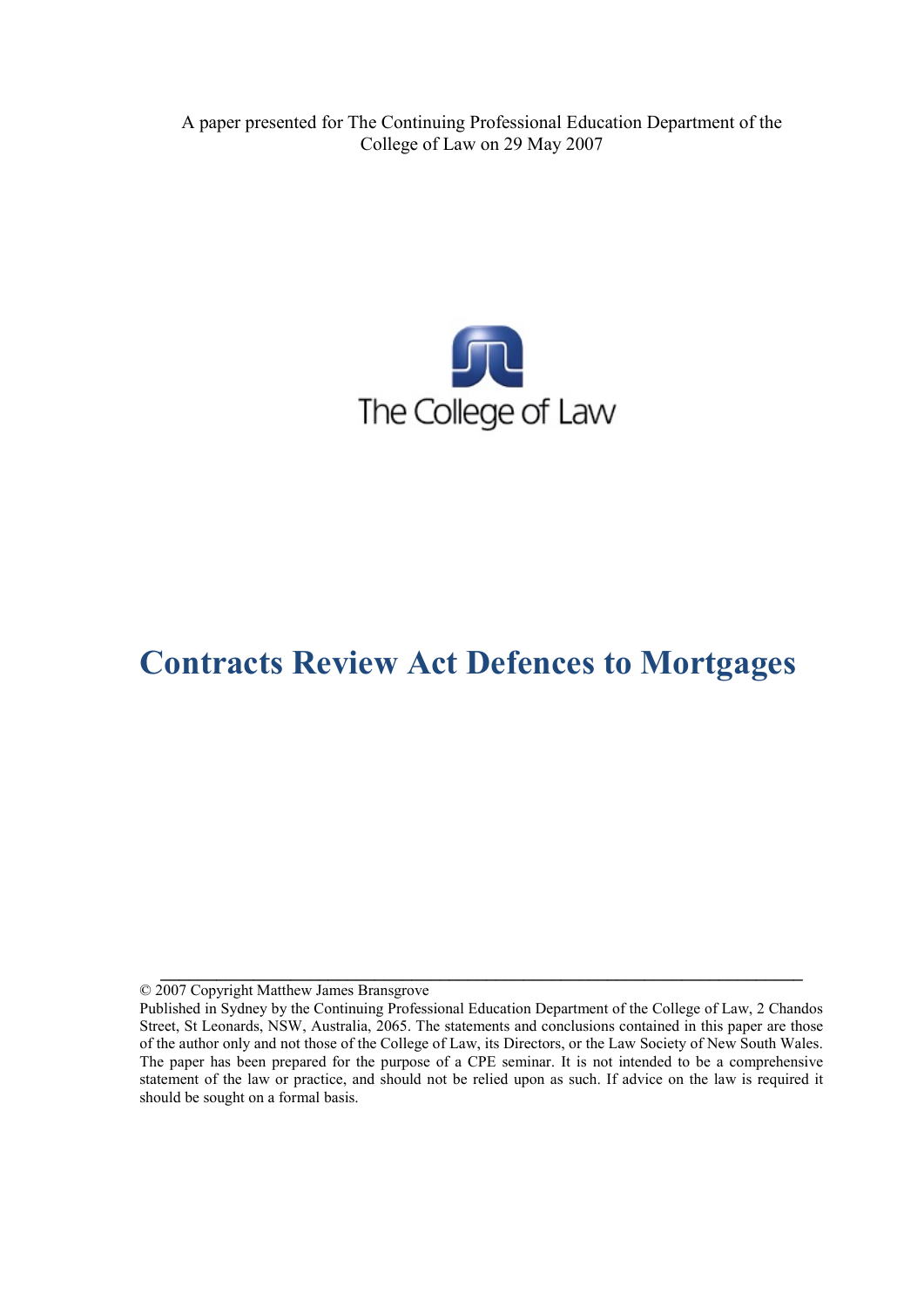# **ABOUT THE PRESENTER**

Matthew Bransgrove holds a Bachelor of Laws and was admitted to the NSW Supreme Court in 1992. He has practised exclusively in the field of mortgage law since 1998.

He is a co-author of the 2008 LexisNexis textbook ['The Essential Guide to Mortgage Law](http://www.bransgroves.com.au/documents/PDF/Book/OrderForm3LR.pdf) [in NSW'](http://www.bransgroves.com.au/documents/PDF/Book/OrderForm3LR.pdf) and the 2013 LexisNexis textbook ['The Essential Guide to Mortgage Law in](http://www.bransgroves.com.au/documents/PDF/Book/EGMLA2ndEdition.pdf) [Australia'.](http://www.bransgroves.com.au/documents/PDF/Book/EGMLA2ndEdition.pdf)

His articles in the NSW Law Society Journal and his textbook have been cited with approval by the NSW Supreme Court. [Chandra v Perpetual Trustees Victoria \[2007\]](http://www.austlii.edu.au/au/cases/nsw/NSWSC/2007/694.html) [NSWSC 694;](http://www.austlii.edu.au/au/cases/nsw/NSWSC/2007/694.html) [Perpetual Trustees Victoria v Kirkbride \[2009\] NSWSC 377;](http://www.austlii.edu.au/au/cases/nsw/NSWSC/2009/377.html) [Bank](http://www.austlii.edu.au/au/cases/nsw/NSWSC/2012/313.html) of [Western Australia v Ellis J Enterprises](http://www.austlii.edu.au/au/cases/nsw/NSWSC/2012/313.html) [2012] NSWSC 313.

He has presented the following papers for the College of Law:

- 1. Enforcement of Mortgages *19 June 2003*
- 2. Indefeasibility of Mortgage Title *17 Nov 2003*
- 3. Mortgage Drafting in NSW *17 Mar 2004*
- 4. Mortgage Priorities *15 June 2004*
- 5. The Rights of Mortgagors *10 Oct 2005*
- 6. The Rights of Mortgagees *10 Nov 2005*
- 7. Mortgagees Power of Sale *23 May 2006*
- 8. Discharge of Mortgage *28 Nov 2006*
- 9. Contracts Review Act Defences to Mortgages *29 May 2007*
- 10. Equitable Defences to Mortgages *18 July 2007*
- 11. Variation, Assignment & Transfer of Mortgages *12 Sept 2007*
- 12. Mortgagor's power to mortgage *13 Nov 2007*
- 13. Regulatory Structure of Managed Investments *23 Feb 2008*\*
- 14. Licensing a Responsible Entity *20 March 2008*\*
- 15. Proportionate Liability in claims against Valuers *29 Oct 2008*\*
- 16. Examinations under the Corporations Act and ASIC Act *5 March 2012*†

\**Presented jointly with Kate Cooper of Bransgroves Lawyers* † *Co-authored by Lesa Bransgrove of Bransgroves Lawyers*

#### **ACKNOWLEDGEMENT**

The presenter gratefully acknowledge the extensive assistance of Marcus Young of University Chambers in the preparation of this paper. Mr Young specialises in equity and commercial law. He is co-author, with the presenter, of the Lexis Nexis textbooks *The Essential Guide to Mortgage Law in NSW (2008) and The Essential Guide to Mortgage Law in Australia (2013).*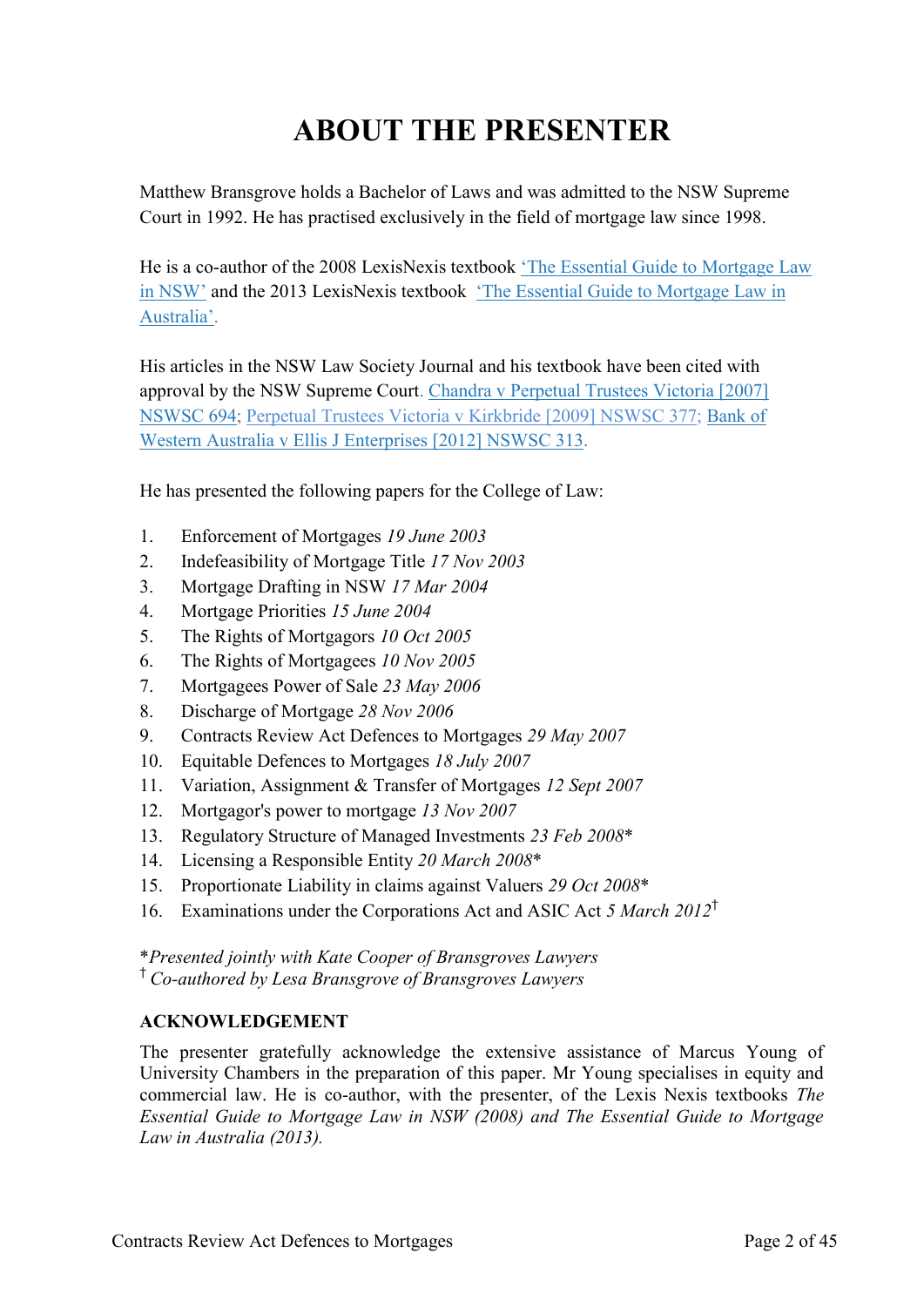# **TABLE OF CONTENTS**

| A.                        |  |
|---------------------------|--|
| <b>B.</b>                 |  |
| 1.                        |  |
| 2.                        |  |
| 3.                        |  |
| 4.                        |  |
| 5.                        |  |
| 6.                        |  |
| 7.                        |  |
| 8.                        |  |
| 9.<br>10.                 |  |
|                           |  |
| $\mathbf{C}$ .            |  |
| D.                        |  |
| Е.                        |  |
| $\mathbf{1}$ .            |  |
| 2.                        |  |
| F.                        |  |
|                           |  |
| 1.<br>2.                  |  |
| 3.                        |  |
| 4.                        |  |
| 5.                        |  |
| 6.                        |  |
| 7.                        |  |
| 8.                        |  |
| 9.                        |  |
| 10 <sub>1</sub>           |  |
| G.                        |  |
| 1.                        |  |
| 2.                        |  |
| 3.                        |  |
| 4.                        |  |
| 5.                        |  |
| 6.                        |  |
| 7.                        |  |
| Н.                        |  |
| 1.                        |  |
| 2.                        |  |
| 3 <sub>1</sub>            |  |
| $4_{\cdot}$               |  |
| $\mathbf{I}$ .            |  |
| 1.                        |  |
| $\overline{2}$ .          |  |
| 3.                        |  |
| 4.                        |  |
| 5 <sub>1</sub>            |  |
| $\mathbf{J}_{\mathbf{r}}$ |  |
| 1.                        |  |
| 2.                        |  |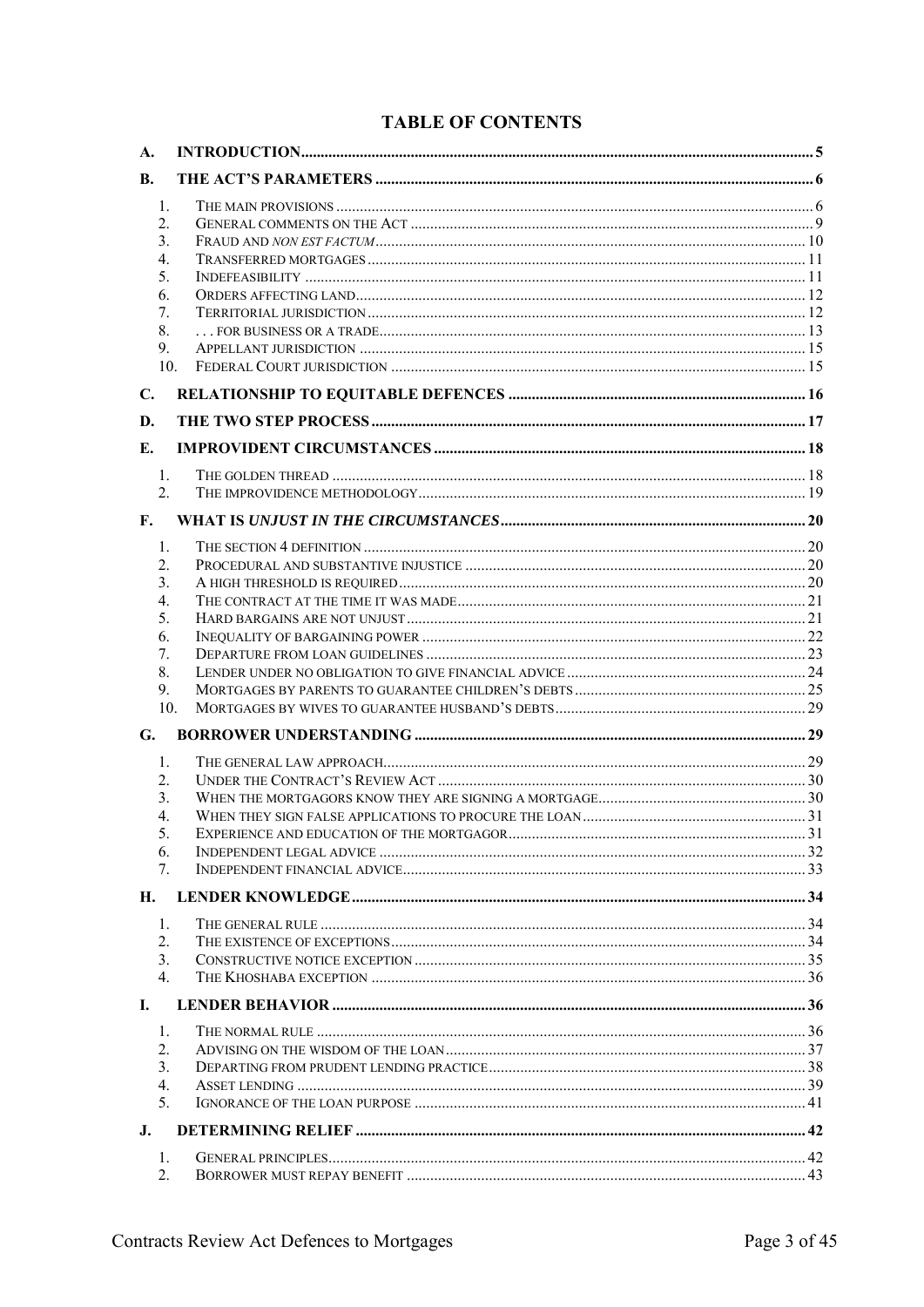| 4 |  |
|---|--|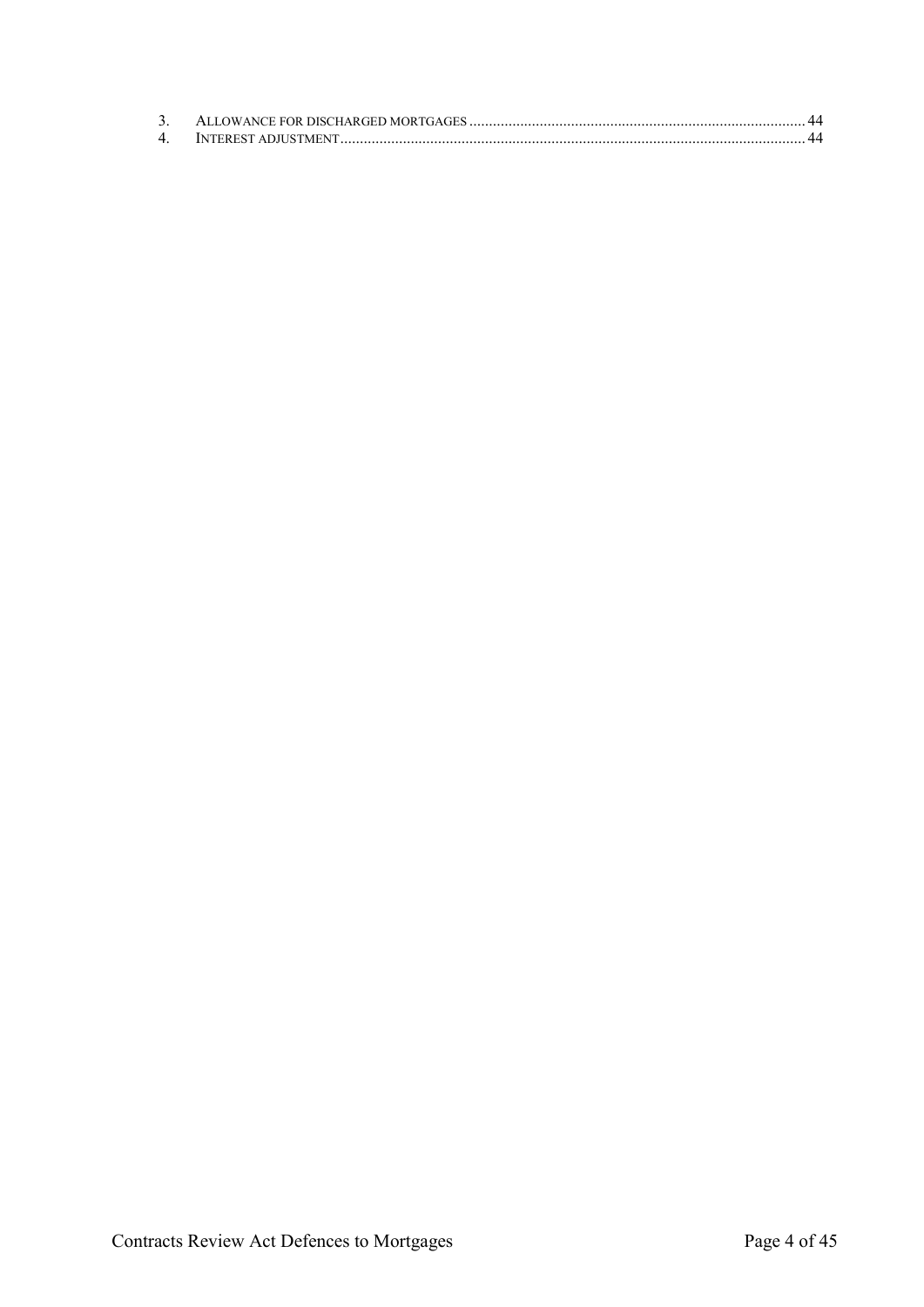# <span id="page-4-0"></span>**A. Introduction**

The Contracts Review Act was passed in 1980. Lacking a body of precedent to define its almost limitless reach, the courts at first shied away from implementing the Act, except in accordance with the principles of existing equitable relief. This approach was criticised by all of the judges of the Court of Appeal in the 1986 case of *West v AGC (Advances) Limited<sup>1</sup>* Kirby P noting:

It is ...surprising that, although the Act has now been in force for more than six years, few are the cases in which its relief has been claimed. Fewer still are the cases in which the court has provided relief. Where such a radical disturbance of time-honoured concepts governing contractual relations between parties intrudes upon settled law, there is a natural disinclination to apply the statute as its language would suggest the Parliament to have envisaged. There is an equal inclination to bypass the full consequences of such novel provisions by avoiding the application of the statute altogether and relying upon previously settled and more familiar avenues of redress. Alternatively, even where (as here) the statute has been held to apply, the wide jurisdiction afforded to the court may be read down, out of deference to concepts of relief which predate the enactment of its beneficial provisions. These inclinations should be recognised so that they may be resisted.

*West* marked a watershed and since then the Act has been given increasingly wider and more regular application. However from the beginning there has been a reluctance to penalise lenders for unjust circumstances of which they were ignorant or were not of their doing. In *West v AGC (Advances) Ltd & Ors<sup>2</sup> per McHugh JA (Hope JA agreeing)*:

"Under this Act, a contract will not be unjust as against a party unless the contract or one of its provisions is the product of unfair conduct on his part either in the terms which he has imposed or in the means which he has employed to make the contract."

This position was eroded in the first instance in theory only in the case of *Beneficial Finance Corp Limited v Karavas<sup>3</sup>* with Meagher JA noting:

"There is jurisdiction under the Act to make orders in favour of a party to a contract who proves that at the date of the contract he suffers from a relevant disability even though the other party to the contract is unaware of that disability, although in general it would be unsound to exercise the jurisdiction in those circumstances. … The reason for that view is that it is hardly just to deprive an innocent person of valuable property, of which contractual rights are a species. Nevertheless such a jurisdiction undoubtedly exists."

Gradually the Courts have evolved an approach which, which found its culmination in Perpetual Trustee Company Limited v Albert and Rose Khoshaba<sup>4</sup>, that where the lender is

<sup>&</sup>lt;sup>1</sup> 1986 5 NSWLR 610

 $2(1986)$  5 NSWLR 610

<sup>3</sup> (1991) 23 NSWLR 256 at 277

 $^{4}$  [2006] NSWCA 41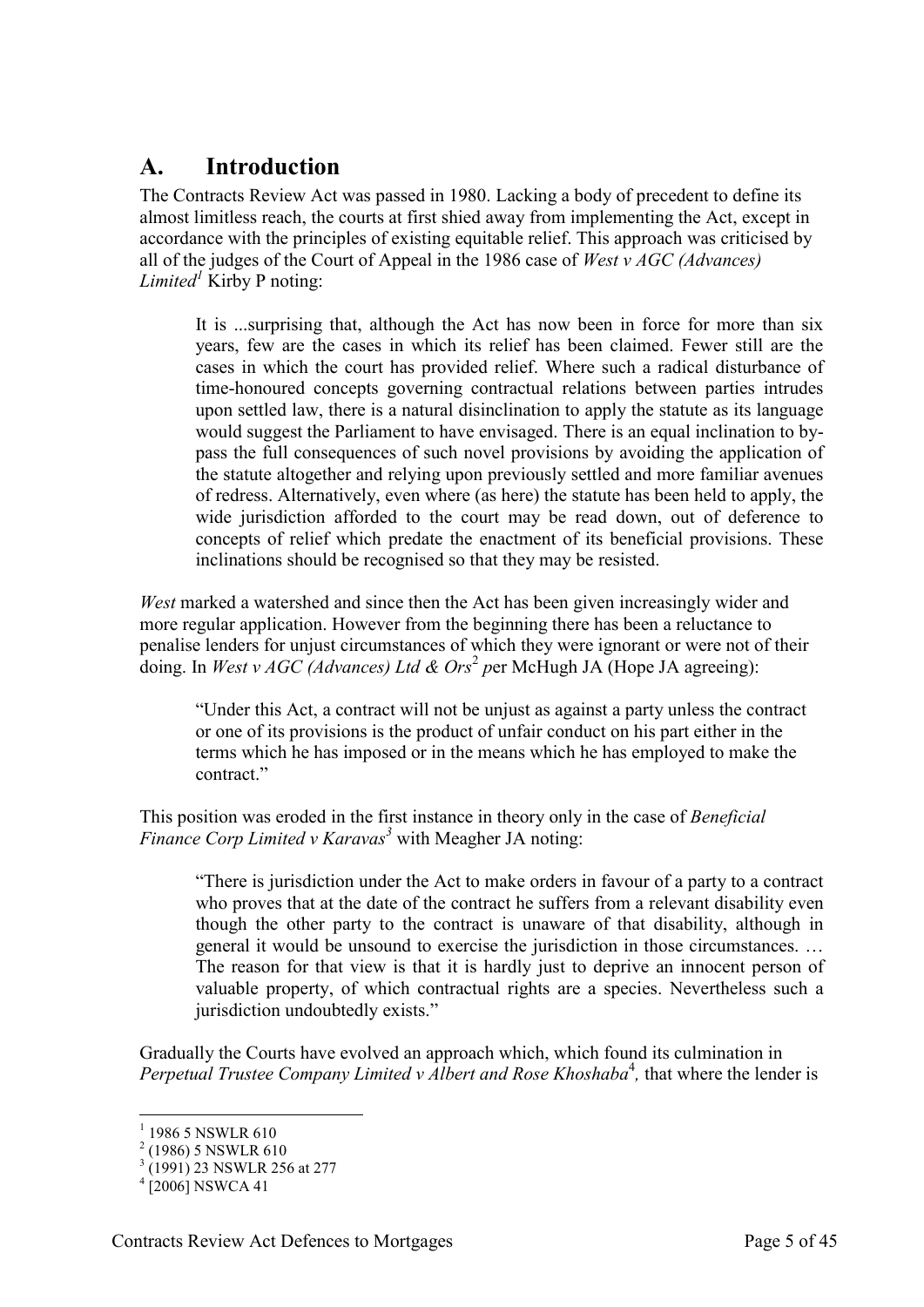engaged in *asset lending* it cannot be regarded as an innocent party (regardless of its ignorance of the circumstances which make the loan unjust from the mortgagor's point of view). Spigelman CJ holding:

"In my opinion the Appellant cannot be regarded as an innocent party of the kind referred to in the authorities. Again I place particular reliance on the indifference of the Appellant and its representatives to the purpose of the loan, indicating that it was content to proceed on the basis enforcing the security."

Basten JA agreed noting:

"To engage in pure asset lending, namely to lend money without regard to the ability of the borrower to repay by instalments under the contract, in the knowledge that adequate security is available in the event of default, is to engage in a potentially fruitless enterprise, simply because there is no risk of loss. At least where the security is the sole residence of the borrower, there is a public interest in treating such contracts as unjust, at least in circumstances where the borrowers can be said to have demonstrated an inability reasonably to protect their own interests."

The Act therefore now captures not only unfair behaviour by lenders but also reckless behaviour (asset lending) in circumstances where the circumstances from the mortgagor's perspective are otherwise unjust and is for that reason of great concern to so called *low-doc* lenders and *no-doc* lenders. The fact lenders can lose their money as a result of circumstances of which they had no knowledge of has sent shockwaves through the lending industry. However a careful study of the authorities reveals that the incidence of the Act's application is not random and lenders can tailor their underwriting policies so as to avoid it being successfully invoked against them.

# <span id="page-5-0"></span>**B. The Act's parameters**

# <span id="page-5-1"></span>**1. The main provisions**

The main provision of the Act is section 7 which reads:

- 1) Where the Court finds a contract or a provision of a contract to have been unjust in the circumstances relating to the contract at the time it was made, the Court may, if it considers it just to do so, and for the purpose of avoiding as far as practicable an unjust consequence or result, do any one or more of the following:
	- (a) it may decide to refuse to enforce any or all of the provisions of the contract,
	- (b) it may make an order declaring the contract void, in whole or in part,
	- (c) it may make an order varying, in whole or in part, any provision of the contract,
	- (d) it may, in relation to a land instrument, make an order for or with respect to requiring the execution of an instrument that:
		- (i) varies, or has the effect of varying, the provisions of the land instrument, or
		- (ii) terminates or otherwise affects, or has the effect of terminating or otherwise affecting, the operation or effect of the land instrument.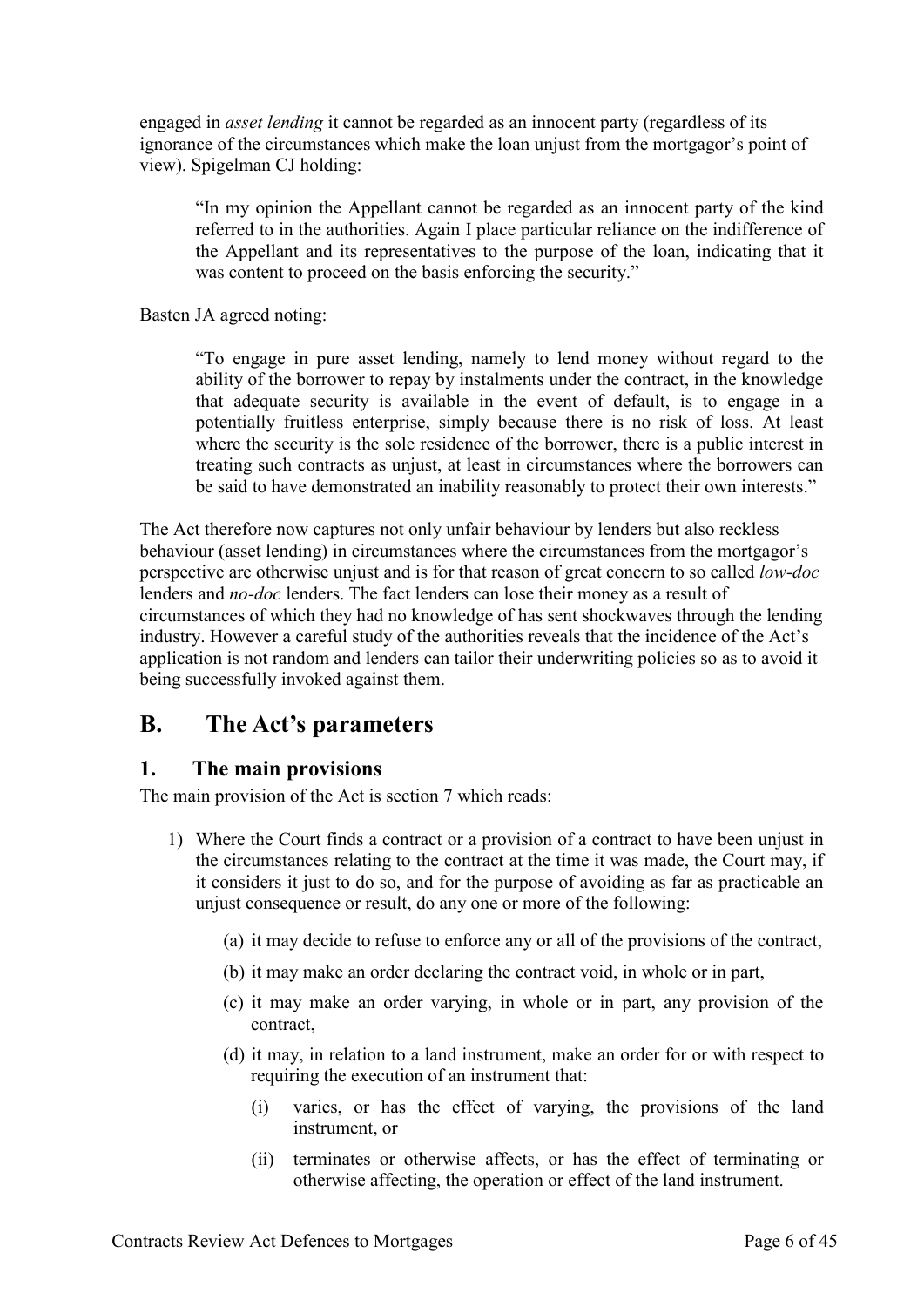Section 9 provides the matters to be considered by the Court when determining whether, for the purpose of section 7, a contract is unjust.

- 1) In determining whether a contract or a provision of a contract is unjust in the circumstances relating to the contract at the time it was made, the Court shall have regard to the public interest and to all the circumstances of the case, including such consequences or results as those arising in the event of:
	- (a) compliance with any or all of the provisions of the contract, or
	- (b) non-compliance with, or contravention of, any or all of the provisions of the contract.
- 2) Without in any way affecting the generality of subsection (1), the matters to which the Court shall have regard shall, to the extent that they are relevant to the circumstances, include the following:
	- (a) whether or not there was any material inequality in bargaining power between the parties to the contract,
	- (b) whether or not prior to or at the time the contract was made its provisions were the subject of negotiation,
	- (c) whether or not it was reasonably practicable for the party seeking relief under this Act to negotiate for the alteration of or to reject any of the provisions of the contract,
	- (d) whether or not any provisions of the contract impose conditions which are unreasonably difficult to comply with or not reasonably necessary for the protection of the legitimate interests of any party to the contract,
	- (e) whether or not:
		- (i) any party to the contract (other than a corporation) was not reasonably able to protect his or her interests, or
		- (ii) any person who represented any of the parties to the contract was not reasonably able to protect the interests of any party whom he or she represented,

because of his or her age or the state of his or her physical or mental capacity,

- (f) the relative economic circumstances, educational background and literacy of:
	- (i) the parties to the contract (other than a corporation), and
	- (ii) any person who represented any of the parties to the contract,
- (g) where the contract is wholly or partly in writing, the physical form of the contract, and the intelligibility of the language in which it is expressed,
- (h) whether or not and when independent legal or other expert advice was obtained by the party seeking relief under this Act,
- (i) the extent (if any) to which the provisions of the contract and their legal and practical effect were accurately explained by any person to the party seeking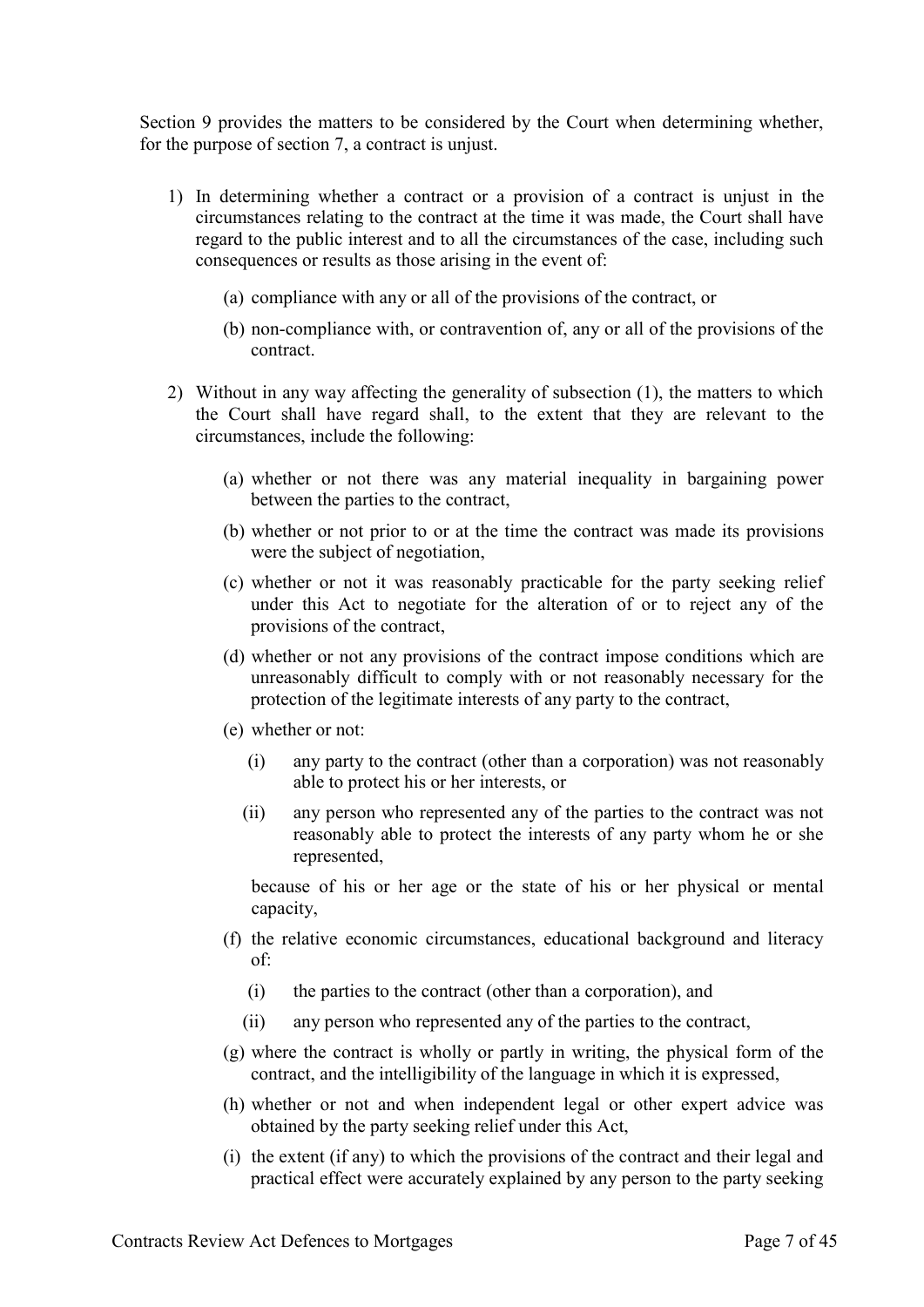relief under this Act, and whether or not that party understood the provisions and their effect,

- (j) whether any undue influence, unfair pressure or unfair tactics were exerted on or used against the party seeking relief under this Act:
	- (i) by any other party to the contract,
	- (ii) by any person acting or appearing or purporting to act for or on behalf of any other party to the contract, or
	- (iii) by any person to the knowledge (at the time the contract was made) of any other party to the contract or of any person acting or appearing or purporting to act for or on behalf of any other party to the contract,
- (k) the conduct of the parties to the proceedings in relation to similar contracts or courses of dealing to which any of them has been a party, and
- (l) the commercial or other setting, purpose and effect of the contract.
- 3) For the purposes of subsection (2), a person shall be deemed to have represented a party to a contract if the person represented the party, or assisted the party to a significant degree, in negotiations prior to or at the time the contract was made.
- 4) In determining whether a contract or a provision of a contract is unjust, the Court shall not have regard to any injustice arising from circumstances that were not reasonably foreseeable at the time the contract was made.
- 5) In determining whether it is just to grant relief in respect of a contract or a provision of a contract that is found to be unjust, the Court may have regard to the conduct of the parties to the proceedings in relation to the performance of the contract since it was made.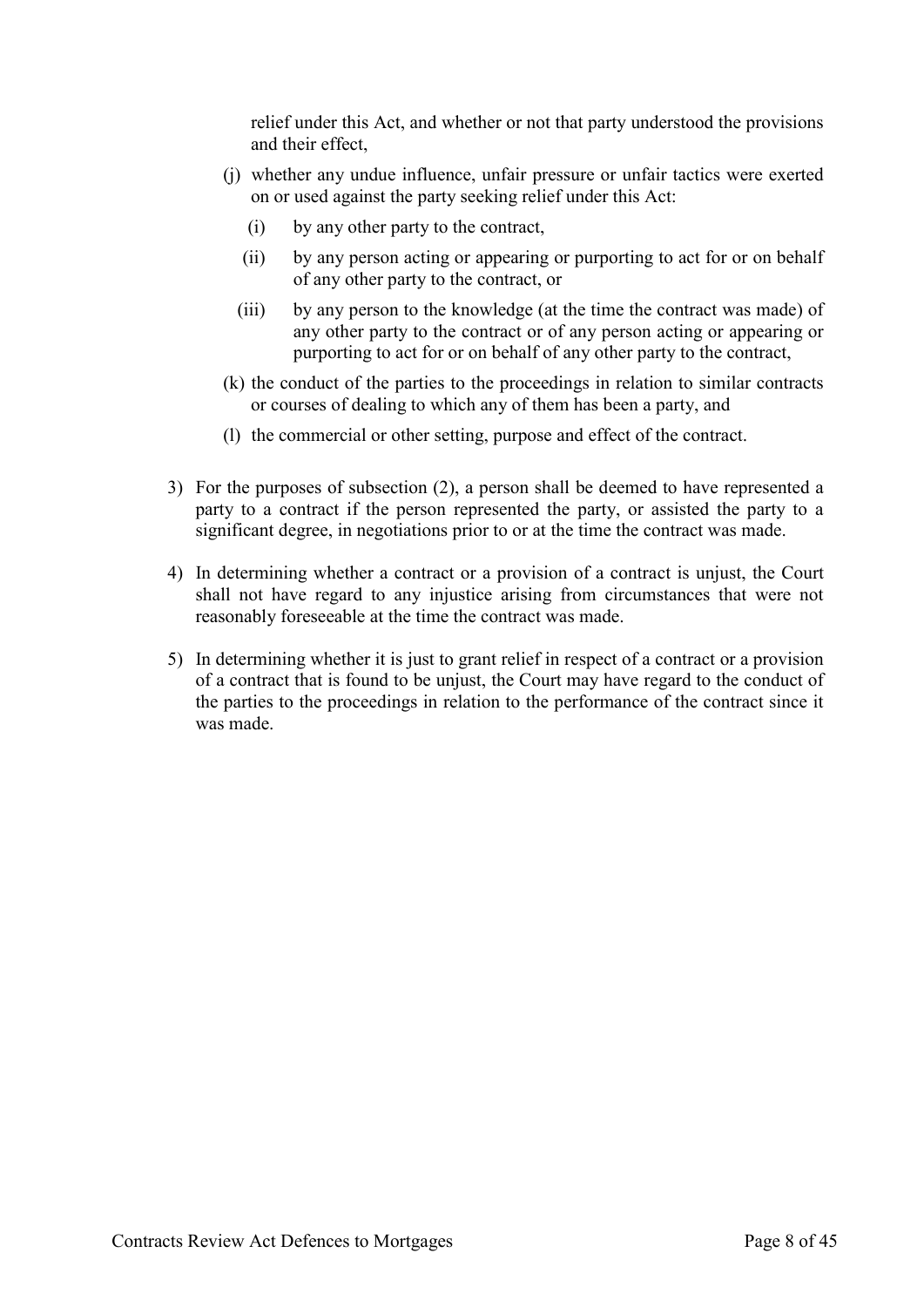### <span id="page-8-0"></span>**2. General comments on the Act**

The most quoted judicial commentary on the Act comes from *West v AGC (Advances)*  Limited per McHugh J<sup>5</sup>:

"The *Contracts Review Act* 1980 is revolutionary legislation whose evident purpose is to overcome the Common Law's failure to provide a comprehensive doctrinal framework to deal with "unjust" contracts. Very likely its provisions signal the end of much of classical contract theory in New South Wales. Any contract or contractual provision, not excluded from the operation of the Act and which the Court considers is unjust in the circumstances existing at the time when it was made, may be the subject of relief under the Act. Moreover, the provisions of s9(2) do not exhaustively indicate the criteria as to what can be taken into account in determining whether a contract or any of its provisions is unjust… the Court is entitled to have regard to all the circumstances of the case, subject to s9(4) and the public interest ..."

This does not amount to a unbridled rejection of the sanctity of contract as Sully J in Westpac v Gordon and Reilly<sup>6</sup> noted:

"It would not accord… with the legislative will …to interpret and apply the provisions of the Act as to make any contract which falls within the … ambit of the Act nothing more than a provisional engagement, the obligations and entitlements under which … depending upon the view which happens to be taken by a particular Judge……No doubt the Act may be understood as expanding the nature and the scope of circumstances in which the law will interfere with a contractual engagement that is on its face regular. But it does not follow, in my opinion, that in such a case the Bank is to be treated as though it were a charitable foundation, a social welfare agency, or a conduit for the provision of legal aid services. To hold otherwise would be, in practical terms, to destabilise normal commercial intercourse, a cardinal component of which is, in the nature of things, certainty as to entitlements and obligations."

Similar sentiments were echoed by Basten JA in *Perpetual Trustee Company Limited v Albert and Rose Khoshaba*<sup>7</sup> at paragraph 115:

"That is not to say that the Court is launched on an uncharted sea with no navigational guides, but rather that constraints which would preclude intervention according to established principles of legal or equitable doctrine, may not be decisive under the Act. Thus, while equity provides relief against the unconscientious conduct of the defendant, the Act may permit relief in circumstances where the conscience of the defendant is not affected. Similarly, a contract, or a provision thereof, may be unjust in circumstances where there was no pre-existing duty owed by, say, a lender to a borrower to act in a particular way."

 5 1986 5 NSWLR 610 at 621

 $<sup>6</sup>$  (unrep, SCNSW,  $1/4/93$ )</sup>

 $^{7}$  [2006] NSWCA 41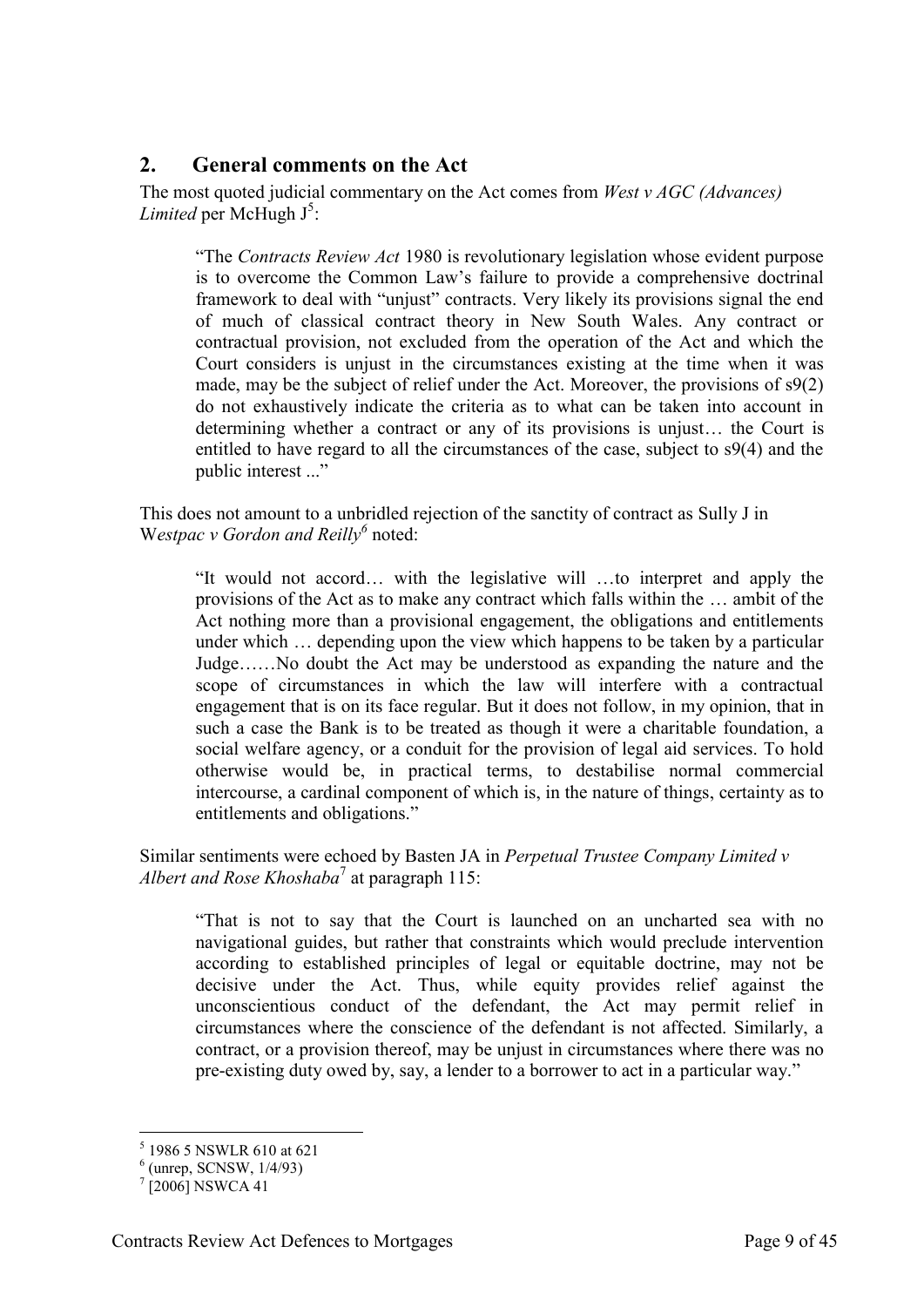During the Second Reading debate the Minister who introduced the Bill, quoted a statement of Professor Peden who said that the legislation was<sup>8</sup>:

"… intended to confer on the courts a new and wide discretion to determine the existence and extent of harshness in a contract, and thereby develop a doctrine of unconscionability suitable to present and future business and community needs and standards"

This statutory *doctrine of unconscionability* is still developing and will no doubt continue to evolve. In *Perpetual Trustee Company Limited v Albert and Rose Khoshaba*<sup>9</sup> Chief Justice Spigelman noted:

"In many respects this case, in its basic structure, is similar to that considered by this Court in *West v AGC (Advances) Ltd* (1986) 5 NSWLR 610 where the Court held, by majority, that the contract was not "unjust"... Of course each case must depend upon its own facts. Furthermore, *West* is now 20 years old. When the Parliament adopts so general, and inherently variable, a standard as that of 'justness', Parliament intends for courts to apply contemporary community standards about what is just. Such standards may vary over time, particularly over a period of two decades.

#### <span id="page-9-0"></span>**3. Fraud and** *non est factum*

A borrower claiming forgery or *non est factum* will, in the case of a registered mortgage<sup>10</sup>, be unable to have the mortgage set aside. The principles of indefeasibility operate to protect the innocent registered mortgagee (pursuant to section 42 of the Real Property Act). In these circumstances the courts have held there is no contract to review. This was confirmed by Dunford J in *Permanent Trustee Company Limited v Frazis*<sup>11</sup>who held:

"I fail to see how parties who deny that they entered into a contract can at the same time argue that such contract was unjust. The *Contracts Review Act 1980* is an Act designed to review unfair contracts, not an Act to set aside … obligations constituted by forged documents. The applicants' present predicament is not due to them having entered into a contract which was "unjust" within the meaning of that Act, but to the operation of the relevant provisions of the *Real Property Act 1900* and in particular to the force and effect which that Act gives, on registration, to forged instruments.<sup>12</sup>"

In *Small & Ors v Gray & Ors*<sup>13</sup> the Court considered the case of a couple who mortgaged their home to assist their daughter and son-in-law. McDougall J granted relief under the Act to the mother but not her defacto husband who claimed his signature was forged. This allowed the lender to sell the property and have full access to his half of the proceeds.

<sup>8</sup> Quoted by McHugh JA in *West* supra at 621

<sup>&</sup>lt;sup>9</sup> [2006] NSWCA 41

 $10$  In the case of an unregistered mortgage non est factum makes the deed a nullity and unenforceable by the lender against the security or pursuant to the personal covenants.

<sup>&</sup>lt;sup>11</sup> [1999] NSWSC 319

<sup>&</sup>lt;sup>12</sup> This decision was followed by Harrison AJ in *Permanent Custodians v Yazgi & Anor* [2007] NSWSC 279 at paragraph 134.

 $13$  [2004] NSWSC 97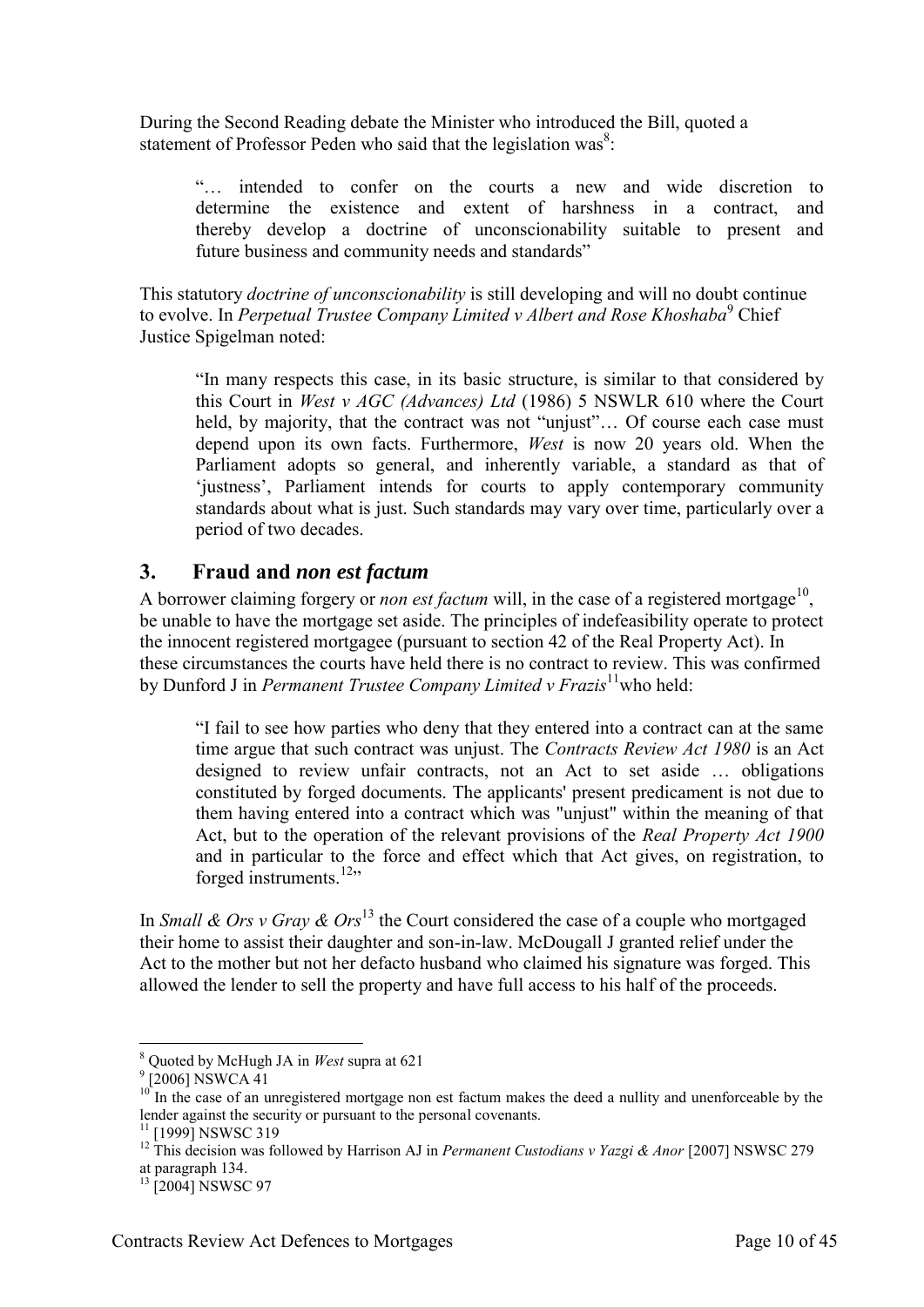### <span id="page-10-0"></span>**4. Transferred mortgages**

An interesting question arises when the mortgage sought to be challenged under the Act has been transferred to a third party. This exact issue arose in *Robinson v Watts<sup>14</sup>*with Hunter J holding<sup>15</sup>:

> "While there appears to be no authority directly in point, I am also of the view that s 7 of the Act must be read subject to s 42 of the Real Property Act …In my view, the estate or interest of Robinson under the transfer of mortgage from Smits, taken without notice of any of the circumstances attaching to the granting of the mortgage, by reason of the operation of s 42 of the R.P Act, cannot be cut down by resort to s 7 of the Act, and in particular s  $7(1)(a)$  or  $(d)$ ."

As well as holding that indefeasibility of title pursuant to s42 RPA protected the lender His Honour commented on a like position a unregistered mortgagee might find itself in  $16$ .

> "Even if Robinson's interest was not acquired by a land instrument, I am unable to envisage circumstances in which that interest could be vitiated under s 7 of the Act by unjust circumstances, in which an antecedent and otherwise valid contract was entered into and of which circumstances he had no notice"

A different result attached in *Kerry Jane Fraser v Kirsty Power*<sup>17</sup> where the transferees were not considered innocent. In that case they became subrogated to the rights of the registered mortgagee after being sued on related guarantees. Accordingly Simos J felt at liberty to set aside the mortgage.

#### <span id="page-10-1"></span>**5. Indefeasibility**

Relief pursuant to the Contracts Review Act is clearly envisaged by Act to be an exception to the system of indefeasibility of title (section  $7(d)$ ). The mechanics of this were explained by Simos J in *Kerry Jane Fraser v Kirsty Power*<sup>18</sup>:

> "In my opinion, once a plaintiff has made out the necessary case … under the *Contracts Review Act 1980*, entitling him or her to have the relevant transaction set aside, the Court is entitled to mould its relief so as to achieve a just result, even if the effect of its order is to deprive the wrongdoer of the benefit of the indefeasibility provisions of the *Real Property Act 1900*. The Court is, in my opinion, entitled to do this, not by way of overriding the statute, but by making the appropriate order against the wrongdoer personally, for example, by ordering the wrongdoer, in a case such as the present case, to execute a discharge of the subject mortgage. And, in my opinion, as stated above, such an order may be made regardless of whether or not the relevant facts bring the case within the personal equities exception to indefeasibility of title under the *Real Property Act 1900."*

<sup>&</sup>lt;sup>14</sup> [2000] NSWSC 584

 $15$  At paragraph 72

 $16$  At paragraph 75

 $17$  [2000] NSWSC 257

<sup>&</sup>lt;sup>18</sup> [2000] NSWSC 257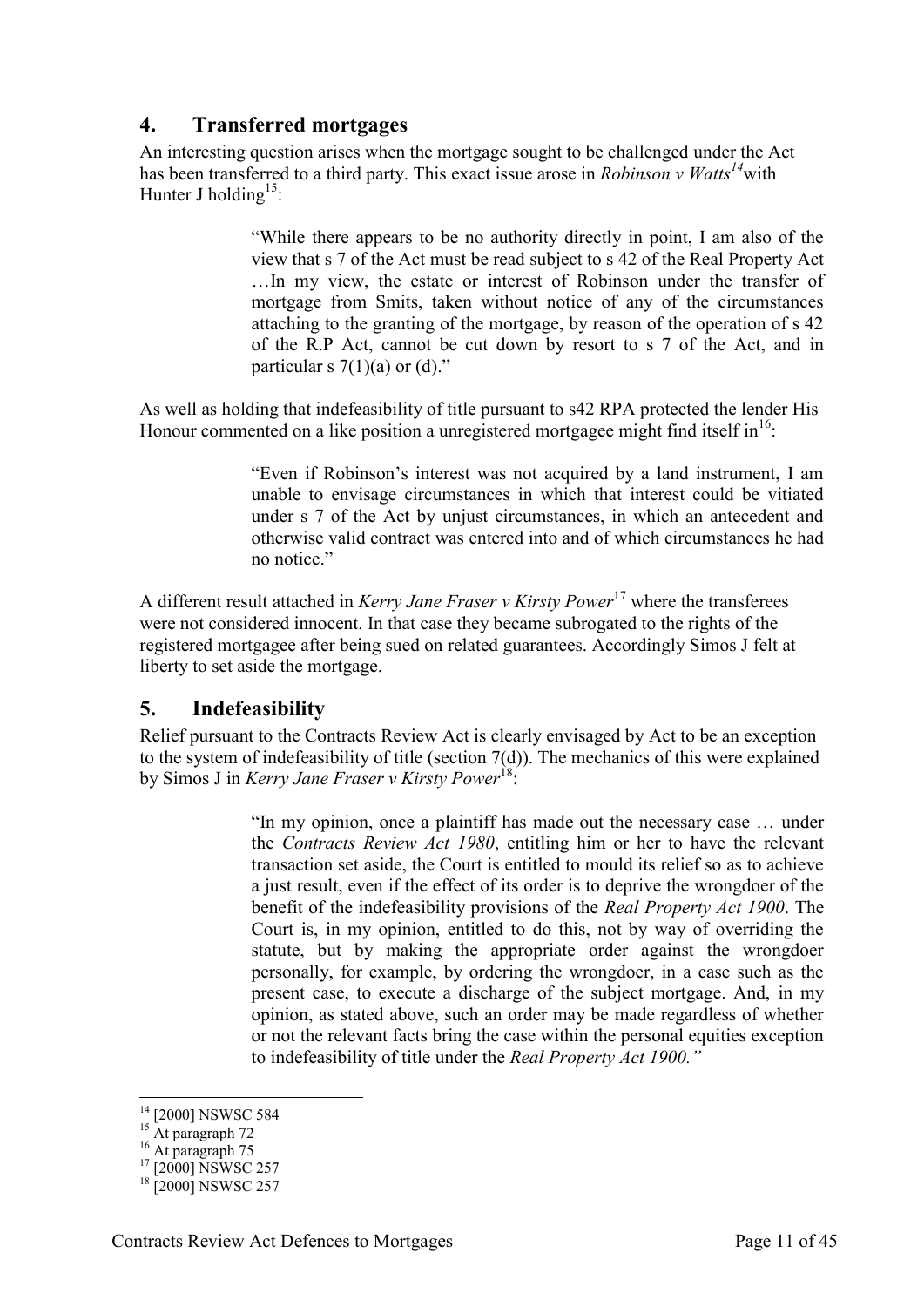### <span id="page-11-0"></span>**6. Orders affecting land**

Subsection 19(1) of the Act provides:

An order made under sections  $7(1)(b)$ ... has no effect in relation to a contract so far as the contract is constituted by a land instrument that is registered under the Real Property Act 1900.

This has received very little judicial consideration. In *Drury v Stone*<sup>19</sup> Fitzgerald JA (with Powell JA, Beazley JA agreeing) commented in reference to s19(1):

> "Subsections 7(3) and 19(1), which appear intended to preserve the indefeasibility of registered title, escaped notice until the argument in this Court. Subsequent to the hearing, the appellant applied for leave to amend to seek an order that the bank execute and register a discharge of its mortgage."

Since this decision it has been custom to seek such orders.

In *Robinson v Watts<sup>20</sup>* Hunter J, in refusing to grant relief under the Act to the detriment of a transferee with no notice of the unjust circumstances, held<sup>21</sup>:

> "Even if the circumstances in which the mortgage was given were unjust within the meaning of the Act, the form of relief would be limited by s 19 of the Act (relating to land instruments)."

#### <span id="page-11-1"></span>**7. Territorial jurisdiction**

Whether the Act applies to a transaction depends on whether NSW is the *proper law of the contract*. The High Court has held that in relation to mortgages registered under the NSW Real Property Act the proper law of contract is NSW. This was explained in *State Bank v Sullivan*<sup>22</sup> per James J:

> The only member of the High Court [in Oceanic Sunline Special Shipping Co Inc v Fay (1988) 165 CLR 197] to refer to the *Contracts Review Act* was Brennan J ..it seems to me, with respect, that Brennan J …was clearly correct in saying that, if Greek law was the proper law of the contract, the *Contracts Review Act* would not apply.

> An alternative submission was made by counsel for Mr Sullivan that … the proper law of the mortgage would have been the law of the State of New South Wales, as being the system of law of the place with which the contract consisting of the mortgage had its closest and most real connection. Counsel pointed to various factors connecting the contract with New South Wales, including that the mortgage was executed in New South Wales, the Bank

 $19$  [2000] NSWCA 45

 $20$   $[2000]$  NSWSC 584

 $21$  At paragraph 72

 $22$  [1999] NSWSC 596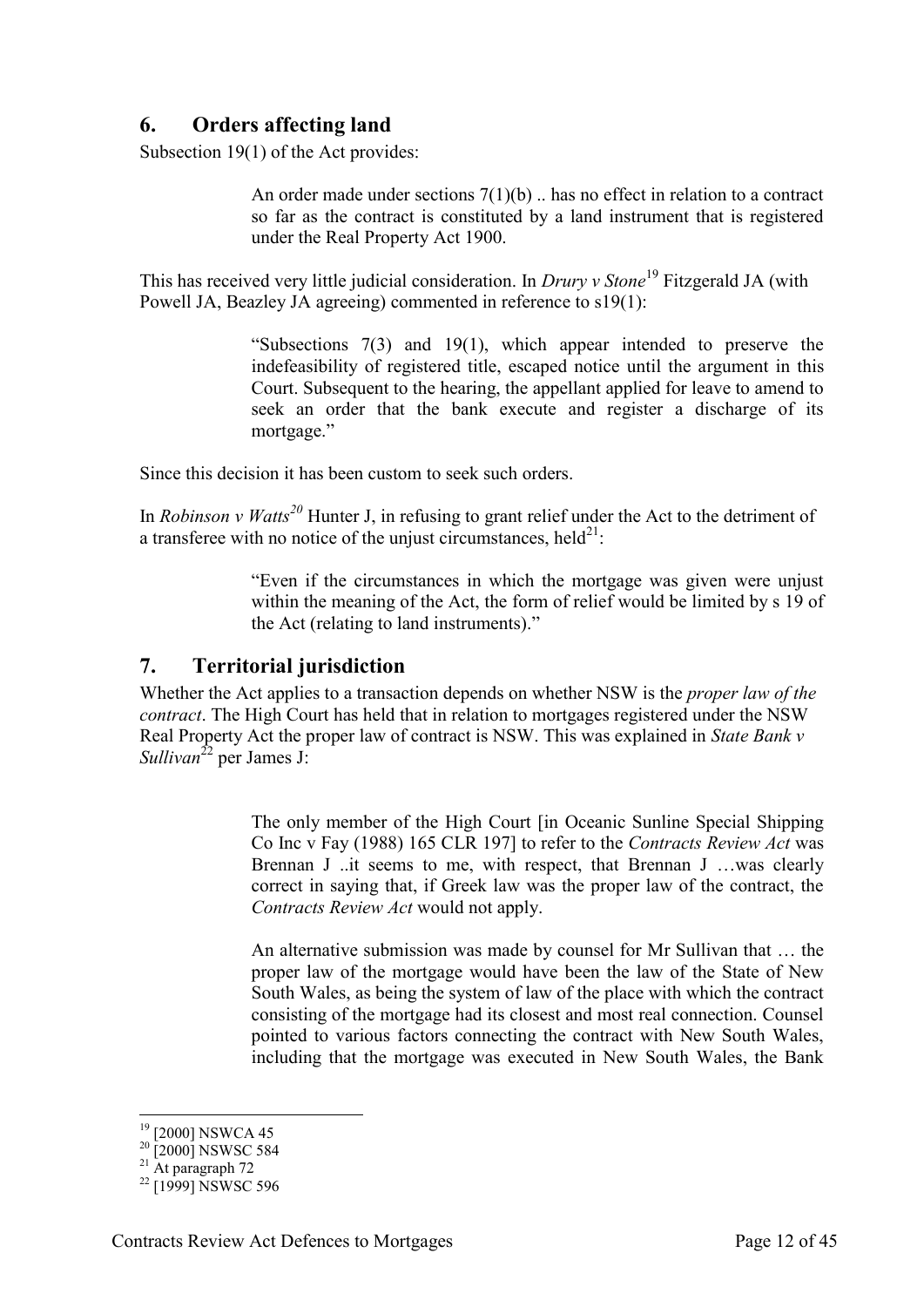carried on business principally in New South Wales, the principal debtor …was a New South Wales company...

I do not consider that this submission made by counsel for Mr Sullivan should be accepted. In my opinion, the crucial factors in determining with which system of law the contract had its closest and most real connection are that the contract was a mortgage of land in Queensland subject to the Queensland *Real Property Act*, that the mortgage was registered at the Queensland Land Titles Office and that it contained references to Queensland Statute law…

The decision of the High Court in McClelland v Trustees Executors and Agency Company Limited (1936) 55 CLR 483 is directly, or virtually directly, in point. In that case all four members of the High Court held that the proper law of a mortgage of land in New South Wales under the New South Wales *Real Property Act*, which was registered in New South Wales and which incorporated some provisions of New South Wales Statute law and excluded others was the law of New South Wales, even though the mortgagor was a resident of Victoria, the mortgagee was a company incorporated in Victoria and the mortgage had been executed in Victoria.

…Both on general principle and on the authority of the decision of the High Court in McClelland, I find that the place with which the mortgage had its closest and most real connection was Queensland. Accordingly… the proper law of the mortgage would be the law of Queensland and the New South Wales *Contracts Review Act* would not apply."

# <span id="page-12-0"></span>**8. . . . for business or a trade**

Section 6(2) of the Act excludes jurisdiction where the *contract was entered into in the course of or for the purpose of a trade, business or profession.* The courts have read this exclusion down (in favour of borrowers) so that it is weaker than the similar exclusion under the Uniform Consumer Credit Code. Moreover unlike the UCCC there is no provision for the borrower to make a declaration for the purpose of the exclusion which is determinative.

In *Ellison v Vukicevic*<sup>23</sup> Young J referred to and applied the statement by Lee J in Collins v Parker<sup>24</sup> that:

> "The expression "for the purpose of" has the meaning that the contract under consideration is entered into as an ordinary incident of the carrying on of the particular trade, business or profession then being carried on or proposed to be carried on."

In *St George Bank Limited v Trimarchi*<sup>25</sup> Dunford J held that:

<sup>-</sup><sup>23</sup> (1986) 7 NSWLR 104

 $^{24}$  (1984) NSW Conv R #55-212 at 57.469

 $^{25}$  [2003] NSWSC 151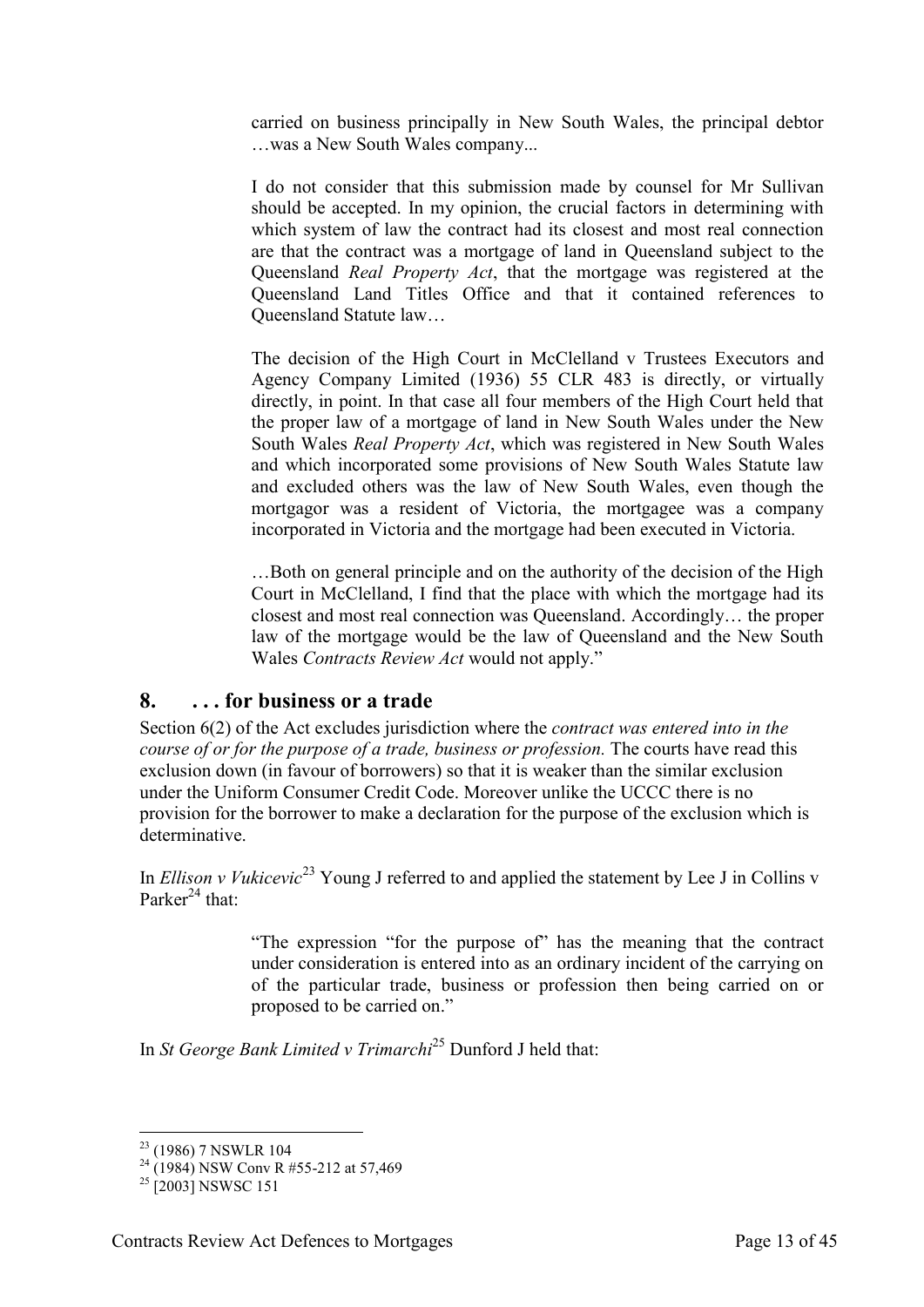"It is necessary to consider a submission … that Mr and Mrs Trimarchi were carrying on a business and are therefore denied relief by the operation of s 6 (2) of the Act. That subsection, so far as material, provides as follows:

> *"A person may not be granted relief under this Act in relation to a contract so far as the contract was entered into in the course of or for the purpose of a trade, business or profession carried on by the person or proposed to be carried on by the person, other than a farming undertaking … to be carried on by him wholly or principally in New South Wales".*

It has been held that where the proprietors of a company give a guarantee to secure the debts of the company which carries on business, such proprietors are not prevented by the section from seeking relief under the Act because it is the company rather than themselves which is carrying on the business: *Toscano v Holland Securities Pty Limited* (1985) 1 NSWLR 145, *Australian Bank Limited v Stokes* (1985) 3 NSWLR 174. See also *Collins v Parker* (1984) NSW Conv R #55-212 at 57,469, *Coombs v Bahama Palm Trading Pty Limited* (1991) ASC #56-097 at 57,025.

The section refers to a contract entered into *"in the course of"*, or *"for the purpose of*" a business etc, carried on by the applicant. These loans were not entered into *"in the course of"* any business carried on by Mr and Mrs Trimarchi because they were not in the business of entering into loan agreements, and the question arises whether they were entered into *"for the purpose of"* a business carried on by them.

Even if Domenico Trimarchi is to be regarded as having a beneficial interest in 72-74 Bathurst Street, it cannot be said that in any real sense he was carrying on a business in relation to investment in that property. He had no say in its management, organisation, or control. Investment in that property and in the other properties was a business carried on by his son Anthony Trimarchi, and in a very subsidiary sense by Heather Trimarchi. But it cannot be said in any realistic sense of the word that Domenico Trimarchi was carrying on the business of investing in, and letting the property at 72- 74 Bathurst Street. Furthermore, Lucia had no interest in that property at all.

In any event, in so far as the securities were given to secure the overdraft account of Anthony Trimarchi, the solicitors' practice was entirely a business carried on or to be carried on by him and in which Domenico and Lucia Trimarchi had no part. For these reasons, the defendants are not excluded from relief under the Act by reason of s 6(2)."

One example of a case where the s6(2) did exclude an application for relief under the Act is the decision of Davies AJ in *Westpac v Bagshaw & Anor*<sup>26</sup>

<sup>-</sup><sup>26</sup> [2000] NSWSC 650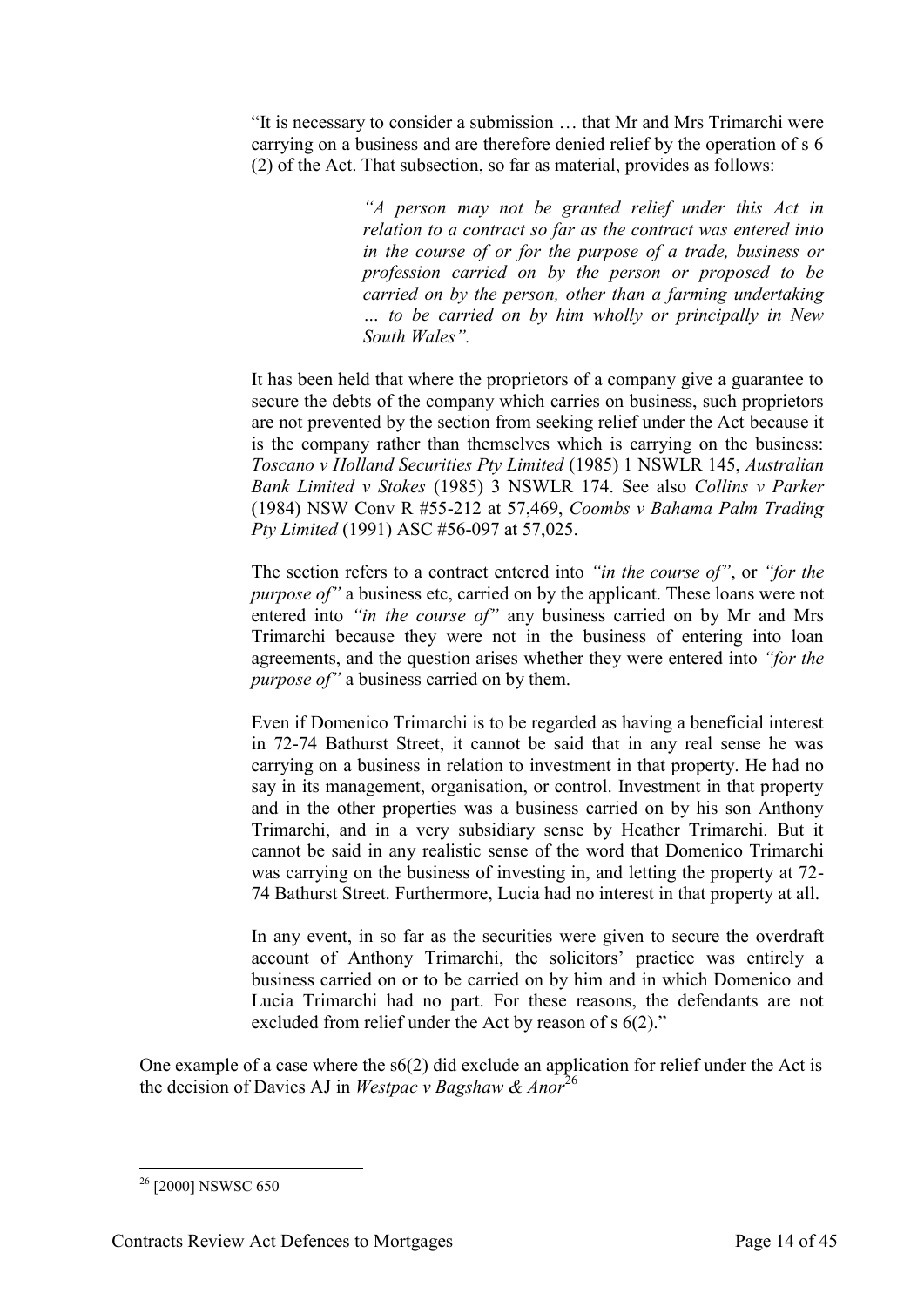"The application for registration of the business name, Bagshaw Development Hire, was signed by both Mr and Mrs Bagshaw, each of whom was described as a person to be registered as carrying on business under that name…

The *Contracts Review Act, 1980* is relied upon by Mrs Bagshaw. However, s 6(2) provides that a person is not entitled to relief under the Act *"in relation to a contract so far as the contract was entered into in the course of or for the purpose of a trade, business or profession carried on by him"*. The subject mortgage was entered into for the purpose of obtaining an advance for the purposes of the partnership business, Bagshaw Development Hire, and was used later as security for further advances and loans made by Westpac to Mr and Mrs Bagshaw for the purposes of Bagshaw Development Hire and other associated businesses in which Mr and Mrs Bagshaw were involved. Accordingly, the *Contracts Review Act* does not apply in the present circumstances."

### <span id="page-14-0"></span>**9. Appellant jurisdiction**

Despite the fact that relief under the Act is discretionary the Court of Appeal has not considered itself incompetent to substitute its own decision on what is unjust for that of the Judge at first instance. In *Beneficial Finance Corporation Limited v Karavas<sup>27</sup>* Samuels JA at 271 noted:

> "I can see no reason to attribute to the statutory criterion "unjust" any greater degree of complexity than is accorded to the common law concept of "negligent"… I must confess therefore I respectfully disagree with the view that this Court should be especially cautious about substituting a different opinion about the injustice of a contract from that reached by trial judge."

# <span id="page-14-1"></span>**10. Federal Court jurisdiction**

Justice Young heard the case of *Blacker v National Australia Bank Ltd*<sup>28</sup>after the Federal Court judge Katz J ruled he had no jurisdiction to consider the Contracts Review elements of the case. Young J cited without disagreement the ruling Katz relied on being Emmett J in *Murphy v Overton Investments Pty Ltd*<sup>29</sup>. Emmett J said at paragraph [246] that:

> "… s 7 of the Contracts Review Act simply does not purport to give power to or confer jurisdiction on the Federal Court to vary any land instrument. Indeed, it would be beyond the power of the Parliament of New South Wales to confer such jurisdiction on the Federal Court of Australia - see Re Wakim; Ex parte McNally (1999) 163 ALR 270. Accordingly, I do not consider that the Federal Court has jurisdiction to make an order under the Contracts Review Act, either in respect of the first strand of Mr and Mrs Murphy's claims or the second strand of their claims - see Smith v Smith (1986) 161 CLR 217 at 237-238 and 251."

<sup>-</sup> $27$  (1991) 23 NSWLR 256 (CA)

<sup>&</sup>lt;sup>28</sup> [2000] NSWSC 805

 $^{29}$  [2000] FCA 801 - 15 June 2000, unreported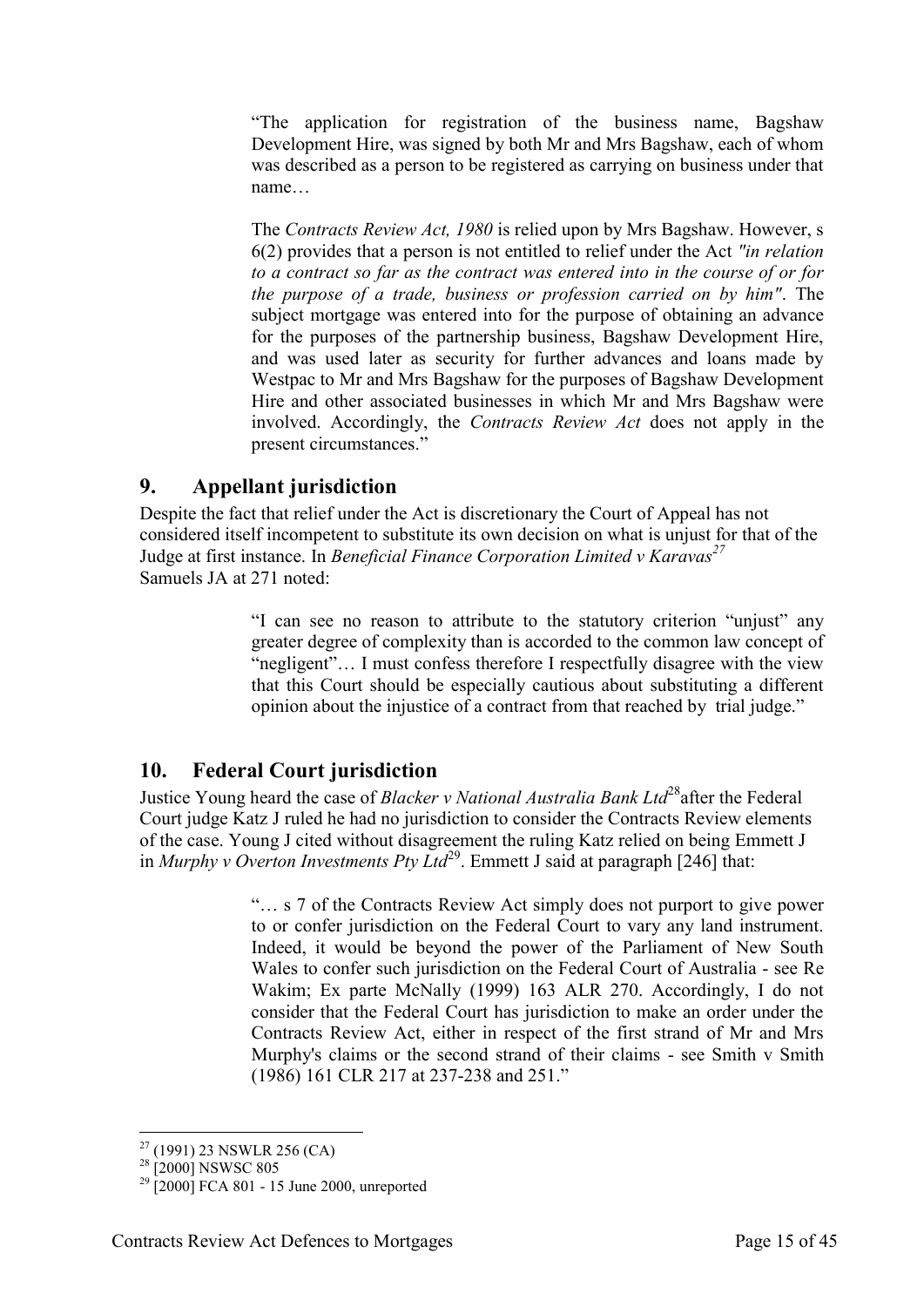Murphy however was appealed to the Full Court *Murphy v Overton Investments Pty Ltd<sup>30</sup>* which held that on the authority of the High Court in *Australian Securities and Investment Commission v Edensor Nominees Pty Ltd<sup>31</sup>*the Federal Court had the power to hear applications for relief under the Contracts Review Act pursuant to Section 79 of the Judiciary Act which provides:

> "The laws of each State or Territory, including the laws relating to procedure, evidence, and the competency of witnesses, shall, except as otherwise provided by the Constitution or the laws of the Commonwealth, be binding on all Courts exercising federal jurisdiction in that State or Territory in all cases to which they are applicable."

Branson J in the *Murphy* appeal holding:

"In my view, s 7(1) of the Contracts Review Act is not a provision incapable of being "picked up" by s 79 of the Judiciary Act by reason of Ch III of the Constitution. I note that s 87 of the TPA, under which this Court is given a comparably wide discretion in formulating relief, has not been suggested in any of the authorities to offend against Ch III of the Constitution. Nor do I consider that s 7 of the Contracts Review Act falls outside the categories of State laws which the majority of the High Court in Edensor regarded as falling within the ambit of s 79."

# <span id="page-15-0"></span>**C. Relationship to equitable defences**

Contracts which are unconscionable will generally also be unjust (by s 4(1), "'unjust' includes unconscionable). Consequently the courts tend to find it unnecessary to deal with equitable defences if a case under the Act is made out. The quote below taken from *Pasternacki & Anor v Correy & Ors Matter<sup>32</sup>*per Hidden J is typical of the approach taken:

> "Counsel for Mrs Correy argued that the contract was unconscionable, applying the principles enunciated by the High Court in *Commercial Bank of Australia Limited v Amadio* (1982-3) 151 CLR 447… I find it unnecessary to determine this issue as I have concluded that Mrs Correy is entitled to relief upon the other basis argued, that is, the Contracts Review Act 1980<sup>"</sup>

Conversely there have been multiple cases where the court has found a mortgage was not unconscionable under the general law but was unjust for the purpose of the  $Act^{33}$ .

The relationship was discussed by *Australia and New Zealand Banking Group Limited v Karam<sup>34</sup>*in a judgement of the full court (Beazley JA; Ipp JA; Basten JA);

<sup>30</sup> (2001) 112 FCR 182

 $31$  [2001] HCA 1

 $^{32}$ [1998] NSWSC 288

<sup>&</sup>lt;sup>33</sup> SH Lock (Australia) Ltd v Kennedy (1988) ATPR 40-859(CA); Melverton v Commonwealth Development of Australia (1989) ASC 55-921; Robinson v ANZ Banking Group Limited (1990) ASC 55-979; Beneficial Finance Corporation v Karavas (1991) 23 NSWLR 256 (CA); and Elders Rural Finance Ltd v Smith (1996) 41 NSWLR 296 (CA)

<sup>&</sup>lt;sup>34</sup> [2005] NSWCA 344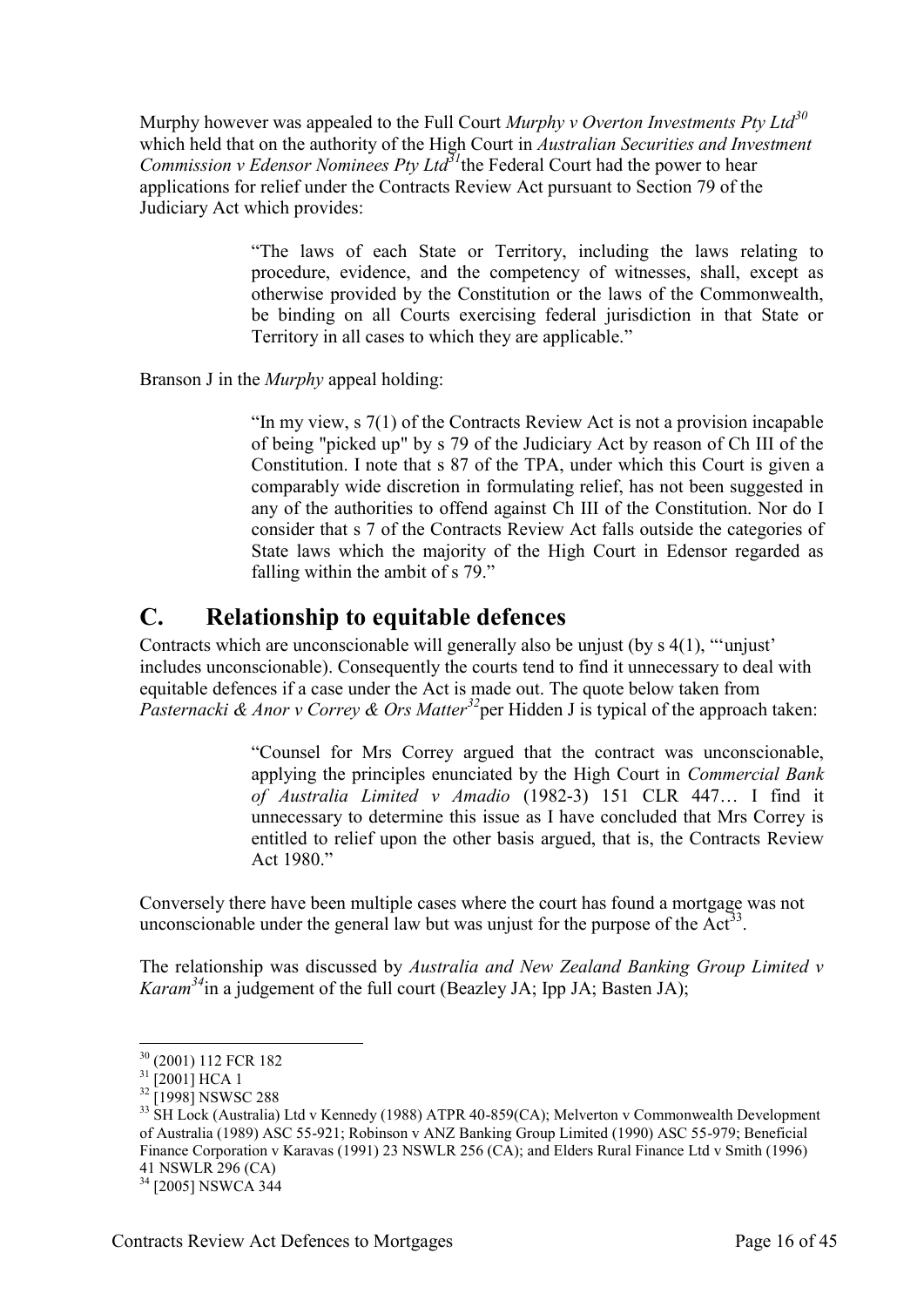"Section 9(2) of the *Contracts Review Act* does not in terms adopt equitable concepts such as fraud, misrepresentation, breach of fiduciary duty, undue influence and unconscionable conduct. Rather, it identifies a range of considerations which may, in particular circumstances, fall within those categories, but need not. As McHugh JA noted in *West v AGC (Advances) Ltd* (1986) 5 NSWLR 610 at 621A-B:

"The *Contracts Review Act* 1980 is revolutionary legislation whose evident purpose is to overcome the common law's failure to provide a comprehensive doctrinal framework to deal with 'unjust' contracts<sup>"</sup>

We do not take his Honour to have been restricting his consideration to common law principles, as opposed to equitable relief: rather, we take his Honour (with whom Hope JA agreed) to be adopting a position similar to that of Kirby P (in dissent in the circumstances of the case) that the discretion conferred on the Court under the Act "is not to be limited in its exercise by reference to the relief available under pre-existing law … relief should be framed by the Court freed from the pre-conceptions involved in earlier legal remedies for unconscionable contracts": at 616A-B. Nevertheless, the *Contracts Review Act* does not purport to rewrite common law and equity so that, where the Act is not available or not relied upon, established principles must be invoked."

Basten JA in *Perpetual Trustee Company Limited v Albert and Rose Khoshaba*<sup>35</sup> put the relationship between the Act and equitable defences as follows:

> "That is not to say that the Court is launched on an uncharted sea with no navigational guides, but rather that constraints which would preclude intervention according to established principles of legal or equitable doctrine, may not be decisive under the Act. Thus, while equity provides relief against the unconscientious conduct of the defendant, the Act may permit relief in circumstances where the conscience of the defendant is not affected. Similarly, a contract, or a provision thereof, may be unjust in circumstances where there was no pre-existing duty owed by, say, a lender to a borrower to act in a particular way."<sup>36</sup>

His comment regarding "circumstances where the conscience of the defendant is not affected" is particularly valid given the tendency for unjustness to be found in circumstances of which the lender was ignorant.

# <span id="page-16-0"></span>**D. The two step process**

It does not always follow that if the court finds a contract is unjust that the mortgagor will be entitled to relief. As Handley JA succinctly put it in *Child v Commonwealth Development Bank*<sup>37</sup>

<sup>-</sup><sup>35</sup> [2006] NSWCA 41

 $36$  at paragraph 115

<sup>&</sup>lt;sup>37</sup> [2000] NSWCA 256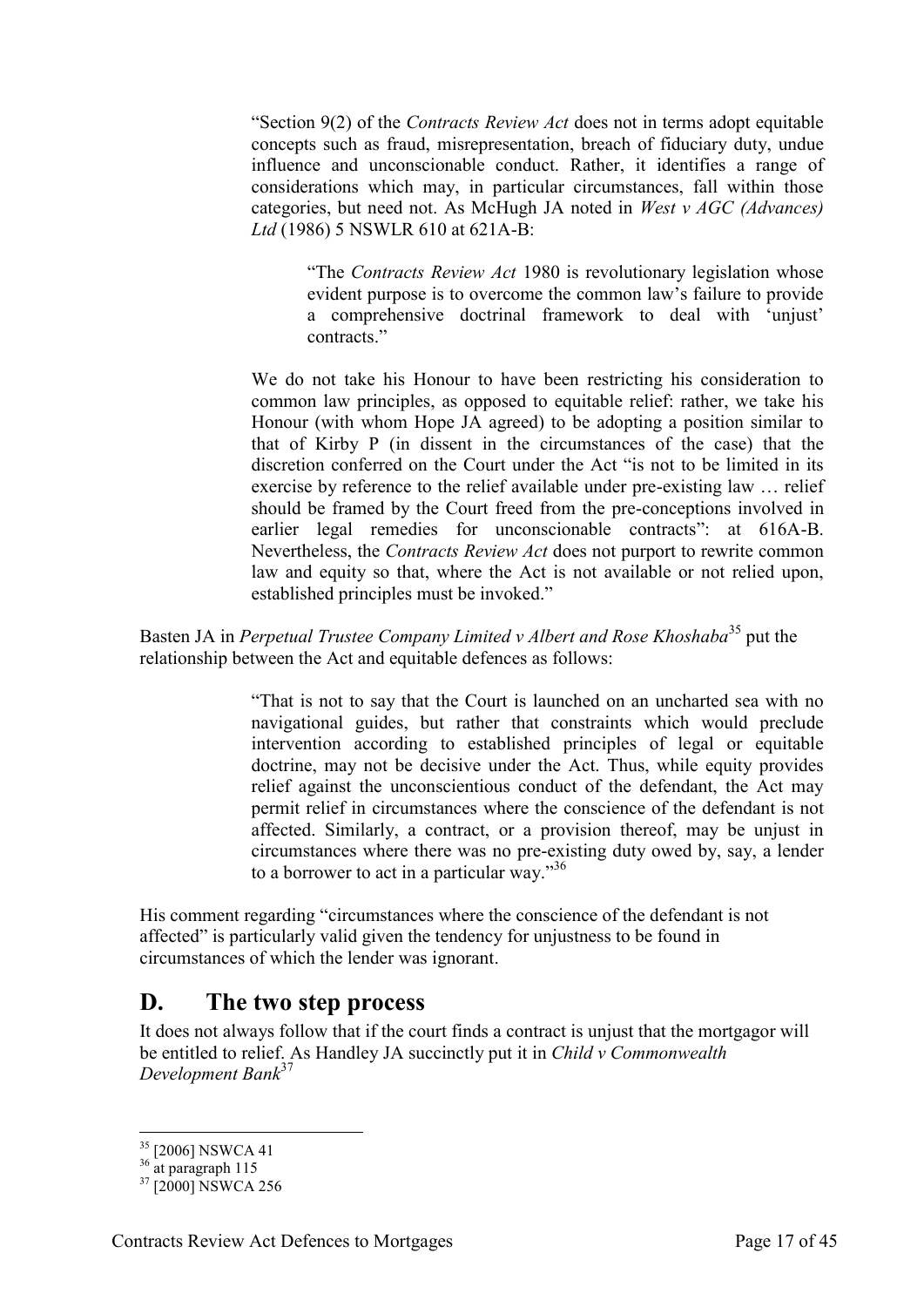"The grant of relief under the *Contracts Review Act* is a two-step process. See *Nguyen v Taylor* (1992) 27 NSWLR 48 at 55. The first step, under s 9, involves the court finding a contract or a provision in a contract to have been unjust in the circumstances relating to the contract at the time it was made. The second step, under  $s \, 7(1)$ , permits the court to make such orders as it considers just."

Powell JA echoed this approach in *White v Illawarra Mutual Building Society Limited*<sup>38</sup>:

"It will be apparent that, when an application for relief under the Act is made, two questions will, or may potentially, arise, they being:

- (a) whether it the circumstances relating to it at the time it was made, the relevant contract was, or some one or more of its provisions was or were, unjust; and
- (b) whether, and, if so, in what manner, the Court should exercise one or other of the powers conferred on it by s.7(1) of the Act."

# <span id="page-17-0"></span>**E. Improvident circumstances**

### <span id="page-17-1"></span>**1. The golden thread**

While the layman might imagine that the Act is primarily invoked when harsh clauses are sought to be enforced in fact the most typical litigation involves circumstances that are independent of the actual provisions of the actual contract in question. Thus a elderly widow who was tricked into obtaining a mortgage by a fraudster who absconded with the funds will raise her improvident circumstance as giving rise to the injustice, rather than the interest rate or other terms of the mortgage itself. This was noted Stein JA in *Pasternacki v Correy<sup>39</sup>*:

> "Cases under the Act must, of course, be determined on their own facts. However, there is a common thread which runs through authorities such as *Wynne*, *Hall*, *Melverton* and *Reisch*. This is the improvidence of the transaction to the plaintiff and the knowledge of the lender of this fact, or their failure to make inquiries having been put on notice."

As has been seen, as a result of *Perpetual Trustee Company Limited v Albert and Rose Khoshaba*<sup>40</sup>, the golden thread has been alloyed in as much as the lender no longer needs to have knowledge of or be put on enquiry of improvident circumstances (now it is sufficient for there to be improvident circumstances and the lender to have been content to lend on the value of the asset alone).

The pre-*Khoshaba* position (which required the lender to know or be put on notice of the improvidence) is evident in the following extract from the decision of Bell J in *IMB Society Limited v White & Ors<sup>41</sup>*:

<sup>&</sup>lt;sup>38</sup> [2002] NSWCA 164

<sup>&</sup>lt;sup>39</sup> [2000] NSWCA 333

 $^{40}$  [2006] NSWCA 41

 $41$  [2000] NSWSC 1085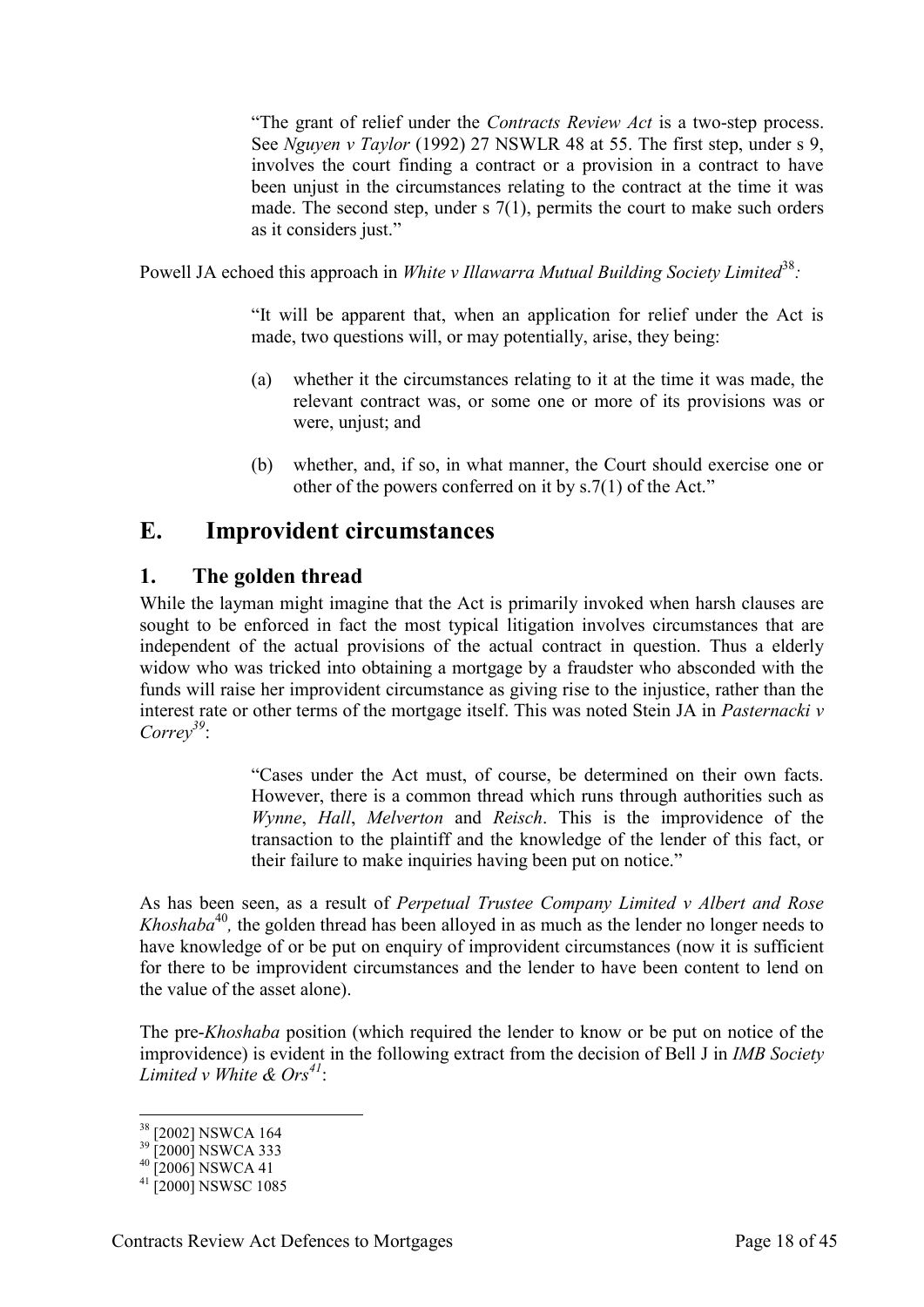"Mrs White first met Mr Maggio around 1986. His son was involved in the same sporting pursuits as one of Mrs White's children …Around April 1992 Mr Maggio told Mrs White that he was involved in a commercial venture with an accountant named David Mansfield. He said that the pair of them were trying to raise money for a gold deal in the Philippines. He asked if Mrs White was interested in investing in the scheme…

I am not of the view that the IMB had actual or constructive notice that the proposed loan was improvident. I do not consider that the IMB was under any obligation to ensure that Mrs White obtained independent legal advice concerning the transaction."

In *Perpetual Trustee Company Limited v Albert and Rose Khoshaba*<sup>42</sup> Spigelman CJ noted: "An important feature of this case is that no criticism has been directed to the terms and conditions of the loan and mortgage entered into between the parties. Nor has it been suggested that the Appellant received any advantage, direct or indirect, from the transaction other than that specified in the loan agreement itself. What is said to be unjust is the fact that the Appellant agreed to give a loan to the Respondents at their request in circumstances, not known to the Appellant, that funds advanced would be used for a dubious investment."

His Honour went on to find that while the lender was unaware of the dubious investment it was culpable because it was content to lend on the value of the asset.

#### <span id="page-18-0"></span>**2. The improvidence methodology**

It is the task of the party seeking relief under the Act to establish that the taking of the loan was improvident and having established that proceed to show either:

- 1. The lender knew of the improvident circumstances
- 2. The lender was put on notice of the improvident circumstances
- 3. The lender was content to lend on the value of the asset and was thus recklessly indifferent to the existence of the improvident circumstances.

In showing the loan was improvident the borrower must not furnish the wisdom of hindsight. Rather the court must look at "the circumstances relating to the contract at the time it was made" (subsection 9(1) of the Act) as demonstrated in the following extract of the reasons given by Austin J in *State Bank*  $v$   $Lo^{43}$ 

> "Counsel for Mr and Mrs Lo submitted that the mortgages and the term loan were improvident transactions. He said that if independent advice had been sought, the only sensible advice would have been that they should not enter into those transactions. This was because they did not have the cash flow to service their debt to the Bank, and the proceeds of the insurance claim were at that stage uncertain and in any event, should not be expended before they were received. I disagree. At the time the transactions were entered into, the

<sup>-</sup> $^{42}$  [2006] NSWCA 41

<sup>&</sup>lt;sup>43</sup> [2000] NSWSC 1191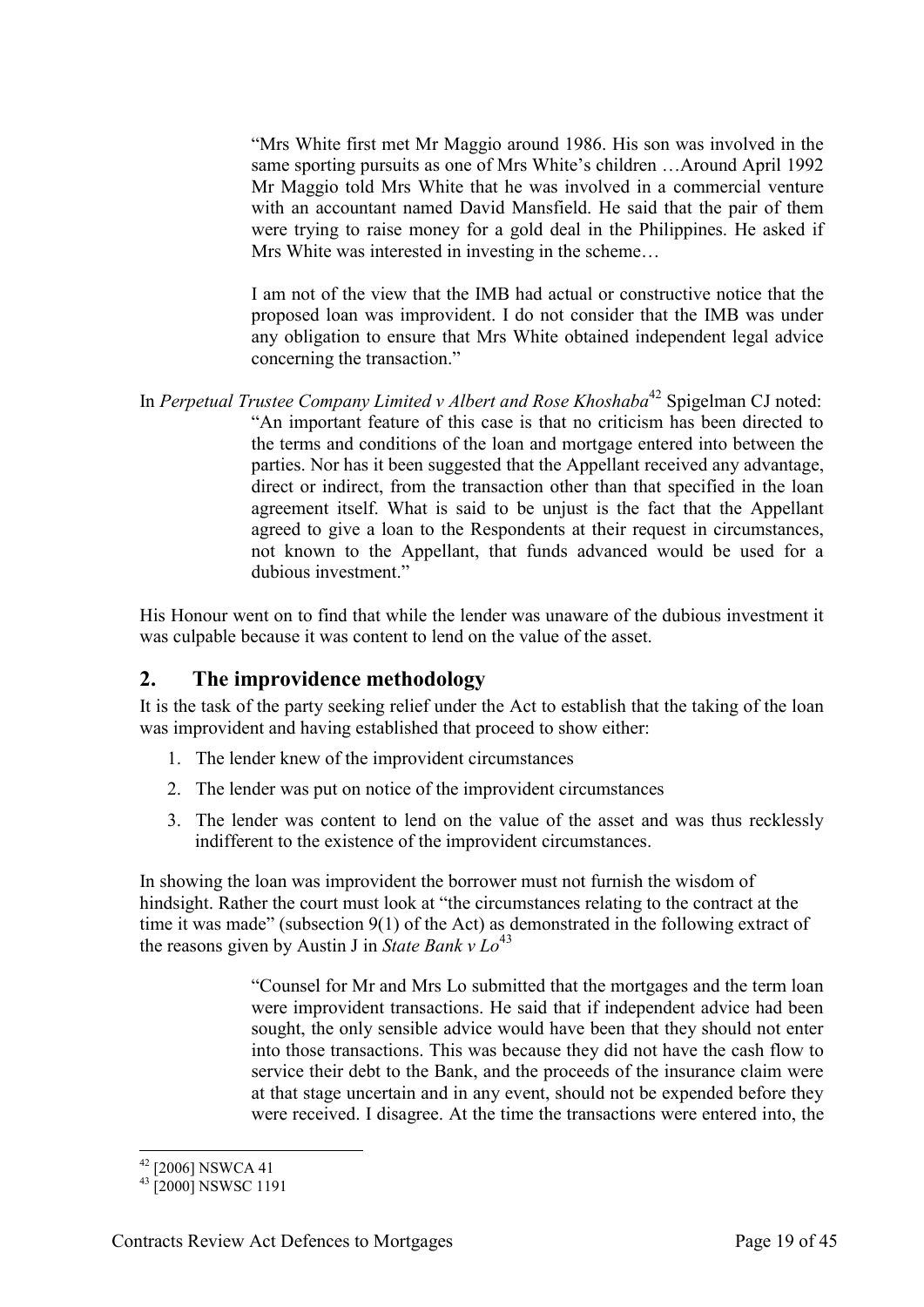borrowings were well within the value of the securities and as far as the evidence goes, there were grounds for Mr and Mrs Lo to expect a favourable outcome on the insurance claim within a reasonably short time."

# <span id="page-19-0"></span>**F. What is** *unjust in the circumstances*

# <span id="page-19-1"></span>**1. The section 4 definition**

Section 4 of the Act defines unjust as:

"unjust" includes unconscionable, harsh or oppressive, and "injustice" shall be construed in a corresponding manner.

However in *West v AGC (Advances)Ltd*<sup>44</sup>, McHugh JA said

"The definition of 'unjust' in s4 is not exclusive. It is in my opinion a mistake to think that a contract or one of its terms is only unjust when it is unconscionable, harsh or oppressive. Contracts which fall within any of those categories will be 'unjust'. But the latter expression is not limited to the so-called 'tautological trinity'. The *Contracts Review Act,* 1980 is revolutionary legislation whose evident purpose is to overcome the common law's failure to provide a comprehensive doctrinal framework to deal with 'unjust' contracts...

# <span id="page-19-2"></span>**2. Procedural and substantive injustice**

In *West v AGC (Advances)Ltd*<sup>45</sup>, McHugh JA said

"…a contract may be unjust in the circumstances existing when it was made because of the way it operates in relation to the claimant or because of the way in which it was made or both. Thus a contractual provision may be unjust simply because it imposes an unreasonable burden on the claimant when it was not reasonably necessary for the protection of the legitimate interests of the party seeking to enforce the provision... . In other cases the contract may not be unjust per se but may be unjust because in the circumstances the claimant did not have the capacity or opportunity to make an informed or real choice as to whether he should enter into the contract... . More often, it will be a combination of the operation of the contract and the manner in which it was made that renders the contract or one of its provisions unjust in the circumstances. Thus a contract may be unjust under the Act because its terms, consequences or effects are unjust. This is substantive injustice. Or a contract may be unjust because of the unfairness of the methods used to make it. This is procedural injustice. Most unjust contracts will be the product of both procedural and substantive injustice.

# <span id="page-19-3"></span>**3. A high threshold is required**

In *Younan & Anor v Beneficial Finance Corporation Ltd<sup>46</sup>* Mahoney JA observed that:

<sup>-</sup><sup>44</sup> (1986) 5 NSWLR 610, 620-1

 $^{45}$  (1986) 5 NSWLR 610, 620-1

 $46$  (C of A, unreported, 21 November 1994),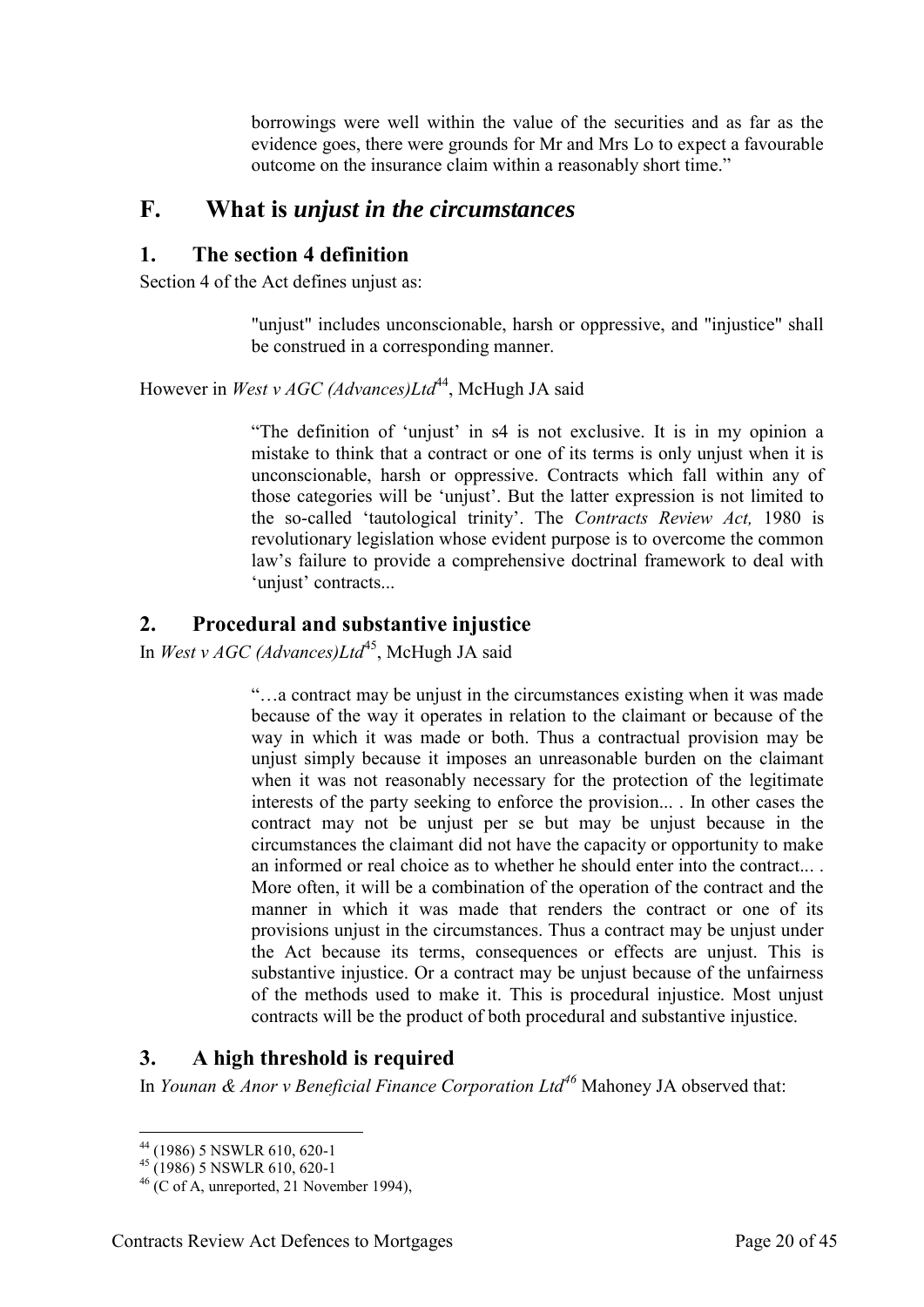"a contract is not to be interfered with lightly or for idiosyncratic reasons…the definition of 'unjust' includes terms involving a high level of injustice. To an extent, that confirms, I think, that the reason which will justify interference must be of significant weight."

In *Blacker v National Australia Bank Ltd*<sup>47</sup> Young J reminded himself:

"I must bear in mind that the CRA is remedial legislation which should be widely construed. However, I must also look for a high level of injustice and must bear in mind the public interest in maintaining certainty of contract."

#### <span id="page-20-0"></span>**4. The contract at the time it was made**

In *Beneficial Finance Corporation Limited v Karavas<sup>48</sup>* Samuels JA stated (at page 269): "Accordingly, the court, guiding itself by the signposts provided in s9, and paying heed to the prescription in s7(1), will first ascertain what were the circumstances 'relating to the contract at the time it was made'."

#### <span id="page-20-1"></span>**5. Hard bargains are not unjust**

A hard bargain is only unjust, and prone to be re-written, if the lender knew or had reason to suspect at the time the contract was made that the borrower could not comply with them.

In *Conley v Commonwealth Bank of Australia*<sup>49</sup> Heydon JA held:

"The repayment provisions were not unconscionable, harsh or oppressive. They were very burdensome. They were in a sense unreasonable, because of the plaintiff bank's complete discretion in relation to interest levels. They amounted to a hard bargain, because they strongly preferred the interests of the plaintiff bank to those of the defendant. But it cannot be said that they showed no regard for conscience or that they displayed that type of unreasonableness which is harsh or oppressive. That is because the circumstances which might trigger their truly catastrophic consequences as reflected in the outcome of these proceedings, though reasonably foreseeable, were not sufficiently likely to justify that characterisation."

In *Baltic Shipping Company v Dillon*<sup>50</sup> Gleeson CJ stated:

"The general policy of the law is that people should honour their contracts. That policy forms part of our idea of what is just".

In *Esanda Finance Corp Ltd v Tong<sup>51</sup>* Handley JA observed:

"…a contract is not unjust merely because it was not in someone's interest to enter into it, or because a person is unable to pay the debt when called upon to do so, or because its enforcement will lead to the loss of a home."

<sup>&</sup>lt;sup>47</sup> [2000] NSWSC 805

 $48^{12000}$  130 MSC 000

 $^{49}$  [2000] NSWCA 101

 $^{50}$  (1991) 22 NSWLR 1

<sup>&</sup>lt;sup>51</sup> (1997) 41 NSWLR 482 at 491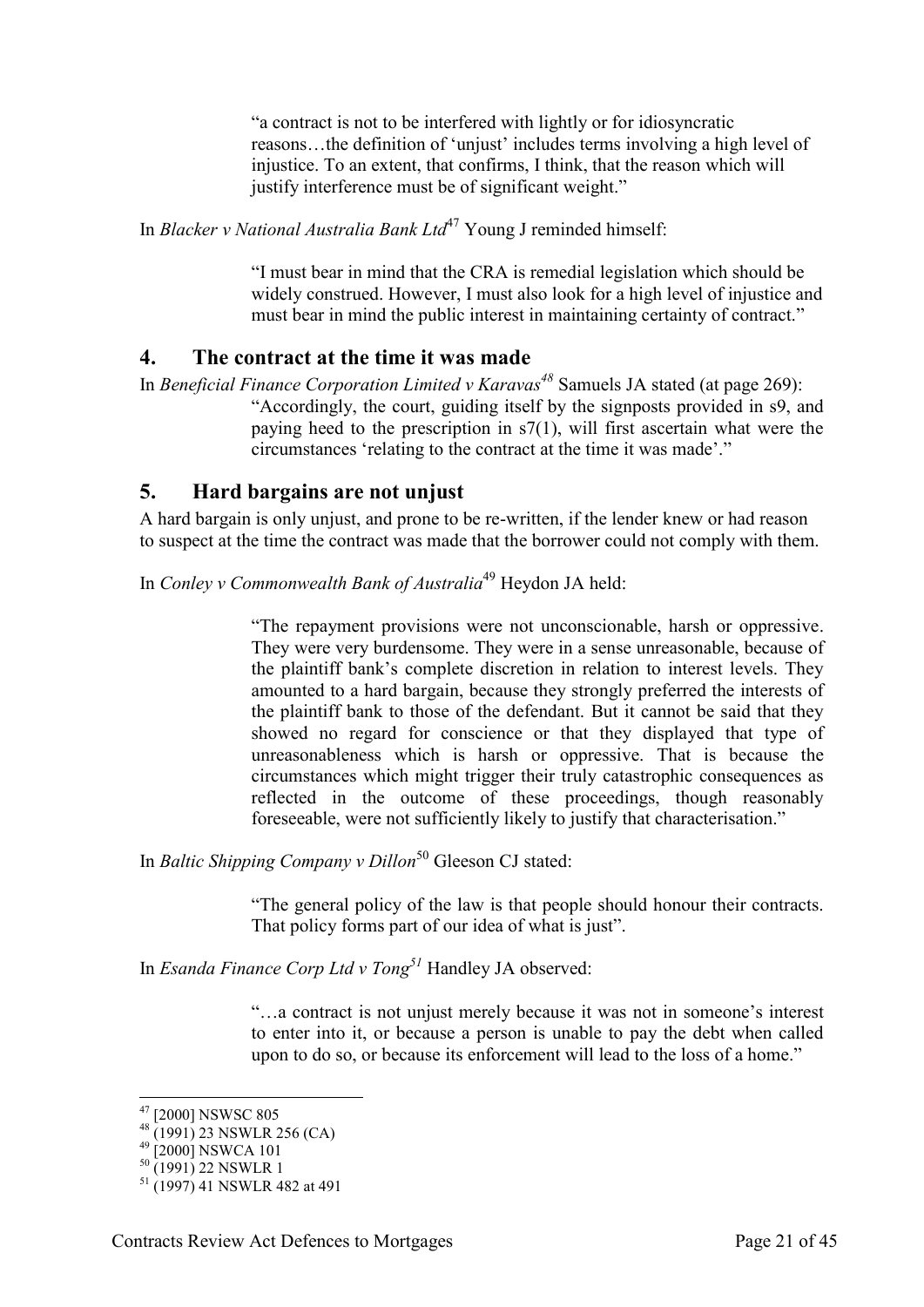# <span id="page-21-0"></span>**6. Inequality of bargaining power**

Section 9(2)(a) flags as a material consideration in determining whether a contract is unjust "whether or not there was any material inequality in bargaining power between the parties to the contract". In mortgage cases (because there is always inequality of bargaining power) this is only given weight in special circumstances.

In *Greater Building Society Limited v Ljubisa Ristic*<sup>52</sup>Newman AJ noted:

"..material inequality in bargaining power between an institutional lender and an individual will rarely be of significance, as the courts recognise that the terms of contracts of that nature are generally fixed and there is usually little room for negotiation: Commonwealth Bank of Australia v Cohen (unrep, SCNSW, Cole J, 22/7/88). For inequality to have effect, one needs to identify "extreme" inequality, such as in Elders Rural Finance v Smith (1996) 41 NSWLR 296 (in that case Elders were more than a financier and were significantly involved in the evaluation of the business opportunity for which investment funds were sought)."

In *St George Bank Limited v Trimarchi*<sup>53</sup> Dunford J found:

"There was clearly material inequality in bargaining power between the plaintiff on the one hand and the defendants on the other. This is normally the case where a person seeks to borrow money from a bank or finance institution to pay off an existing debt, as was the case here, but this consideration was aggravated in the present case by reason of the fact that whatever little bargaining power the defendants had, including the mere power to apply for or refuse the loan, was exercised without their knowledge, and behind their backs, by Anthony Trimarchi whose interests were different to theirs."

In *Greater Building Society Limited v Ljubisa Ristic*<sup>54</sup> Newman AJ noted:

"..the scope for prior negotiation, whilst a reason the court may give for the grant of relief, is of no significance if the contract is otherwise fair and reasonable: Commonwealth Bank of Australia v Cohen (unrep, SCNSW, Cole J, 22/7/88)."

<sup>-</sup><sup>52</sup> [2001] NSWSC 1052

<sup>&</sup>lt;sup>53</sup> [2003] NSWSC 151

<sup>&</sup>lt;sup>54</sup> [2001] NSWSC 1052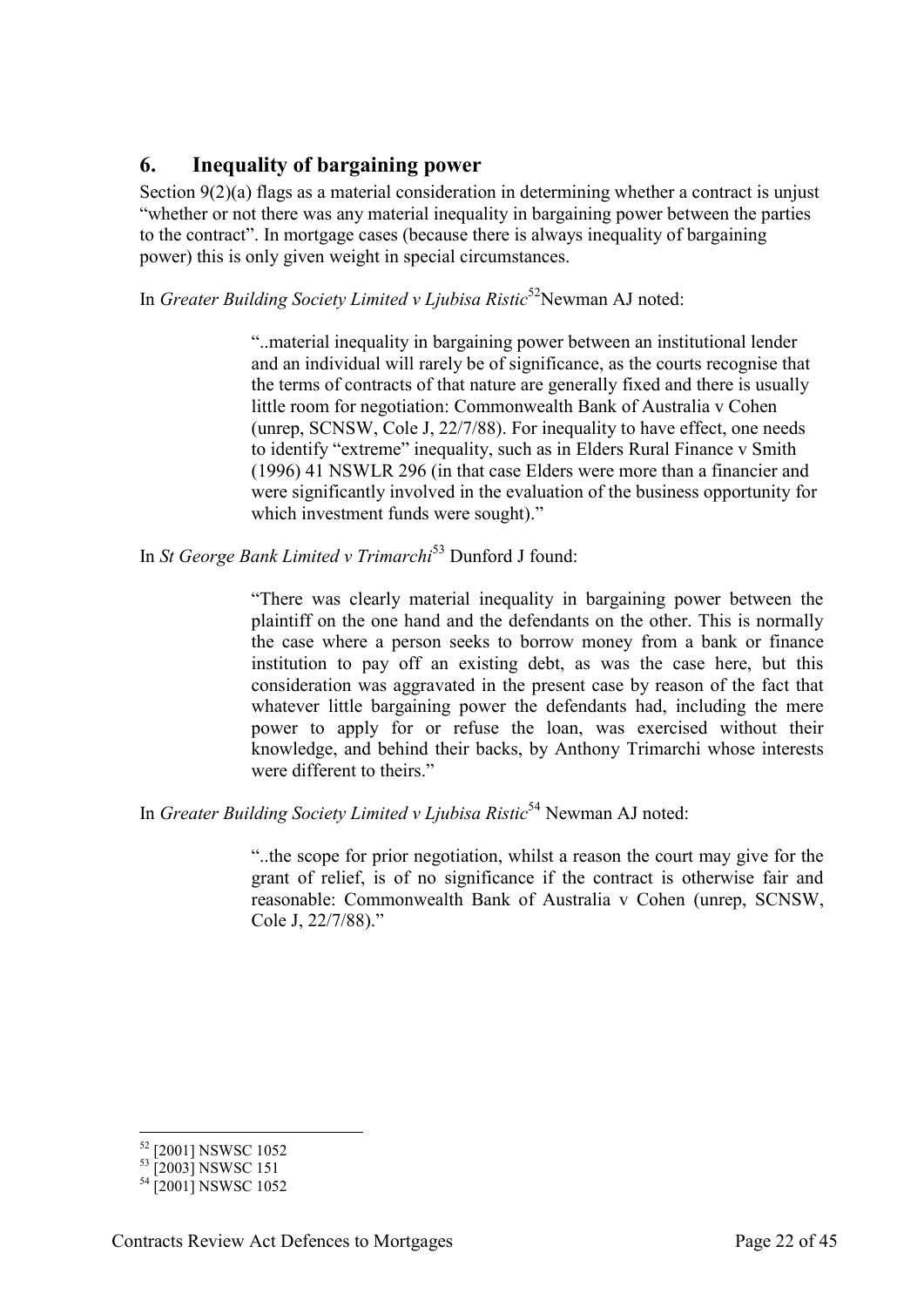# <span id="page-22-0"></span>**7. Departure from loan guidelines**

There is no authority for the proposition that a lender departure from its own internal guidelines creates injustice. However it can be evidence that the terms of the contract in the circumstances were unjust. In *Conley v Commonwealth Bank of Australia*<sup>55</sup> Heydon JA held:

> "As the Master said, a breach of lending guidelines by itself would not bring the matter within the *Contracts Review Act*. But the existence of lending guidelines … suggests that there was a level beyond which, as the plaintiff bank's experience had taught it, it was not prudent to lend. … The defendant's income was at no stage large. Whether the matter is looked at in gross or net terms, … the quantum of the loans was very high from April 1991 on. For these reasons, the provisions for repayment in place after April 1991 imposed conditions which were unreasonably difficult to comply with if reasonably foreseeable events came to pass."

The distinction was emphasized in *St George Bank Ltd v Trimarchi<sup>56</sup>*by Mason P when he wrote:

> "The appellant seeks to construe these remarks as if his Honour were stating that the departure from the loan conditions and the bank policies were in themselves directly significant to the resolution of the issues thrown up by s9 of the Act. This was not the point that the judge was making. The loan conditions and internal policies were, however, strong evidence (if evidence was needed) of normal and appropriate lending practice, nonetheless so because the internal policies of the bank were designed for the bank's own protection."

This point was made again by Spigelman CJ in *Perpetual Trustee Company Limited v Albert and Rose Khoshaba*<sup>57</sup>:

> "… departure from the guidelines …[is] a relevant consideration in the determination of 'justness' …[but] such departure …[is] not, of itself, entitled to significant, let alone determinative weight… at least in a case where the departure from the guidelines is not evidence of departure from prudent lending practice."

<sup>&</sup>lt;sup>55</sup> [2000] NSWCA 101

<sup>&</sup>lt;sup>56</sup> [2004] NSWCA 120 at 44

 $57$  [2006] NSWCA 41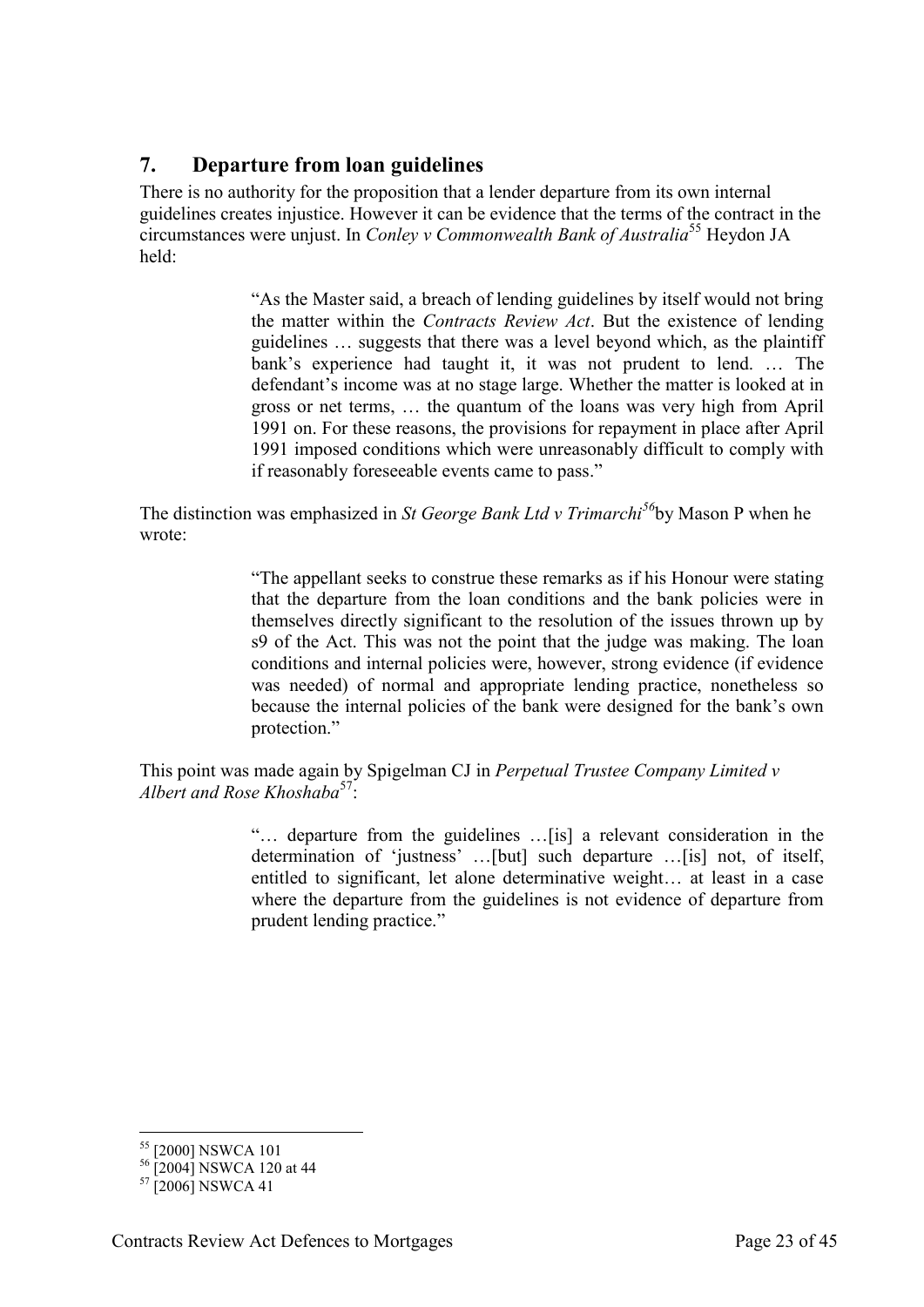### <span id="page-23-0"></span>**8. Lender under no obligation to give financial advice**

The lender has been consistently found to be under no obligation to give financial advice. In *Drury v Stone*<sup>58</sup> Fitzgerald JA noted with approval (Powell JA, Beazley JA agreeing):

> "The trial judge also found, and the appellant accepted, that it was not the bank's function to advise the appellant on the commercial merits of the transactions entered into by her or the company, and that she was well aware of the purpose of the mortgage and that there was a risk that she would lose her house if the business failed."

#### In *Blacker v National Australia Bank Ltd*<sup>59</sup> Young J held:

"The plaintiffs' case was that they should never have entered into the transaction or the contract as they could not reasonably ever have profited by it. They considered that the bank had the expertise and that it had carried out the necessary checks and that, because the bank had approved the loans, it was safe to proceed.

The plaintiffs seek to set aside the personal covenant in the mortgage and to be paid compensation of \$857,000. If these orders were made, the plaintiffs would be put back in the same position as if the transaction had not been entered into...

There were no threats or force used to make the …[plaintiffs] enter into the… mortgage. The terms of that contract were not oppressive. Even accepting that there was inequality of bargaining power, this was not a case of an illiterate or otherwise disabled couple making a contract that was forced upon them. They may have been only basically educated… but this does not seem to me to be enough to show that there was procedural injustice in bringing about the contract. The contract itself was not one that could be said to be substantively unjust.

Thus, the claim must fail."

However *Elders Rural Finance Ltd v Smith*<sup>60</sup> was an appeal from Bryson J who granted relief under the Act to people who owned a rural property, and then borrowed to purchase a further rural property. Bryson J ordered that the borrowers be relieved from any interest or legal fees in connection with their loan, a sum totalling \$415,724. The Court of Appeal dismissed the appeal with Handley,  $JA<sup>61</sup>$ , summarising the case as follows:

> "...in practical terms there was not a realistic possibility of achieving the necessary transformation in the productivity… It was not beyond all possibility that the projection would be realized; but they would be realized

<sup>&</sup>lt;sup>58</sup> [2000] NSWCA 45

 $^{59}$  [2000] NSWSC 805

 $^{60}$  (1996) 41 NSWLR 296

 $61$  at page 307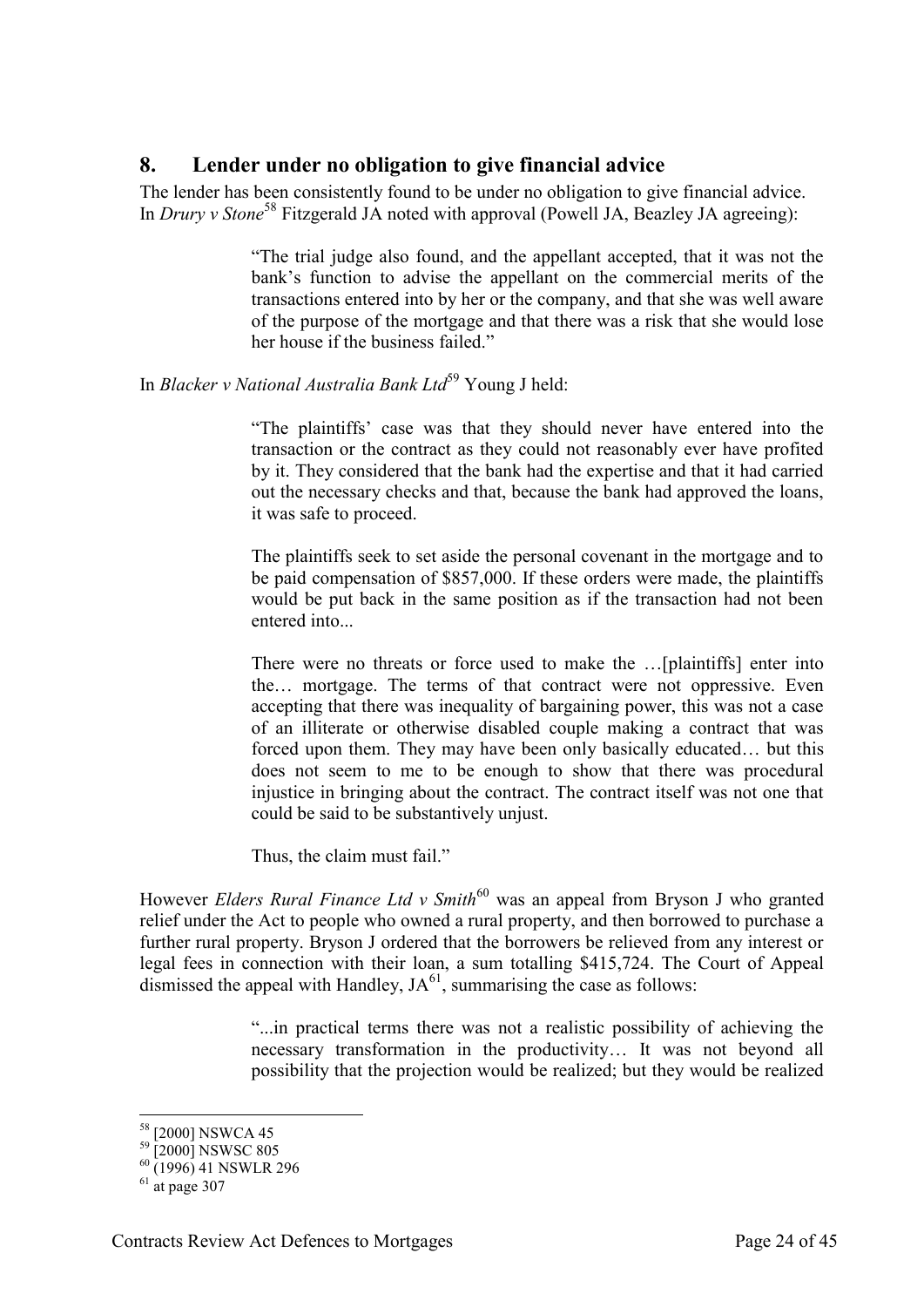only in an extraordinary combination of favourable circumstances which did not happen and which was not realistically likely to happen, still less continue for years.

The Smiths 'were utterly out of their depths in making a projection of this kind' and had no 'appreciation overall of its commercial implications'. They knew it would be a 'tough operation' and 'a very hard road', but they saw Elders' readiness to advance money to them to go into the transaction as a recommendation. In this they were 'extremely naïve', and Elders did not give, and did not intend to give, any such recommendation.

There was a gross disparity between the positions of Elders and the Smiths. Elders was protected by its securities and so details of projections and their feasibility were not of critical importance to it. On the other hand, the Smiths incurred risks without any real understanding of what they were doing and stood to lose … only way of life they knew, if the project failed. As the judge said: 'There was extreme inequality in the likelihood of successful outcomes."

#### <span id="page-24-0"></span>**9. Mortgages by parents to guarantee children's debts**

Most cases brought and most cases granted relief involve a third party  $\alpha$  loan<sup>62</sup>. However the fact a mortgage is given to secure another party's debts, even where that party is son or daughter does not of itself make the mortgage unjust. The Court of Appeal made this clear in *Davey v Challenger Managed Investments*<sup>63</sup>per Handley JA (Hodgson JA and Grove J agreeing):

> "The Court has no way of knowing how many business ventures financed by parents in this way are successful for the benefit of the community and all concerned. Courts only ever see the cases where the business has failed and the mortgages are enforced. The Court might be doing a disservice to the community if it treated age and pensioner status as disabling parents from helping their children in this way. The law has not taken that step, and under ordinary principles the appellants have no proper claim for relief."

In *Challenger Management Investment Limited & 1 Or v Davey*<sup>64</sup> two elderly ladies mortgaged their homes to secure business loans by their son's start up company. Cripps AJ held:

> "The relationship between Beryl Davey and Gladys Crees on the one hand and their children on the other did not give rise to a presumption in law of undue influence, but even if it did, both received independent legal advice and Challenger had no notice, actual or constructive, to the contrary….

> In accordance with my findings I would not characterise the contracts entered into by Mrs Davey and Mrs Crees as being relevantly "unjust"

 $62$  Of the 15 reported decisions since 1999 to the date of this paper where relief was granted under the Act and not overturned on appeal 12 of them involved third party loans.

<sup>&</sup>lt;sup>63</sup> [2003] NSWCA 172

 $64$   $[2002]$  NSWSC 430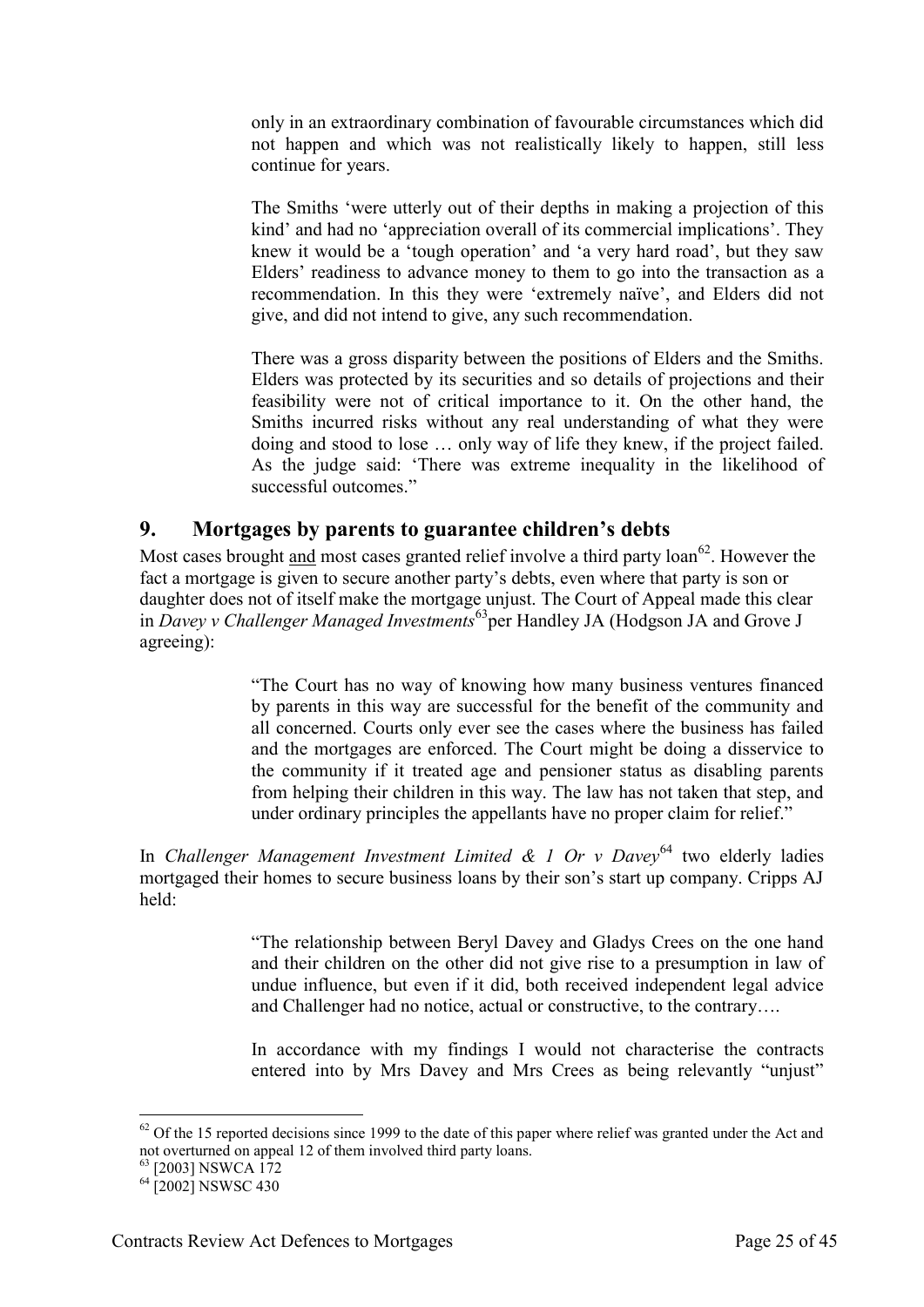within the meaning of the *Contracts Review Act* 1980 (NSW). A contract is not unjust simply because it is not, or might not be, in the parties financial interest to enter into it. If that were so, it would apply to almost all guarantees and mortgage transactions entered into by parents to facilitate loans to and advancement of their children."

Lender's should however note that it will usually be necessary in order to lend safely to require the parent-mortgagors to obtain independent legal advice and financial advice. The danger increases when the parents are from a non-English speaking or elderly or both. In *Davey v Challenger Managed Investments*<sup>65</sup>per Handley JA (Hodgson JA and Grove J agreeing) the court held:

> "Although the appellants submitted that they were in positions of special disadvantage this was not the case. They were not illiterate and English was their first language. They were in full possession of their faculties, and although they were elderly they were in general good health. A mortgage and a guarantee are well known transactions in the community and Mrs Crees had entered into a similar transaction for the benefit of her son only a few months earlier.

> The transaction involved guarantees and mortgages to secure a cash advance for the benefit of the children … As Hodgson JA said during argument, the appellants had a relationship with the real borrowers that made it reasonable for the appellants to give them assistance. The appellants had, to the knowledge of the lender, obtained legal advice which has been found by the trial Judge to be both independent and competent… If, contrary to the views expressed above, the appellants were in some position of special disadvantage, the lender did not have actual or constructive notice of this.

> Independent legal advice was desirable, if not necessary, in this case to ensure that the appellants, who were volunteers, understood the transactions and their implications, and, with an appropriate understanding, executed the security documents freely and voluntarily. They received such advice before they executed the documents. The appellants were seen together, in the absence of the children... The appellants suggested that each of them should have been interviewed separately, but Mr Grellman was not aware of any conflict of interest, or even the possibility of such a conflict, and there was no need for separate interviews.

> The children should probably never have asked the appellants to hazard their homes in this business venture, but misrepresentation or undue influence on their part have never been alleged. The age and status of the appellants as pensioners did not deprive them of the legal capacity to do what they did. If the business had been successful the children would have been launched on a business career and the mortgages would have been discharged."

<sup>-</sup><sup>65</sup> [2003] NSWCA 172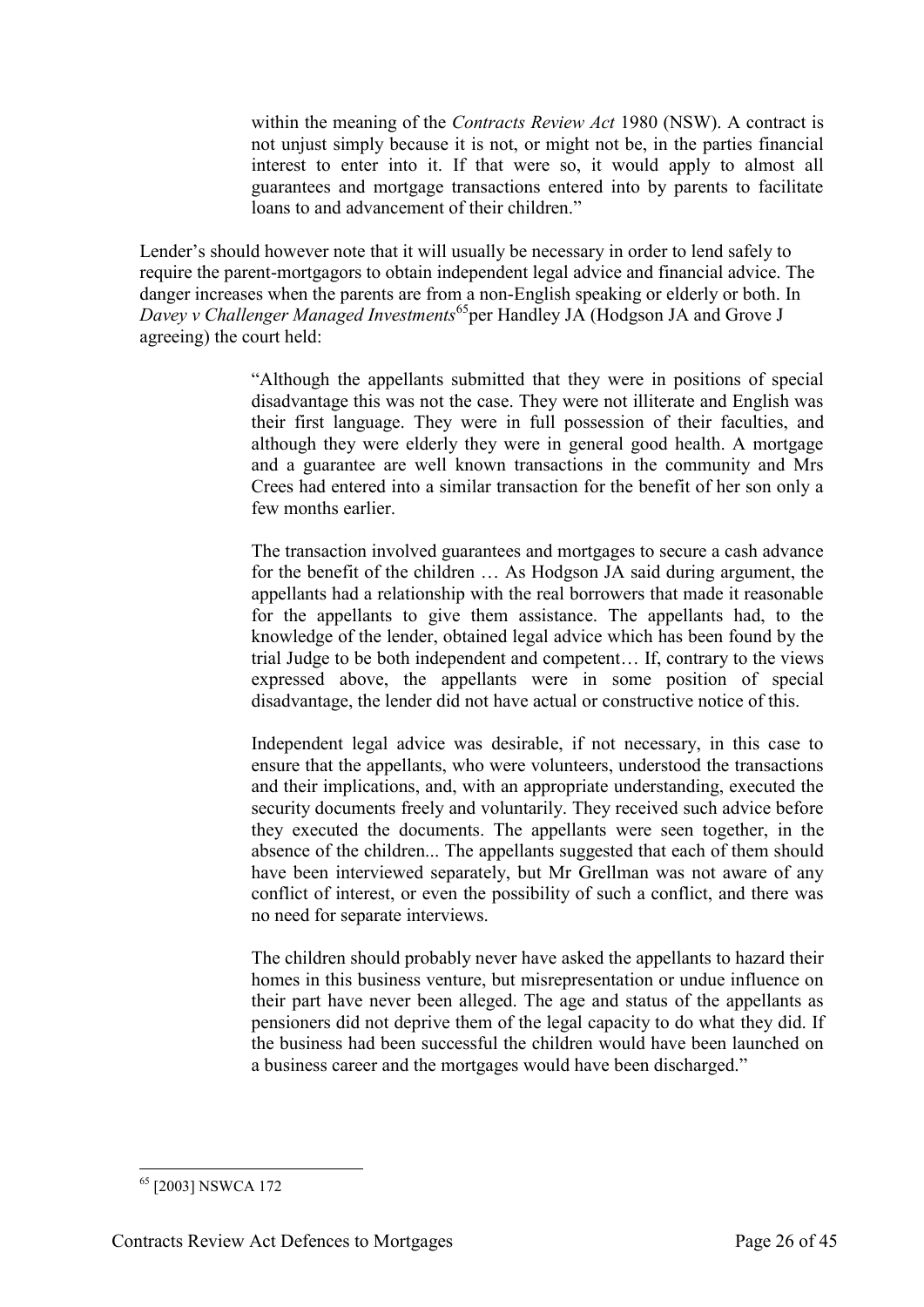Where the precautions alluded to in *Davey* are not taken the lender can be in grave danger of losing their loan. This is particularly so where to the lender's knowledge the real borrower is in financial difficulty at the time the mortgage is given.

#### In *Melverton v Commonwealth Development Bank of Australia<sup>66</sup>*Hodgson J held (underlining added):

"… the plaintiff did not have the opportunity to make an informed and real choice in the matter. Furthermore, in my view this was an improvident transaction because the plaintiff had no interest in Cenco and had no assets or income from which she could possibly pay the bank, and the home which was being given as security was the only significant asset which she and her husband had. had. In the case the bank knew that the plaintiff and her husband were Terrence's

parents. It knew that they had no apparent interest in Cenco and that the position of Cenco involved some risk. The bank knew that the plaintiff and her husband were entering into a transaction which, considered objectively, involved a certain amount of risk, in circumstances where their son must have been anxious for them to do so."

#### In *Higgs and Ors v Thompson bht The Protective Commissioner and Ors*<sup>67</sup> Johnson J in finding a mortgage unjust and setting it aside noted:

There are a number of features of ... [the application form] which... are clearly false. [The father] is described as a *"semi retired investor"*, which does not accord with his occupation as described elsewhere in evidence. … There is a telling representation in another document clearly prepared by …[the daughter]. According to this document … [The father] is certifying … that his current gross income is \$75,000.00 per annum. The true facts were that [The father's] income … was \$435.00 a fortnight.

I am satisfied [the daughter] was the driving force behind the loan to be used by her …[She] took a series of steps, including, I am satisfied, the provision of false information relating to [The father], no doubt to facilitate the grant of mortgage which was in her interests. … I return, at this point, to the evidence of Dr Rosenfeld. It is the fact that [the father] executed the mortgage and signed a series of documents which, prima facie, give the appearance of comprehension and understanding of the legal commitment which he was making. However, Dr Rosenfeld has expressed the opinion, which I accept, that Mr Thompson had an impaired reasoning … at the time of signing relevant documents…

If I apply the opinion of Dr Rosenfeld to the objectively known facts of an 88 year old man mortgaging his home to provide financial support to his entrepreneurial daughter in circumstances of likely financial risk, I find ready confirmation of a likely lack of realisation by [the father] of the level of risk involved.

<sup>66</sup> (1989) NSW Conv R 55 – 484 at 58,515

 $67$   $[2006]$  NSWSC 920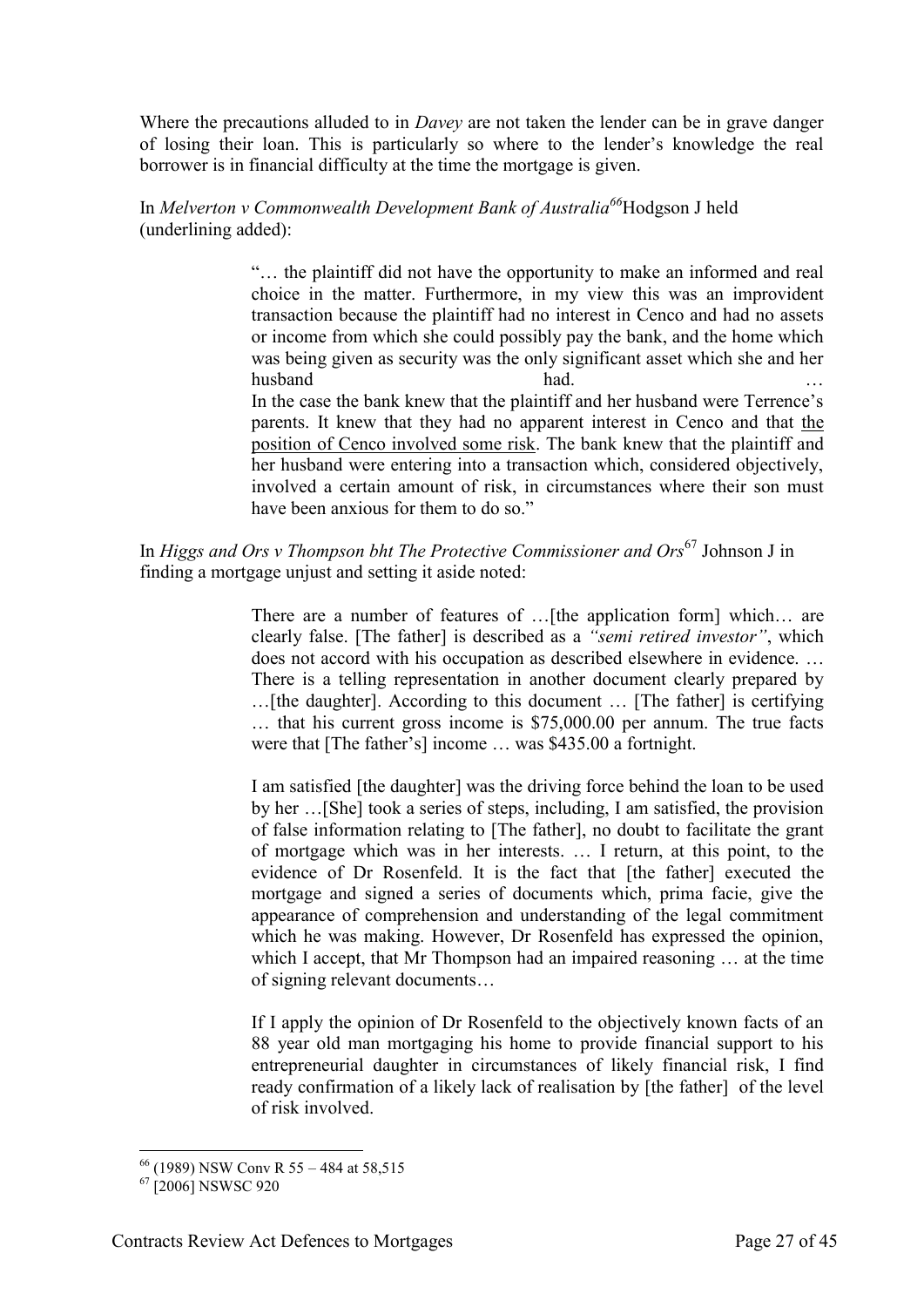There is no evidence from [The father] before the Court. However, that omission is well explained (for the purposes of the rule in *Jones v Dunkel*  (1959) 101 CLR 298)... [The father], now 92 years of age, resides in a nursing home. He is dependent on nursing staff for daily activities. He usually presents mild to moderate confusion as a result of dementia due to Alzheimer's disease."

In *Pasternacki v Correy<sup>68</sup>*the Court of Appeal confirmed a finding of injustice and the trial judge's decision to set aside the mortgage in its entirety. In this case the lender made no effort to determine what the son-borrower was going to do with the money or why he needed it quickly for a short term at high interest rates. The other relevant circumstances were described by Stein JA as follows:

> "Mrs Correy was born in Italy in 1928. There she completed her schooling and trained as a nurse. She met her husband in Naples and married in 1947. He was a medical practitioner. They immigrated to Australia in the late 1940s and settled near Wollongong, where she worked as a nurse in various hospitals until 1991. She is an aged pensioner and her husband died in April 1993, only one year before the events the subject of the appeal.

> The Correys had two sons. The eldest, Henry, was born in 1948. The other son, Carlo, was born in 1955. Mrs Correy and her husband lived in the same family home at Corrimal from 1960. Apart from an old car, the house is her only asset. In 1994, the respondent was living alone in the home, although she maintained regular contact with both sons, to whom she was devoted.

> Henry claimed to have some business interests in a popular music group. He told his mother that he was anticipating profits amounting to millions of US dollars from record sales

> On Sunday 15 May 1994 Henry paid his mother an unexpected visit. He asked for her help since he needed to send money to a European record company 'for taxation' so that he could receive his return on the record sales. He told his mother that he had found a lender but needed her to provide a guarantee. When she hesitated Henry said that Dad would have helped him. He told his mother that if she did not help him, he would go to 'a close friend of the family to ask to be a guarantor, or even the Mafia'. The respondent said that her son was desperate. Because of his desperation and because she did not want her personal affairs to go outside the home, she agreed with Henry's request to be a guarantor."

In *St George Bank Ltd v Trimarchi & Anor*<sup>69</sup> the parents mortgaged their properties at the behest of their solicitor son. The son was later struck off the roll and imprisoned. The key findings included that the parents had no real appreciation of the transaction they were entering into. The bank never took pains to independently contact them or ensure they were

<sup>-</sup><sup>68</sup> [2000] NSWCA 333

 $^{69}$  [2004] NSWCA 120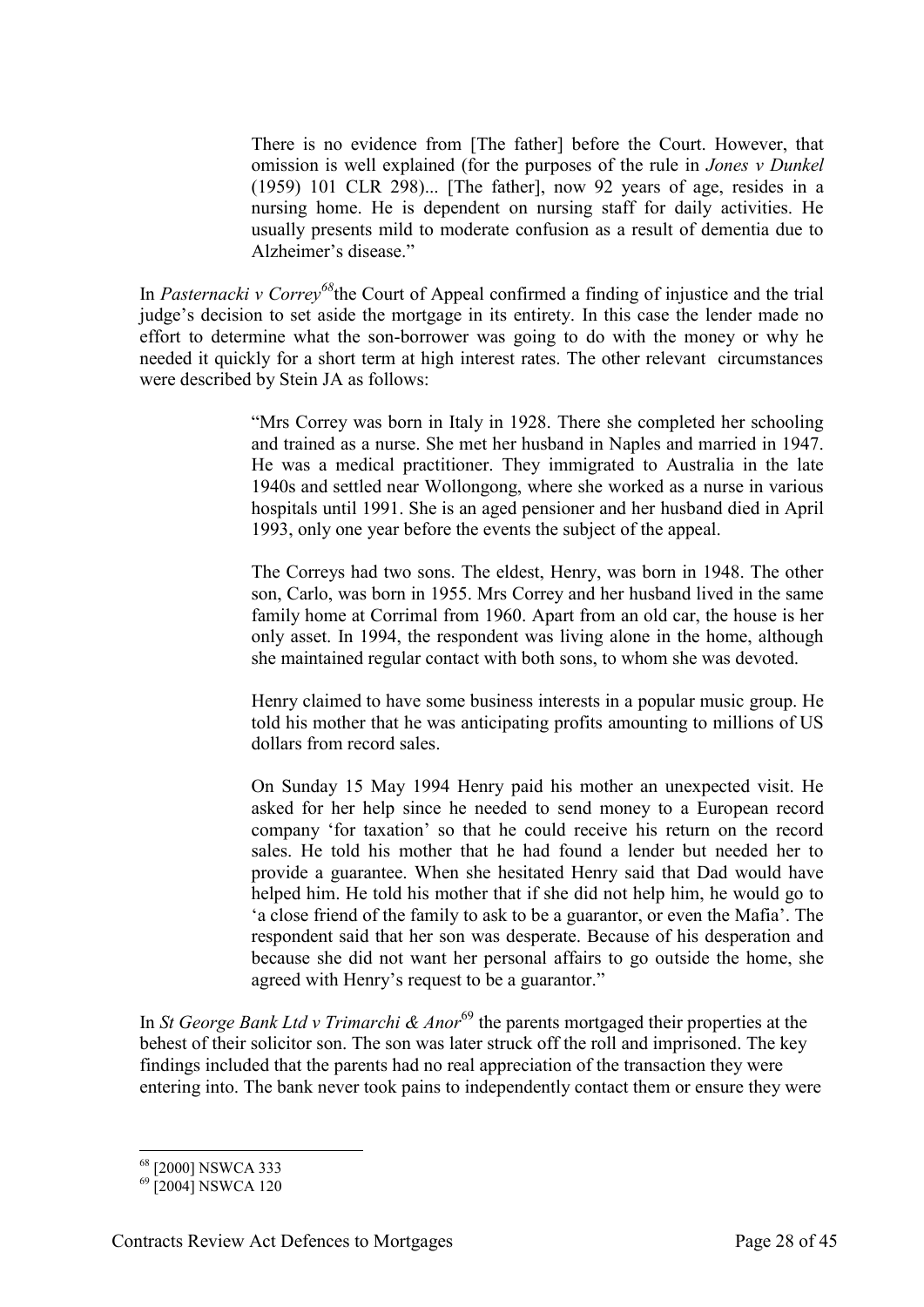independently financially or legally advised. Per Mason P (Sheller JA, Cripps AJA agreeing):

> "…the appellant sought to make much of the absence of any finding that it knew either that the respondents had not obtained independent advice or of the unfair tactics of Anthony Trimarchi. However, the absence of such a finding is not to be confused with a finding that the appellant was not on notice of either or both of these matters. … It was certainly the case that the appellant took no steps to follow through on compliance with its internal policies and the conditions of the loan as regards the respondents [which amoung other things required independent legal advice]. On the contrary, it left everything up to Anthony Trimarchi… as indicated above… s9 of the Act does not require the party seeking to enforce a contract to be on notice of the circumstances rendering it unfair."

# <span id="page-28-0"></span>**10. Mortgages by wives to guarantee husband's debts**

The well known equitable defenses available to wives (*Yerkey v Jones<sup>70</sup>*and *Garcia v National Australia Bank*<sup>71</sup>*)* often fail due to the lender's lack of notice of the wife's circumstances. Theoretically relief available under the Contract's Review Act is broader than under the general law however all reported decisions where a finding of injustice under the Act is made also make a parallel finding under *Yerkey, Garcia* or *Amadio* has also been made. A notable exception is *State Bank of NSW v Hibbert*<sup>72</sup> where Garcia was ruled out because the parties were in a defacto relationship rather than married.

The essence of the equitable defences as with the Contracts Review Act reasoning is that when the lender suspects the wife may be a full or partial volunteer it is necessary to ensure she obtains not only independent legal advice but also financial advice so that she can determine the extent of the potential liability and the likelihood the mortgage will be called up.

# <span id="page-28-1"></span>**G. Borrower understanding**

Nearly all Contracts Review Act pleadings assert the mortgagor did not understand what they were signing, or if they understood the legal implications of the mortgage, that they did not understand the nature of the risk they were taking and the likelihood of it going bad.

# <span id="page-28-2"></span>**1. The general law approach**

The traditional judicial attitude to attempts to avoid contracts on the basis that their contents was not fully understood was spelled out by the High Court in the 1948 decision of *Wilton v Farnworth<sup>73</sup>* per Chief Justice Latham:

> "Where a man signs a document knowing that it is a legal document relating to an interest which he has in property, he is in general bound by the act of signature… He may not trouble to inform himself of the contents of the document, but that fact does not deprive the party with whom he deals of the rights which the document gives to him. In the absence of fraud or some

<sup>70</sup> (1939) 63 CLR 649

<sup>71</sup> (1998) 194 CLR 395

<sup>72</sup> [2000] NSWSC 628

<sup>73</sup> [1948] HCA 20; (1948) 76 CLR 646 (14 September 1948)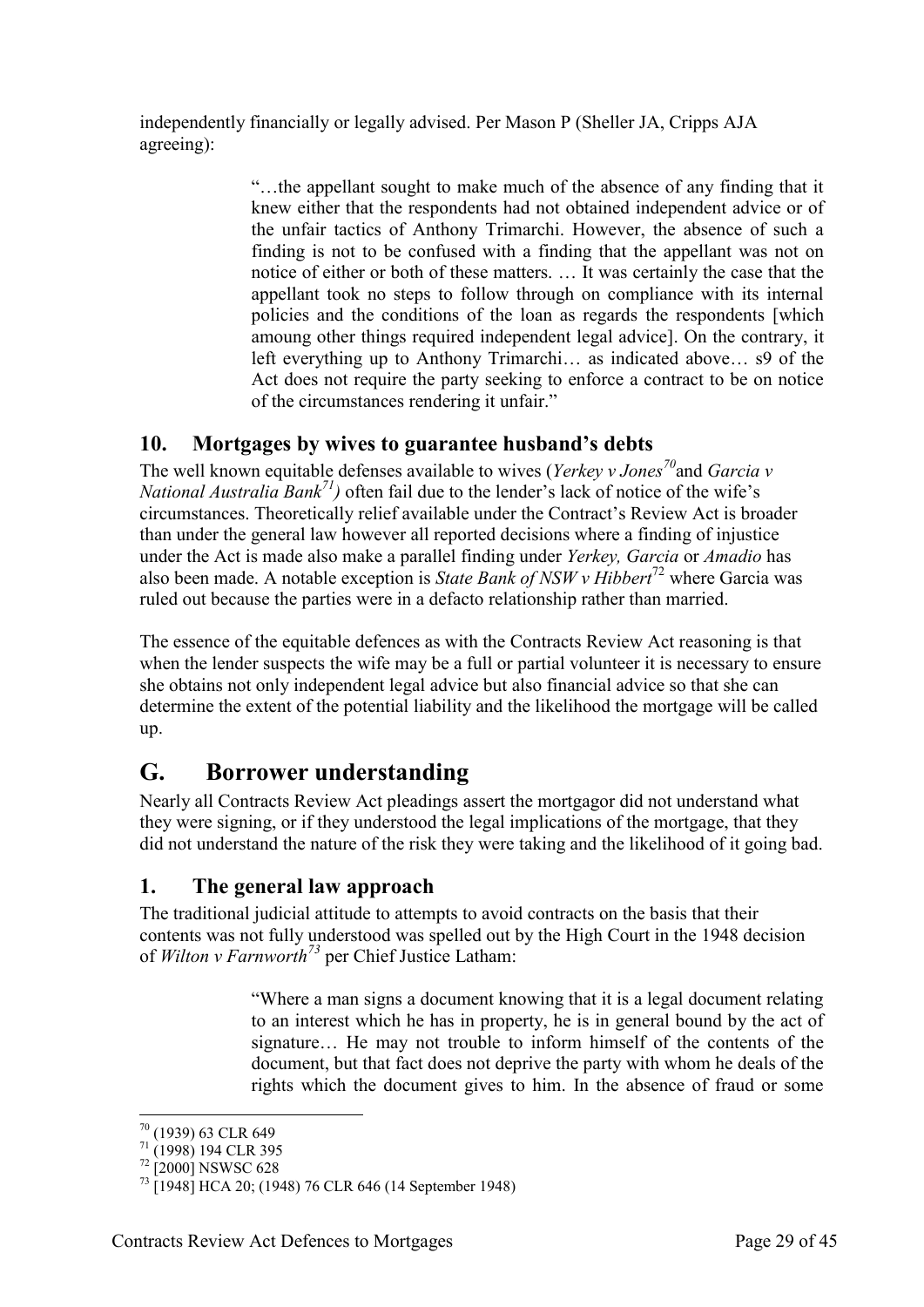other of the special circumstances of the character [(equitable defences)], a man cannot escape the consequences of signing a document by saying, and proving, that he did not understand it. Unless he was prepared to take the chance of being bound by the terms of the document, whatever they might be, it was for him to protect himself by abstaining from signing the document until he understood it and was satisfied with it. Any weakening of these principles would make chaos of every-day business transactions."

# <span id="page-29-0"></span>**2. Under the Contract's Review Act**

Under the Act (and particularly in the wake of *Perpetual Trustee Company Limited v Albert and Rose Khoshaba*<sup>74</sup>), mortgagors are held to a far less rigerous standard. They can go into a mortgage contract with their eyes wide open (understanding it is a mortgage, knowing the interest rate and term) and still be entitled to claim relief. The lender in such cases loses their loan because the borrower labours under a special disability (for example lack of commercial sophistication and naivety) which makes the lender's reliance on the asset value of the security alone unjust.

### <span id="page-29-1"></span>**3. When the mortgagors know they are signing a mortgage**

In the foundation case of *West v AGC (Advances) Ltd & Ors*<sup>75</sup> the knowledge of the mortgagors seemed to be pivotal in the decision of the majority not to find injustice. Per McHugh JA with Hope JA agreeing (underlining added):

> "Hodgson J made a critical finding that Mrs West "was well aware that she was giving a mortgage over her property, and that (AGC) could have recourse to that property in order to recoup its loan in the event of default"

In decising not to follow *West* in *Perpetual Trustee Company Limited v Albert and Rose Khoshaba*<sup>76</sup> Spigelman CJ noted:

> *"West* is now 20 years old. When the Parliament adopts so general, and inherently variable, a standard as that of 'justness', Parliament intends for courts to apply contemporary community standards about what is just. Such standards may vary over time, particularly over a period of two decades."

The change in attitude did not begin with *Khoshaba* as early as 1991 (*5 years after West*) in *Beneficial Finance Corporation Limited v Karavas<sup>77</sup>* in upholding the trial judge's finding of injustice and granting of relief Meagher JA (with whom Samuels agreed) noted<sup>78</sup>:

> "As to the non est factum claim, what the parents of the three principals, and what Mr and Mrs Williams, said in evidence may be broadly summarised thus: they did not know they were mortgaging their properties, they did not know that as a consequence of the mortgages their residences might be sold in the event of the business failing and (in at least one case) that they did not know what a mortgage was. His Honour found this issue against the

<sup>74</sup> [2006] NSWCA 41

 $^{75}$  (1986) 5 NSWLR 610

 $^{76}$  [2006] NSWCA 41

 $^{77}$  (1991) 23 NSWLR 256 (CA)

<sup>78</sup> At page 275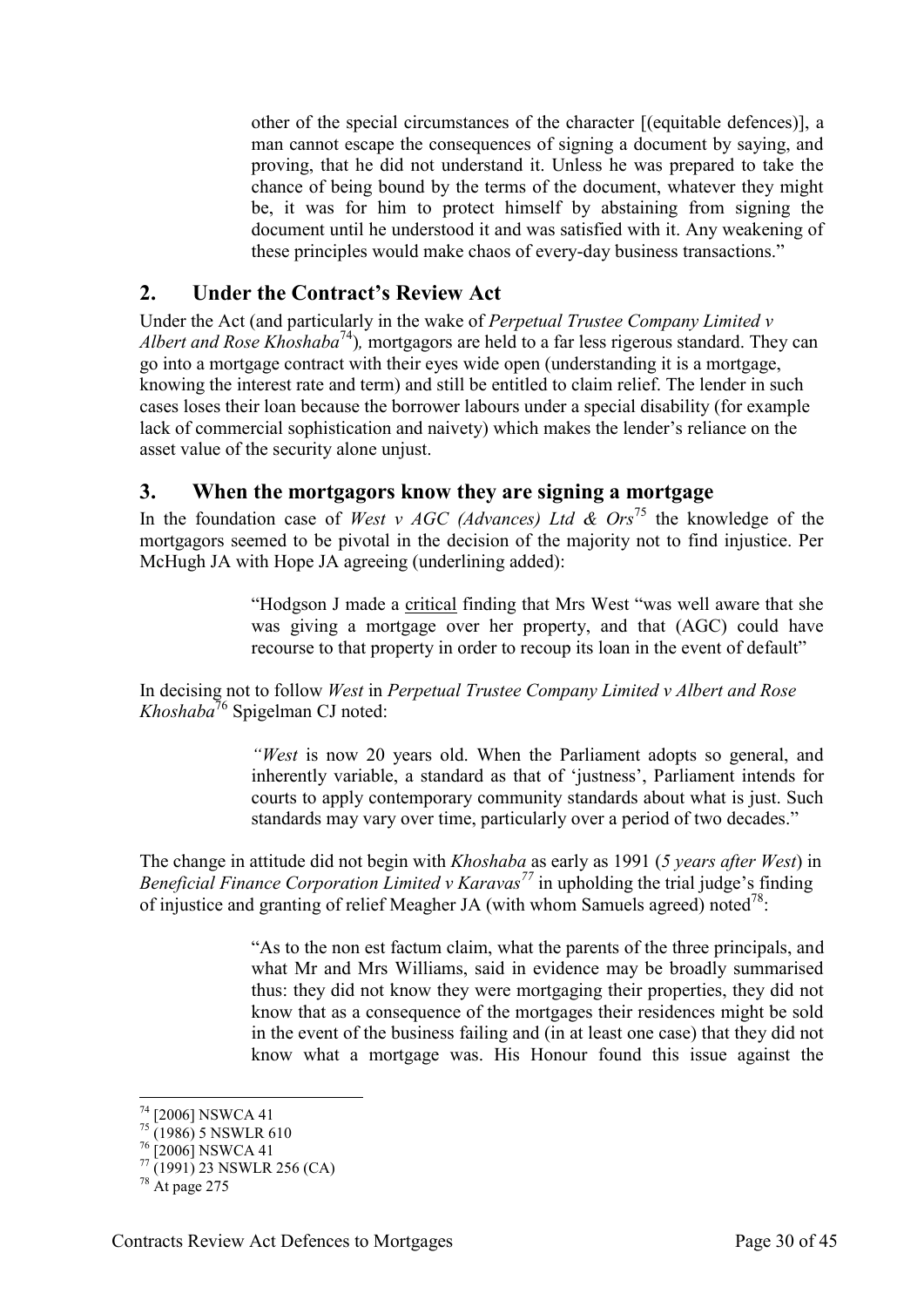defendants; according to him (and the evidence amply demonstrates the accuracy of his finding) the defendants' evidence on this issue was false, and possibly consciously so. His Honour found that each of the mortgagorguarantors well knew that he was putting his property "on the line" in the event of the business failing. Further, His Honour found that they knew there was some risk of failure."

In *Pasternacki & Anor v Correy & Ors<sup>79</sup>* the loan was set aside in its entirety (this decision being upheld on appeal<sup>80</sup>) but not before Hidden J was obliged to sit through crossexamination whereby the mortgagor falsely claimed she did not know she was pledging her house as security. His Honour finding:

> "I have already referred to the evidence of Mrs Correy … she denied that …she understood that she was making her home available as security for a loan. Even Mr Antonopolous' warning that if the loan were not paid on time she might lose her home, she said, did not "connect to" her at the time. She claimed that she realised that the house was mortgaged only later … I cannot accept this evidence… I am satisfied that at the time she signed the necessary documents… Mrs Correy knew that she was borrowing the sum involved on behalf of her son, and providing her home as security for that loan."

### <span id="page-30-0"></span>**4. When they sign false applications to procure the loan**

Unlike equity, which requires clean hands it is possible for a borrower who has deliberately mislead the lender to claim relief under the Act. In *Permanent Mortgages Pty Ltd v Michael Robert Cook and Karen Cook<sup>81</sup>* Patten AJ granted relief under the act despite the mortgagor knowingly signing false document to procure the loan. His Honour holding:

> "Whether I should hold the mortgage unjust in this case involves a balancing exercise. On the one hand are the circumstances that the Defendants speak English as their first language; were experienced borrowers; had the services of a solicitor; were extremely anxious to obtain the loan; and were prepared to sign false statements and procure false certificates. On the other hand, the beneficial nature of the Code indicates that it was intended to protect the unsophisticated and meagrely educated, such as the Defendants, from their own foolishness. Given the means of the Defendants and their credit history, the Plaintiff, in my view, was aware, or would have been aware, had it made the most perfunctory of enquiries, that the Defendants were not capable of servicing the loan even at the lower rate of interest and could only satisfy their obligations by selling the mortgaged property…"

# <span id="page-30-1"></span>**5. Experience and education of the mortgagor**

The experience and education of the mortgagor is a factor in determining whether the mortgage is unjust. In *Blacker v National Australia Bank Ltd*<sup>82</sup> Young J held:

<sup>-</sup><sup>79</sup> [1998] NSWSC 288

<sup>80</sup> Pasternacki v Correy [2000] NSWCA 333

<sup>81</sup>[2006] NSWSC 1104

 $82$  [2000] NSWSC 805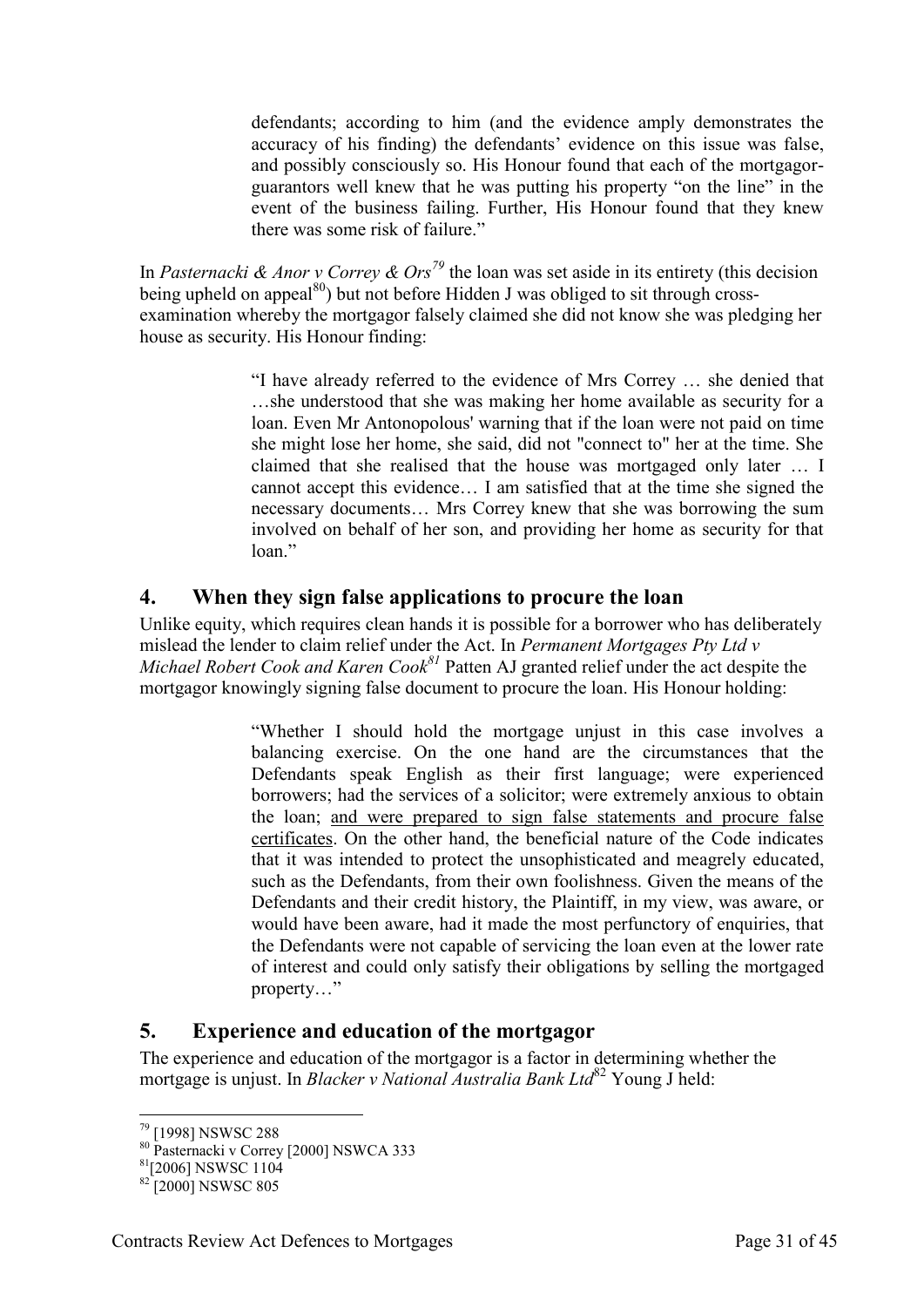"… this was not a case of an illiterate or otherwise disabled couple making a contract that was forced upon them. They may have been only basically educated… but this does not seem to me to be enough to show that there was procedural injustice in bringing about the contract."

The Court of appeal in *Elkofairi v Permanent Trustee Co Ltd*<sup>83</sup>per Beazley JA (Santow JA and Campbell AJA agreeing) overturned the trial judge and set aside a mortgage (as it applied to a wife). Her Honour noting that:

> "The appellant's educational background, her inability to read or write English or to understand other than the most basic spoken English and her difficult domestic circumstances were such that the appellant was in a special position of disadvantage in the sense explained in *Blomley v Ryan*. However, none of those matters were known to the respondent. Accordingly, it is necessary to consider whether there were any other features of the transaction which made it unconscientious for the respondent to enter into this transaction with the appellant given the circumstances in which her execution of the contract was procured.

> This case does not fit neatly into either of the factual scenarios presented in *West* and in *Smith*. However, it is characterised by two significant features. First, it was a substantial loan, security for which was the appellant's only asset – her interest in the property. The debt to asset ratio was almost 75%. Secondly, the respondent knew that the appellant had no income nor other assets. None was disclosed on the loan application. The only confirmation the respondent had that the payments under the loan would be met was the series of letters from the accountant, which only related to Mr Elkofairi, and which contained no particulars of Mr Elkofairi's income and included a disclaimer *"as to the accuracy of the information"* provided. The consequence was, as submitted by the respondent's counsel, that the respondent was content to lend on the value of the security only. In my opinion, these factors taken in consideration with the matters to which I have referred [to], are sufficient to make the contract unjust in the circumstances in which it was made."

#### <span id="page-31-0"></span>**6. Independent legal advice**

The court's have repeatedly insisted that injustice is not established merely because the lender has not required the borrower to obtain legal advice. In *West v AGC Advances Ltd*<sup>84</sup> per McHugh JA noted:

> "It is important to bear in mind that it is the contract or its provisions which must be unjust … If a defendant has not been engaged in conduct depriving the claimant of a real or informed choice to enter into a contract and the terms of the contract are reasonable as between the parties, I do not see how that contract can be considered unjust simply because she had no independent legal advice …"

<sup>-</sup><sup>83</sup> [2002] NSWCA 413

 $84 (1986)$  5 NSWLR 610 at 621-622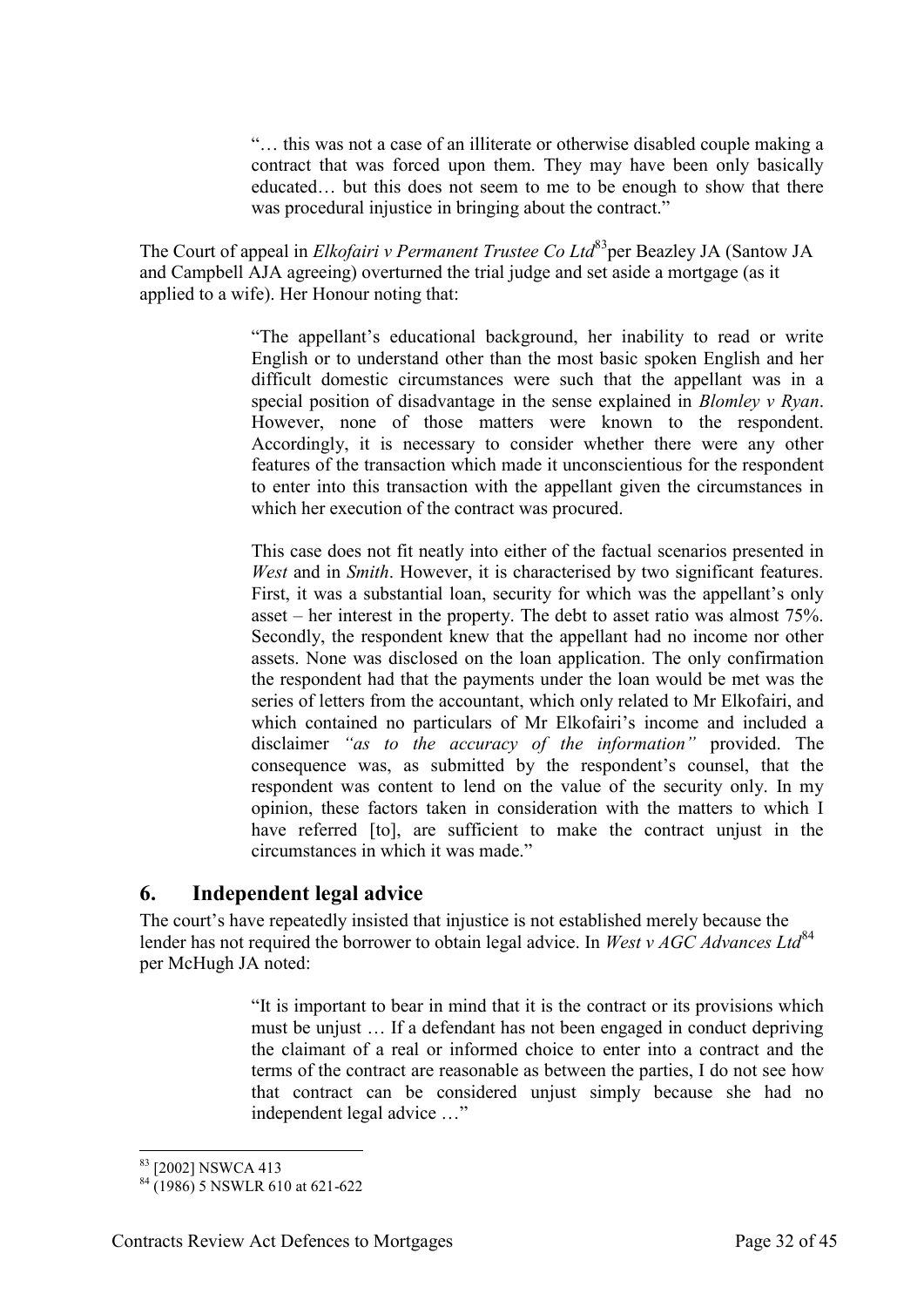Given that in most instances the court disbelieves English speaking mentally competent mortgagors when they say they did not know they were signing a mortgage, or what a mortgage was (see "When the mortgagors know they are signing a mortgage" above) requiring a mortgagor obtain legal advice is of less utility than might be imagined. Lender's should certainly not regard it as a panacea with regard to potential Contracts Review Act liability. What is more often at issue is the mortgagor's understanding of the risks involved in the proposed transaction. To address this the mortgagor is more likely to need independent financial advice.

# <span id="page-32-0"></span>**7. Independent financial advice**

Where a mortgagor is labouring under a special disability or is potentially so labouring the lender can be under an obligation to ensure the mortgagor understands the financial aspects of the proposed transaction. This was the basis for the decision in *Pasternacki & Anor v Correy & Ors<sup>85</sup>* where Hidden J held (underlining added):

> "Certainly, it should have been clear to … [the lender] that the transaction may well have been improvident from Mrs Correy's point of view. I appreciate that this case is different from cases such as *Karavas* and *Wynne,* where the lender had material from which the improvidence of the transaction was demonstrable. Here nothing was known about Henry Correy's capacity to meet his mother's liability, because nobody asked him. The circumstances were such as to put Mr Smith on enquiry. Indeed, I strongly suspect that it was his misgivings about this very matter which led to his drafting the letter exhibit 1. However, all he did was to refer Mrs Correy to Mr Antonopolous for conventional legal advice about the mortgage, without suggesting that she obtain advice about her son's financial circumstances and his business. Nor did he ascertain whether she had received such advice before the transaction was brought to finality later in the afternoon of 18 May. Indeed, it was obvious that she had not. It was apparent in this case that Mrs Correy needed guidance as to the financial wisdom of the contract, not just its legal effect."

In *Beneficial Finance Corp Limited v Karavas<sup>86</sup>* with Kirby P expounded:

"The appellant says that this result will have a highly undesirable effect on freedom to contract. The decision will send a signal, so it was implied, that, at least in circumstances similar to the present, a financier will have to ensure that guarantors and family mortgagors receive proper, independent advice on the financial wisdom of the transaction which they have agreed to support. Necessari1y, this would import a cost component which, inevitably, would have to be borne by the borrowing public. It would necessitate delay. In some cases it would impede risk-taking and this at a time when the public interest might be better served in entrepreneurial activities which necessarily involve the hiking of risks….

<sup>-</sup><sup>85</sup> [1998] NSWSC 288

<sup>86</sup> (1991) 23 NSWLR 256 at 277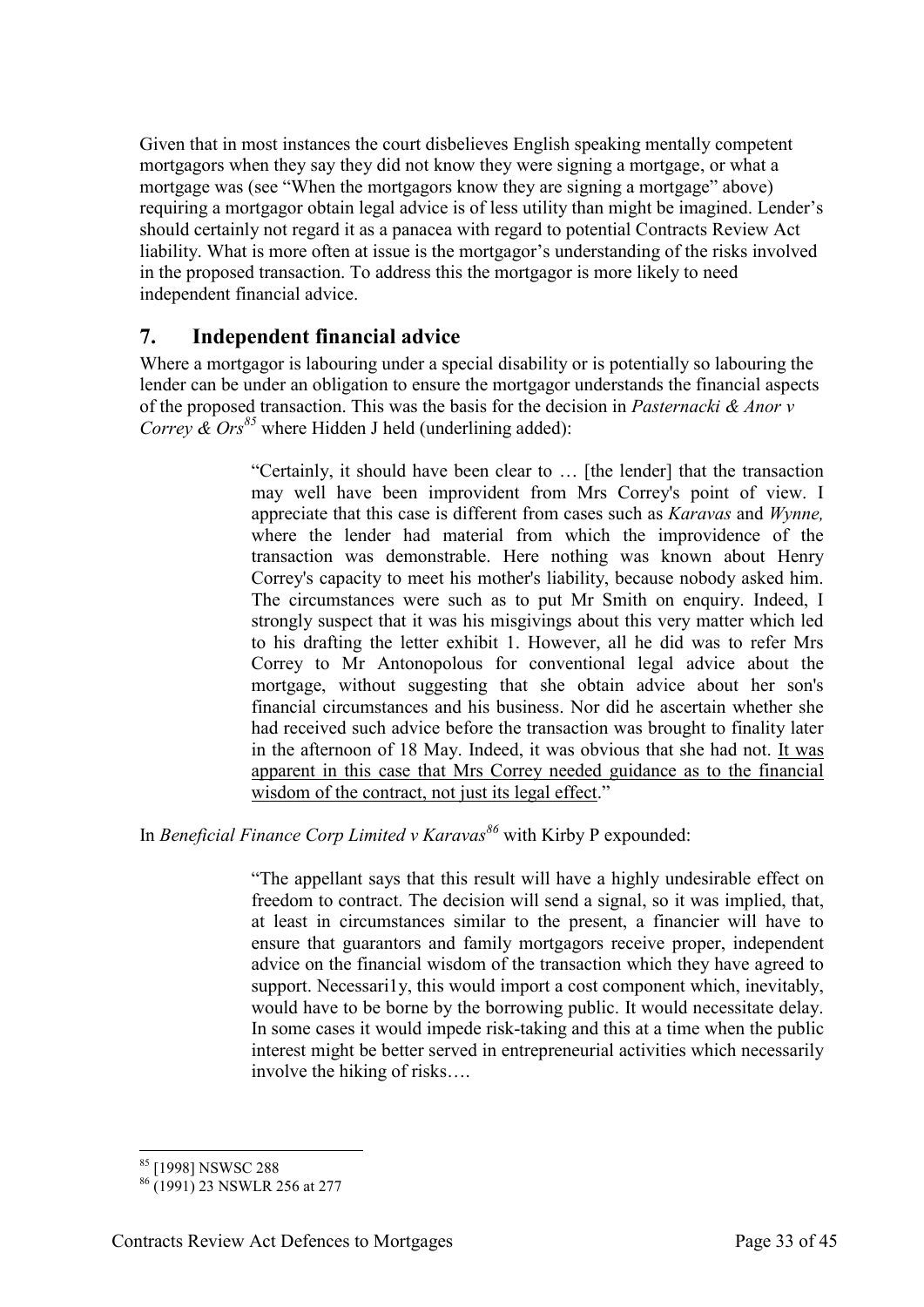In these circumstances, It is clear that, just as the court must consider such issues when a claim for relief is made to it, necessarily those entering into contracts to which the Act applies must order their affairs against the possibility that, later the Act may be invoked."

# <span id="page-33-0"></span>**H. Lender knowledge**

# <span id="page-33-1"></span>**1. The general rule**

As a general rule the Court will not hold against a lender circumstances of which it had no knowledge. This was spelled out in *Davey v Challenger Managed Investments*<sup>87</sup>by Handley JA (Hodgson JA and Grove J agreeing):

> "If there was any unfairness the lender was not responsible for it, and had no notice, actual or constructive, of that unfairness. As a general rule the Court will not grant relief under the Act against a party who is in that position. See *Esanda Finance Corporation Ltd v Tong* (1997) 41 NSWLR 482."

# <span id="page-33-2"></span>**2. The existence of exceptions**

That there are potentially exceptions has long been recognised. In *Beneficial Finance Corp v Karavas<sup>88</sup>* Meagher JA said:

> "There is jurisdiction under the Act to make orders in favour of a party to a contract who proves that at the date of the contract he suffers from a relevant disability even though the other party to the contract is unaware of that disability, although in general it would be unsound to exercise the jurisdiction in those circumstances ...

> The reason for this view is that it is hardly just to deprive an innocent person of valuable property, of which contractual rights are a species. Nevertheless, such a jurisdiction undoubtedly exists. In the present case, for example, it is made quite clear from  $s9(2)(i)$  of the Act that relief may be granted if a finding is made that a party to a contract did not understand "the provisions and their effect" of a contract."

In *St George Bank Ltd v Trimarchi & Anor*<sup>89</sup>per Mason P (Sheller JA, Cripps AJA agreeing):

> "..a transaction may be unjust even though one party to it was not privy to or on notice of (all of) the circumstances rendering it unjust (see eg *Collier v Morlend Finance Corporation (Vic) Ltd* (1989) 6 BPR 13,337, *Esanda Finance Corporation Ltd v Tong* (1997) 41 NSWLR 482). Of course, the state of mind of the "innocent" party is relevant to the unjustness calculus and to the discretionary remedial response."

<sup>-</sup><sup>87</sup> [2003] NSWCA 172

<sup>88</sup> 1991 23 NSWLR 256 at 277

<sup>89</sup> [2004] NSWCA 120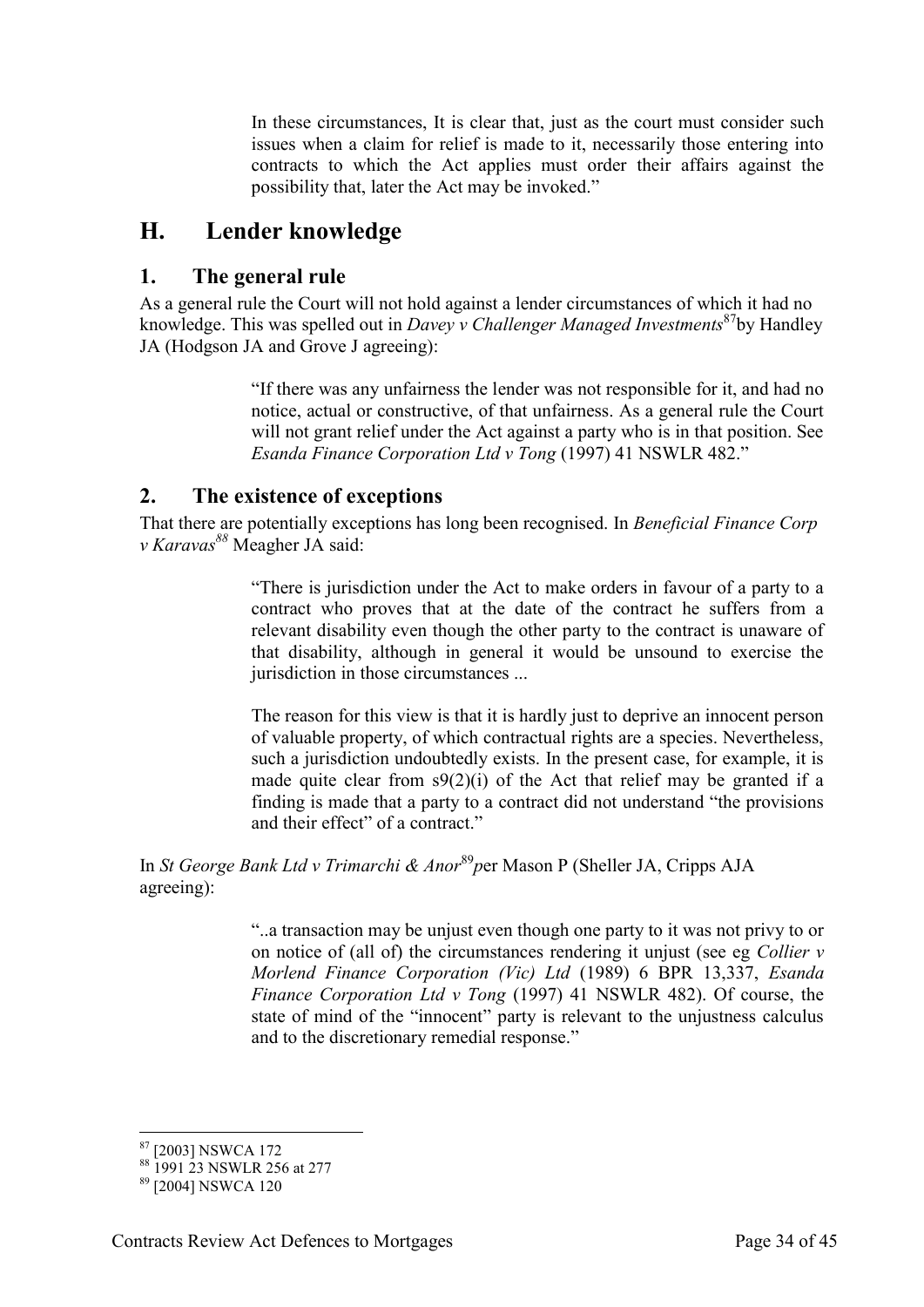# <span id="page-34-0"></span>**3. Constructive notice exception**

If the known circumstances are such that the lender ought to suspect something untoward then it can be held accountable. This occurred in Pasternacki v  $\text{Correv}^{90}$  with Hidden J finding:

> "I did find that the circumstances were such that they knew or should have known that Mrs Correy was under some emotional pressure from her son. However, I did not find that they understood Henry Correy's financial position and business prospects to be precarious. Rather, I found that they were ignorant of his situation and, in the circumstances, were put on enquiry."

The Court of Appeal agreed*<sup>91</sup>* holding per Stein JA:

"There was ample evidence to justify a conclusion that Mr Smith (and Mr Pasternacki) knew or ought to have known that the mortgage was improvident to Mrs Correy. They knew that she was an aged pensioner. They were aware of the extreme urgency of the matter so far as Henry was concerned. They knew that the respondent did not have the ability to repay the loan, unless she sold her home. They knew that she was under emotional pressure from her son. They knew nothing about Henry's capacity to repay the loan, because, as his Honour observed, nobody asked him. They were ignorant of his situation in circumstances which put them on inquiry."

In *Teachers Health Investments Pty Ltd v Wynne<sup>92</sup>* Beazley JA said (underlining added):

"In this case, the mortgage document itself was unexceptional. However, the respondent was cajoled and bullied into entering into the mortgage by the principal debtor. Whilst she understood the nature and effect of the mortgage she did not know, at the time she entered into it, that it was an improvident transaction. She had no knowledge of or advice as to the principal debtor's ability to service the loan … save for the false information he gave her that he could do so. … Although the appellant was not aware of the history of the relationship between the parties or of the principal debtor's conduct in obtaining the mortgage, it knew, or had the information in its possession to enable it to know, that this mortgage was sheer folly when looked at from the ability of the principal debtor to make the interest payments. The only part of the transaction which was not folly was the extent of the security. The appellant was well protected in this regard. In the circumstances, I am of the opinion that the contract was unjust within the meaning of the *Contracts Review Act* 1980."

The same theme was present in *Permanent Mortgages Pty Ltd v Michael Robert Cook and Karen Cook<sup>93</sup>*where Patten AJ held:

<sup>-</sup><sup>90</sup> [1999] NSWSC 119

 $91$ [2000] NSWCA 333

 $92$  (1996) NSW Conv R 55 – 785 at 56,033

<sup>&</sup>lt;sup>93</sup>[2006] NSWSC 1104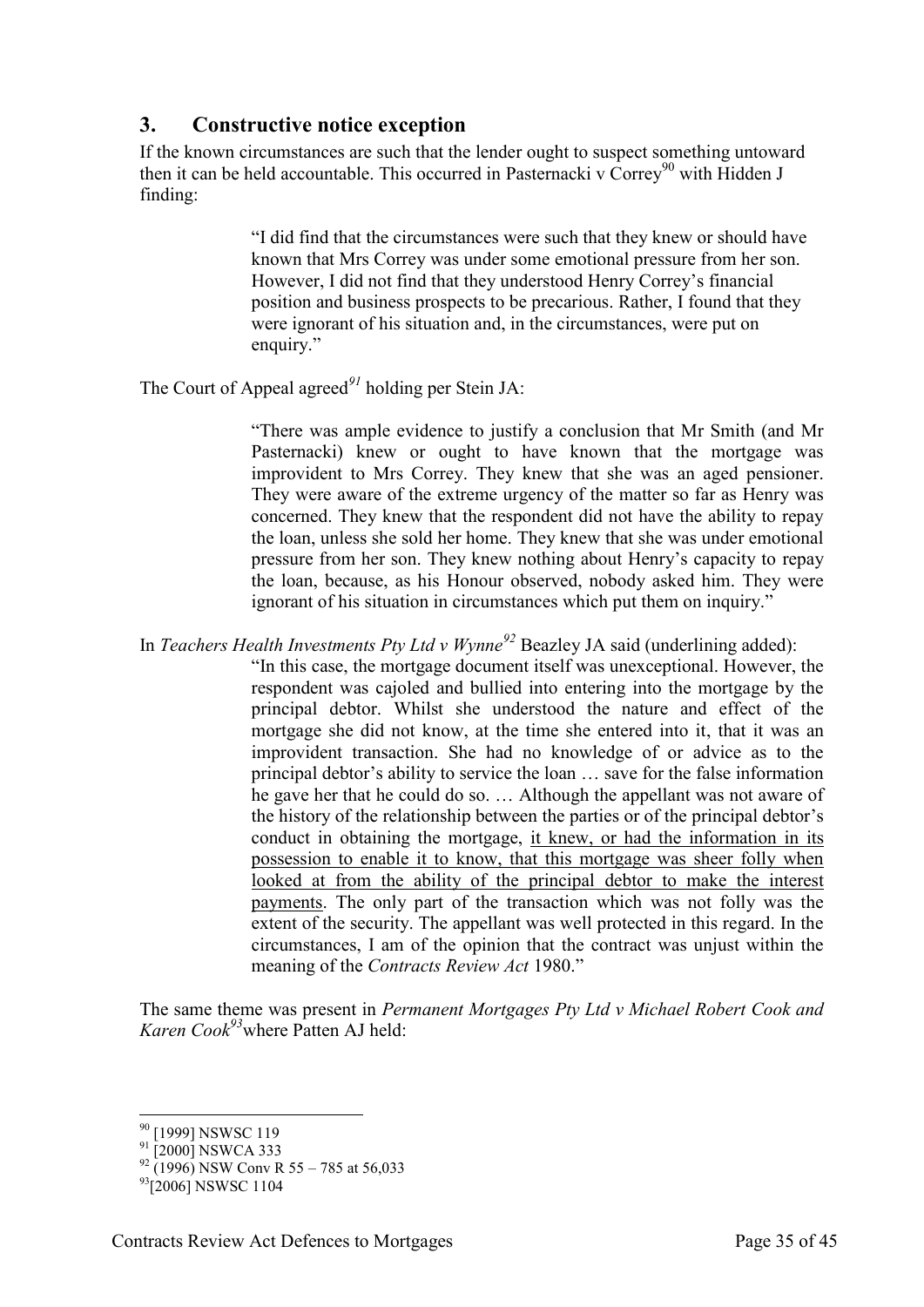"…the beneficial nature of the Code indicates that it was intended to protect the unsophisticated and meagrely educated, such as the Defendants, from their own foolishness. Given the means of the Defendants and their credit history, the Plaintiff, in my view, was aware, or would have been aware, had it made the most perfunctory of enquiries, that the Defendants were not capable of servicing the loan even at the lower rate of interest and could only satisfy their obligations by selling the mortgaged property"

### <span id="page-35-0"></span>**4. The Khoshaba exception**

In *Perpetual Trustee Company Limited v Albert and Rose Khoshaba<sup>94</sup>, the court held that* where the lender is engaged in *asset lending* it cannot be regarded as an innocent party (regardless of its ignorance of the circumstances which make the loan unjust from the mortgagor's point of view). Spigelman CJ holding:

> "In my opinion the Appellant cannot be regarded as an innocent party of the kind referred to in the authorities. Again I place particular reliance on the indifference of the Appellant and its representatives to the purpose of the loan, indicating that it was content to proceed on the basis enforcing the security."

Basten JA agreed noting:

"To engage in pure asset lending, namely to lend money without regard to the ability of the borrower to repay by instalments under the contract, in the knowledge that adequate security is available in the event of default, is to engage in a potentially fruitless enterprise, simply because there is no risk of loss. At least where the security is the sole residence of the borrower, there is a public interest in treating such contracts as unjust, at least in circumstances where the borrowers can be said to have demonstrated an inability reasonably to protect their own interests."

# <span id="page-35-1"></span>**I. Lender behavior**

#### <span id="page-35-2"></span>**1. The normal rule**

The general rule is that the lender must have done something unfair. In *West v AGC*  (Advances) Ltd & Ors<sup>95</sup> per McHugh JA (Hope JA agreeing):

> "Under this Act, a contract will not be unjust as against a party unless the contract or one of its provisions is the product of unfair conduct on his part either in the terms which he has imposed or in the means which he has employed to make the contract."

This was reaffirmed in *White v Illawarra Mutual Building Society Limited*<sup>96</sup>per Powell JA:

<sup>-</sup><sup>94</sup> [2006] NSWCA 41

 $^{95}$  (1986) 5 NSWLR 610

<sup>&</sup>lt;sup>96</sup> [2002] NSWCA 164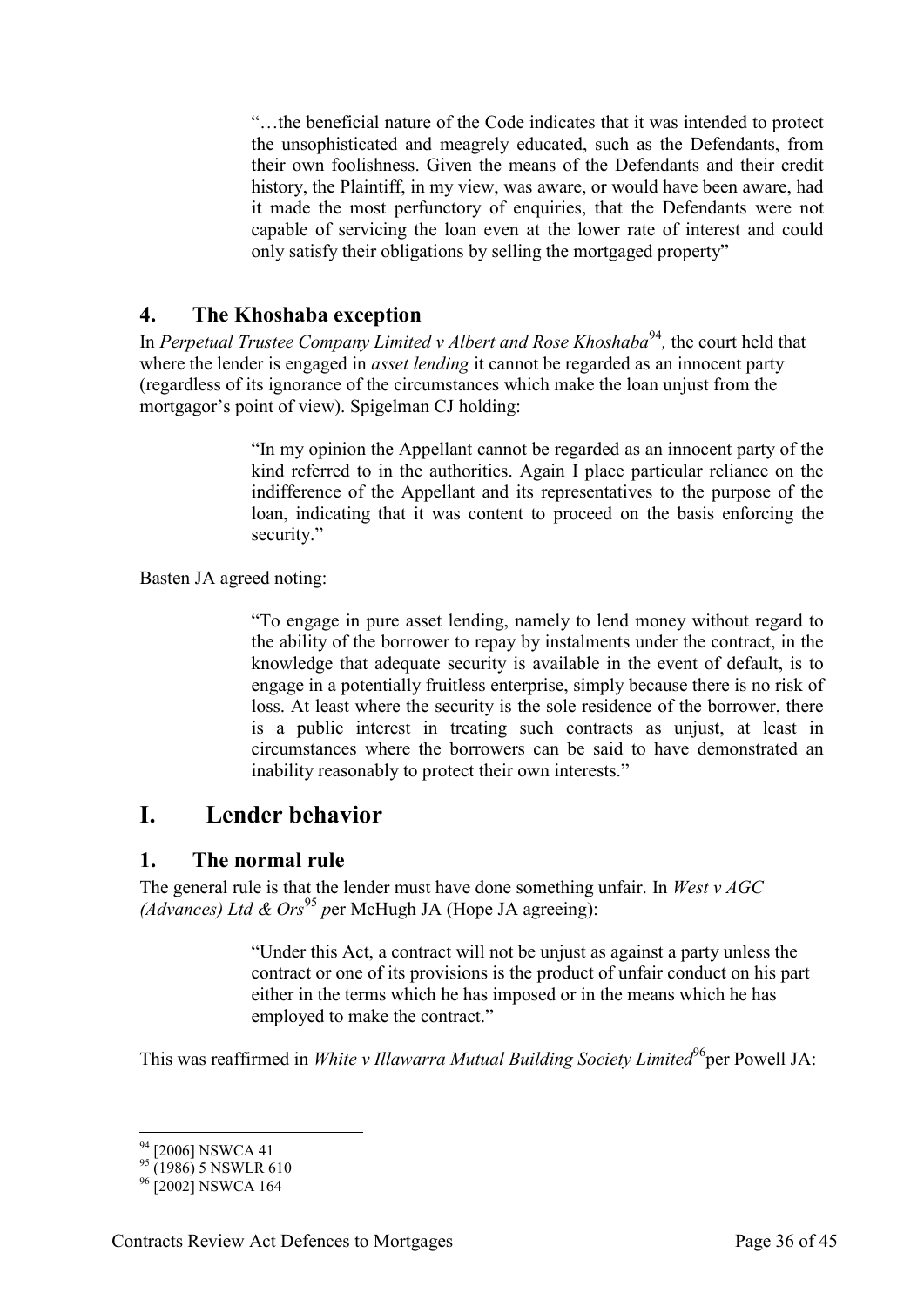"As a general rule, a contract will not be unjust as against a party unless the contract or one of its provisions is the product of unfair conduct on his part either in the terms which he has imposed or in the means which he has employed to make the contract (*West v. AGC (Advances) Ltd.* supra at  $622$ )."

The decision of Spigelman CJ *Perpetual Trustee Company Limited v Albert and Rose Khoshaba*<sup>97</sup> *,* contains a troubling paragraph:

> "Plainly, the conduct, whether by act or omission, of the party resisting a finding of unjustness under the Act is highly relevant, and will often be determinative. However, the scope of relevant circumstances is not confined to what the person resisting an order under s7(1) did or did not do and knew or ought to have known."

Taken in isolation this would seem to suggest that some loans will be set aside in circumstances where the lender was ignorant anything was amiss and did everything reasonably prudent to ensure everything was in order and did nothing culpable. However read in context it refers to the entirety of the circumstances which make the loan unjust. His Honour clearly maintains the requirement that the lender have done something culpable before relief will be ordered against it:

> "In my opinion the Appellant cannot be regarded as an innocent party of the kind referred to in the authorities. Again I place particular reliance on the indifference of the Appellant and its representatives to the purpose of the loan, indicating that it was content to proceed on the basis enforcing the security."

# <span id="page-36-0"></span>**2. Advising on the wisdom of the loan**

There seem to be no cases where the lender has actually advised on the wisdom of the loan but there are two authorities, one of them Court of Appeal, where the borrowers have been simpletons and the lenders were the only parties with the capability to determine the wisdom of the venture, and the borrowers reposed trust in the lender's decision to lend.

*Elders Rural Financial v Smith<sup>98</sup>*per Handley JA said (at 309):

"… it [*Elders*] was closely and directly involved in the compilation of the financial projections which were crucial to the decision to lend. To its knowledge it was the only party who ever evaluated those projections, or was in a position to do so."

A similar conclusion was reached in another farmer case, *Kyabram Property Investments Pty Ltd and Anor v Murray and Anor*<sup>99</sup>where Shaw J held:

> "I conclude on the basis of the whole of the evidence that the defendants were under an element of real and tangible disadvantage in making a

<sup>-</sup><sup>97</sup> [2006] NSWCA 41

 $^{98}$  (1996) 41 NSWLR 296

<sup>&</sup>lt;sup>99</sup> [2004] NSWSC 298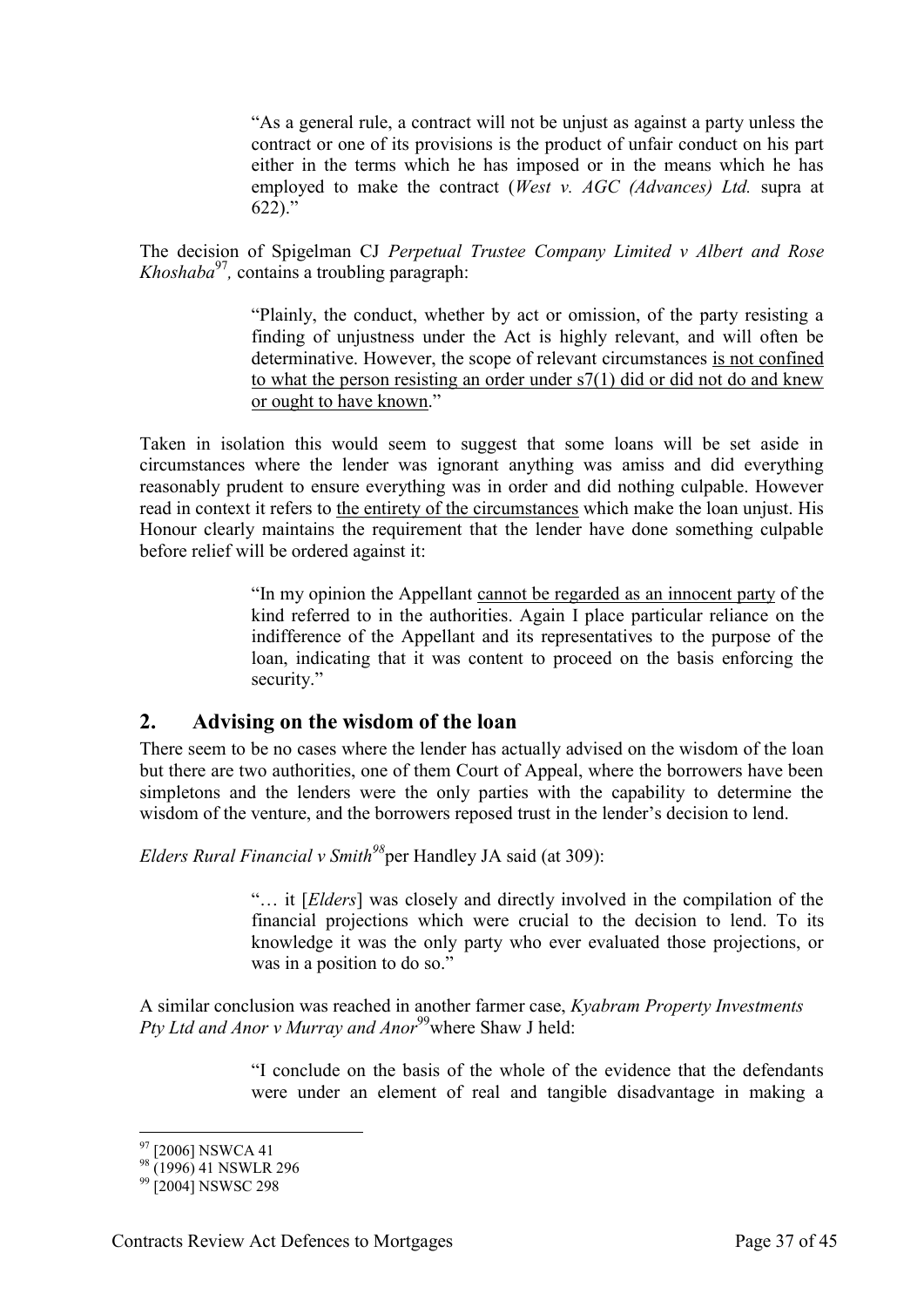judgment as to what was in their own best interests. Not only did they lack the requisite financial expertise but also lacked relevant documentation that would have indicated the likely trading results of this property. I have not overlooked that fact that it was proposed to grow a different class of crops in reliance upon the irrigation of the property.

I conclude that the lender failed to adequately analyse the past financial data and the projections of the future. Yet it was in a far better position to do so than the defendants. I find that the plaintiffs entered into arrangements that, at a practical level and having regard to objective considerations, were not capable of fulfilment. Warning bells should have been ringing. The plaintiffs were adequately protected in the sense that they had adequate security to facilitate the repayment of the loans if the properties had to be sold but the defendants were vulnerable.

Whilst the law cannot protect all of those entering into commercial transactions from foolishness, as I have indicated, in my opinion there are sufficient special circumstances in the present case so as to allow and require a declaration that the agreements entered into between the plaintiffs and the defendants were obtained in circumstances of unfairness and unconscionability, and that they should, so far as the agreements relate to the West Garawan property, be set aside subject to the observations I now make about interest."

# <span id="page-37-0"></span>**3. Departing from prudent lending practice**

A departure from prudent lending practice can either substantively (in the case of *Conley* see below) or procedurally (in the case of *Khoshaba* see below) make the mortgage unjust.

In *Conley v Commonwealth Bank of Australia*<sup>100</sup> Heydon JA held:

"As the Master said, a breach of lending guidelines by itself would not bring the matter within the *Contracts Review Act*. But the existence of lending guidelines for home loan applications, many no doubt secured by first mortgage, suggests that there was a level beyond which, as the plaintiff bank's experience had taught it, it was not prudent to lend. In oral argument the plaintiff bank accepted that there might be such experience, but would not make any admissions on the subject. Mr McBurnie in effect agreed that the home loan application 30% guideline applied to gross income. Hence it would have been correspondingly higher where net income was concerned. The defendant's income was at no stage large. Whether the matter is looked at in gross or net terms, and whether the matter is looked at in terms of a surplus after allowing for all other outgoings or not, the quantum of the loans was very high from April 1991 on."

Spigelman CJ in *Perpetual Trustee Company Limited v Albert and Rose Khoshaba*<sup>101</sup> said: "… departure from the guidelines …[is] a relevant consideration in the determination of 'justness' …[but] such departure …[is] not, of itself,

<sup>100</sup> [2000] NSWCA 101

 $101$  [2006] NSWCA 41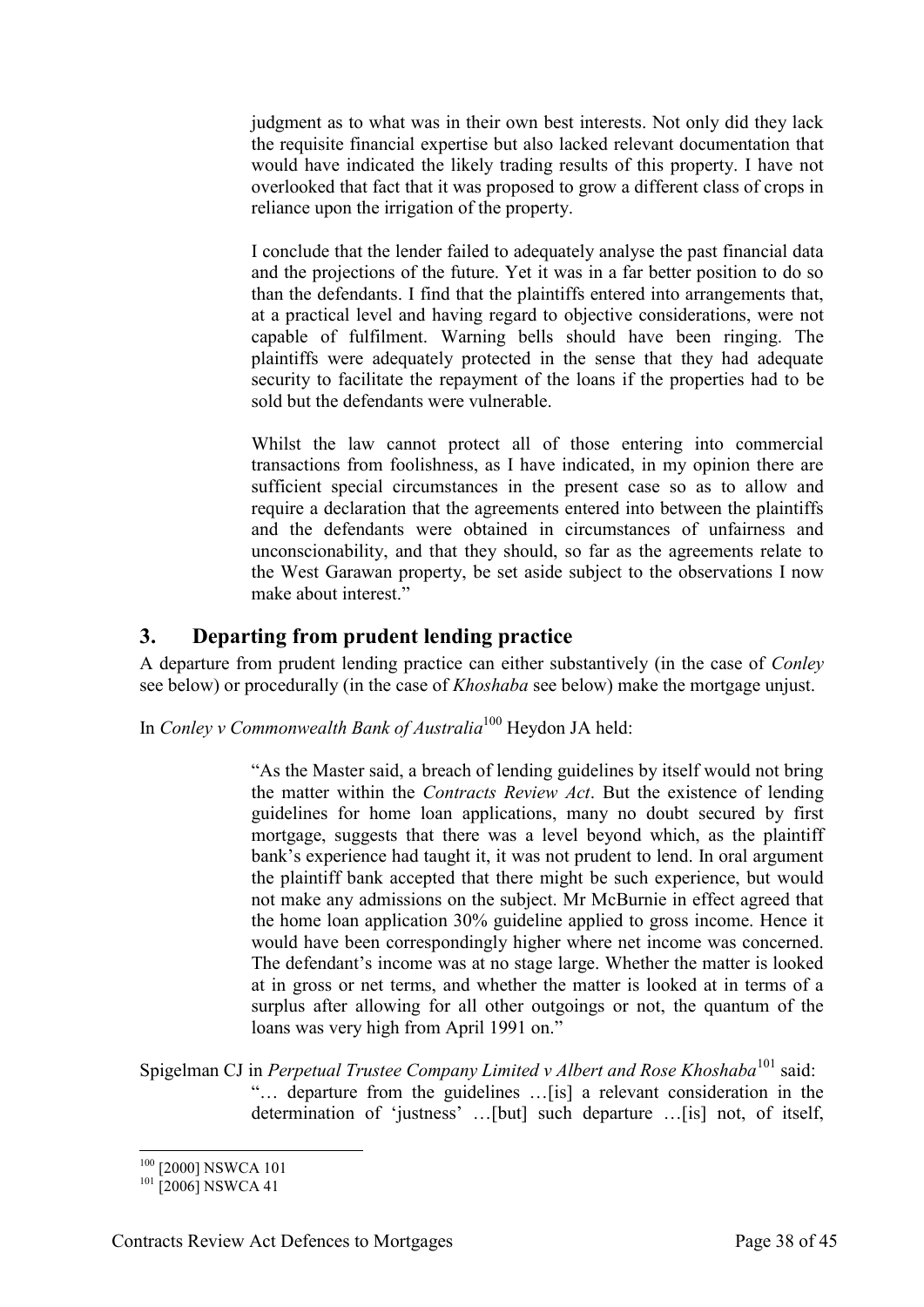entitled to significant, let alone determinative weight… at least in a case where the departure from the guidelines is not evidence of departure from prudent lending practice."

His Honour went on to find that a failure to enquire after the purpose of the loan was such a departure and entitled the borrower's to have the loan set aside.

#### <span id="page-38-0"></span>**4. Asset lending**

Asset lending has been objectionable for some time as the following chain of cases makes clear. Asset lending alone is not enough it must be to someone suffering under a special disability, asset lending to a property developer remains unobjectionable.

In *Teachers Health Investments Pty Ltd v Wynne*<sup>102</sup> Beazley JA held (underlining added):

"Although the appellant was not aware of the history of the relationship between the parties or of the principal debtor's conduct in obtaining the mortgage, it knew, or had the information in its possession to enable it to know, that this mortgage was sheer folly when looked at from the ability of the principal debtor to make the interest payments. The only part of the transaction which was not folly was the extent of the security. The appellant was well protected in this regard. In the circumstances, I am of the opinion that the contract was unjust within the meaning of the *Contracts Review Act 1980*."

In *Pasternacki v Correy<sup>103</sup>*Stein JA said (underlining added):

"Indeed, one likely scenario is that …[the lender] deliberately chose not to ask Henry any questions about his business affairs and his financial ability to repay the loan because of the answers which he might receive. The …[lender was] concerned only to have adequate real estate as security. Over and above that, the evidence… made it plain that they were unconcerned."

In *Elkofairi v Permanent Trustee Co Ltd*<sup>104</sup>per Beazley JA (Santow JA and Campbell AJA agreeing) the court held (underlining added):

> "This case does not fit neatly into either of the factual scenarios presented in *West* and in *Smith*. However, it is characterised by two significant features. First, it was a substantial loan, security for which was the appellant's only asset – her interest in the property. The debt to asset ratio was almost 75%. Secondly, the respondent knew that the appellant had no income nor other assets. None was disclosed on the loan application. The only confirmation the respondent had that the payments under the loan would be met was the series of letters from the accountant, which only related to Mr Elkofairi, and which contained no particulars of Mr Elkofairi's income and included a disclaimer "as to the accuracy of the information" provided. The

<sup>-</sup><sup>102</sup> (1996) NSW Con R 55-785

<sup>&</sup>lt;sup>103</sup> [2000] NSWCA 333

<sup>&</sup>lt;sup>104</sup> [2002] NSWCA 413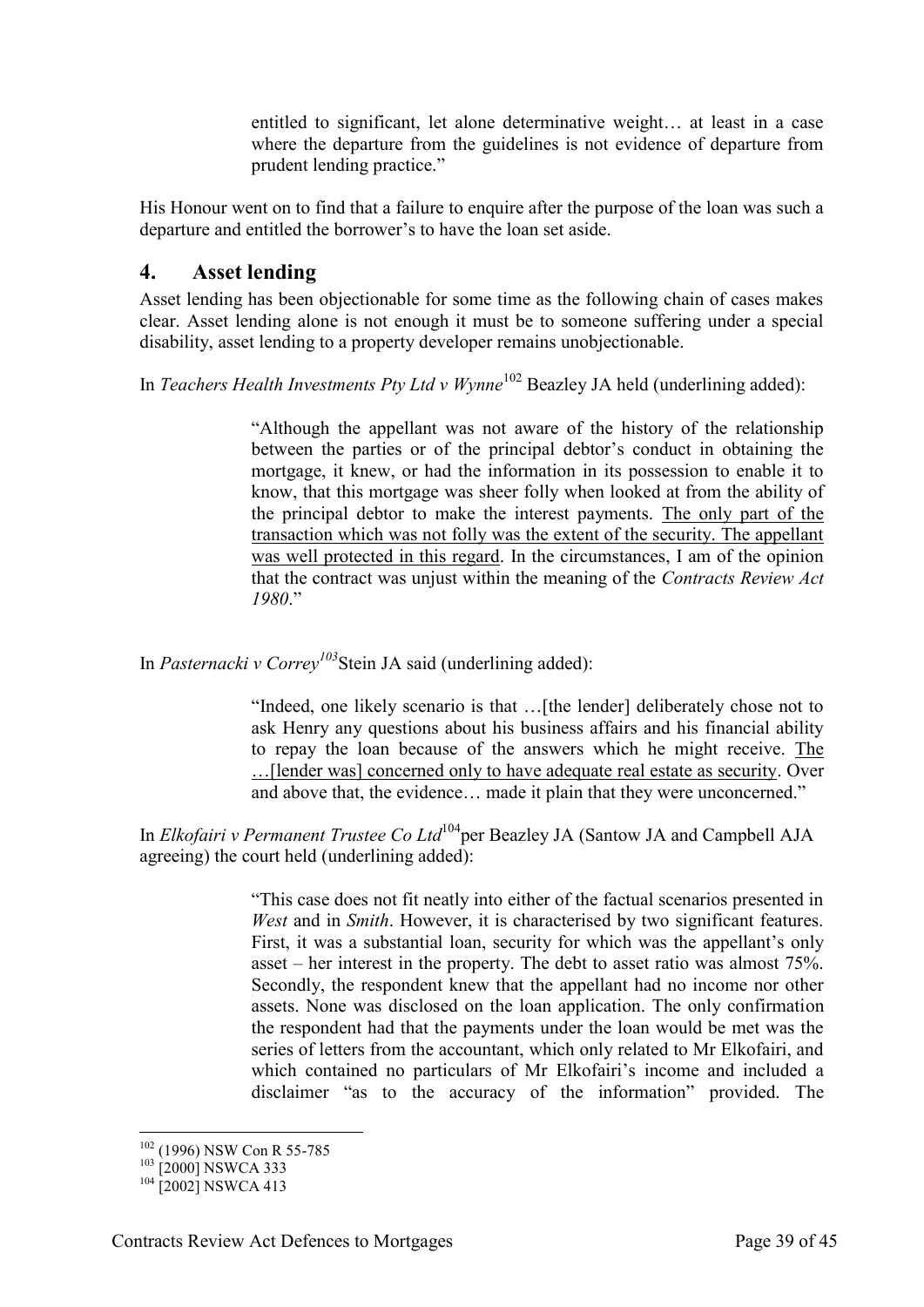consequence was, as submitted by the respondent's counsel, that the respondent was content to lend on the value of the security only. In my opinion, these factors taken in consideration with the matters to which I have referred in para 53, are sufficient to make the contract unjust in the circumstances in which it was made."

In *Permanent Trustee Australia Limited & 1 Or v Mary Gusevski & 1 Or* <sup>105</sup> Newman AJ held (underlining added):

> "There are of course here marked differences between the situation which pertained to Mrs Elkofairi and the present first defendant. Most important to these distinctions is the fact that the first defendant here speaks English as her native language and indeed obtained her Higher School Certificate. Not only that, she had worked for an insurance company as a pay clerk. Not only that, as I have found, the provisions of the mortgage and her responsibilities under the loan were explained to her by Mr Joukadour. Thus it is that the question of whether the first defendant is entitled to relief pursuant to the Contracts Review Act 1980 turns upon the failure of Mr Thomas, on behalf of the plaintiffs', to properly investigate the first defendant's financial situation at the time when the loan was approved. There being, in my view, nothing unfair in the terms of either the loan agreement or the mortgage conditions the question is whether there has been, to use McHugh JA's description in West's case, a procedural injustice in this case.

> In making this determination it is important to bear in mind that, like Mrs Elkofairi's situation, the second plaintiff was prepared to lend on the value of the security only in this case."

In *Perpetual Trustee Company Limited v Albert and Rose Khoshaba*<sup>106</sup> Spigelman CJ held (underlining added):

> "On the information actually available to the Appellant, a husband and wife – one with a \$43,000 per annum income and the other a pensioner – borrowed \$120,000 for, as far as the Appellant cared to know, immediate expenditure. Enforcing a security against the personal residence of such borrowers should not be treated as if it were the first resort. That is what, on paper, the Appellant can be described as having done.

> This conclusion is reinforced by the Appellant's concomitant failure to verify or follow up, in the way identified by Rolfe DCJ, other details in the loan application. I do not suggest that the matter can be approached, as his Honour appeared to do, on the basis that the Appellant should be fixed with the knowledge it would or may have acquired if the Guidelines had been observed. However, the other failures, such as not verifying employment and income and not ensuring documents were properly executed, reinforce the conclusion that the Appellant was prepared to act on the basis of adequate security alone.

<sup>-</sup><sup>105</sup> [2005] NSWSC 1281

 $106$  [2006] NSWCA 41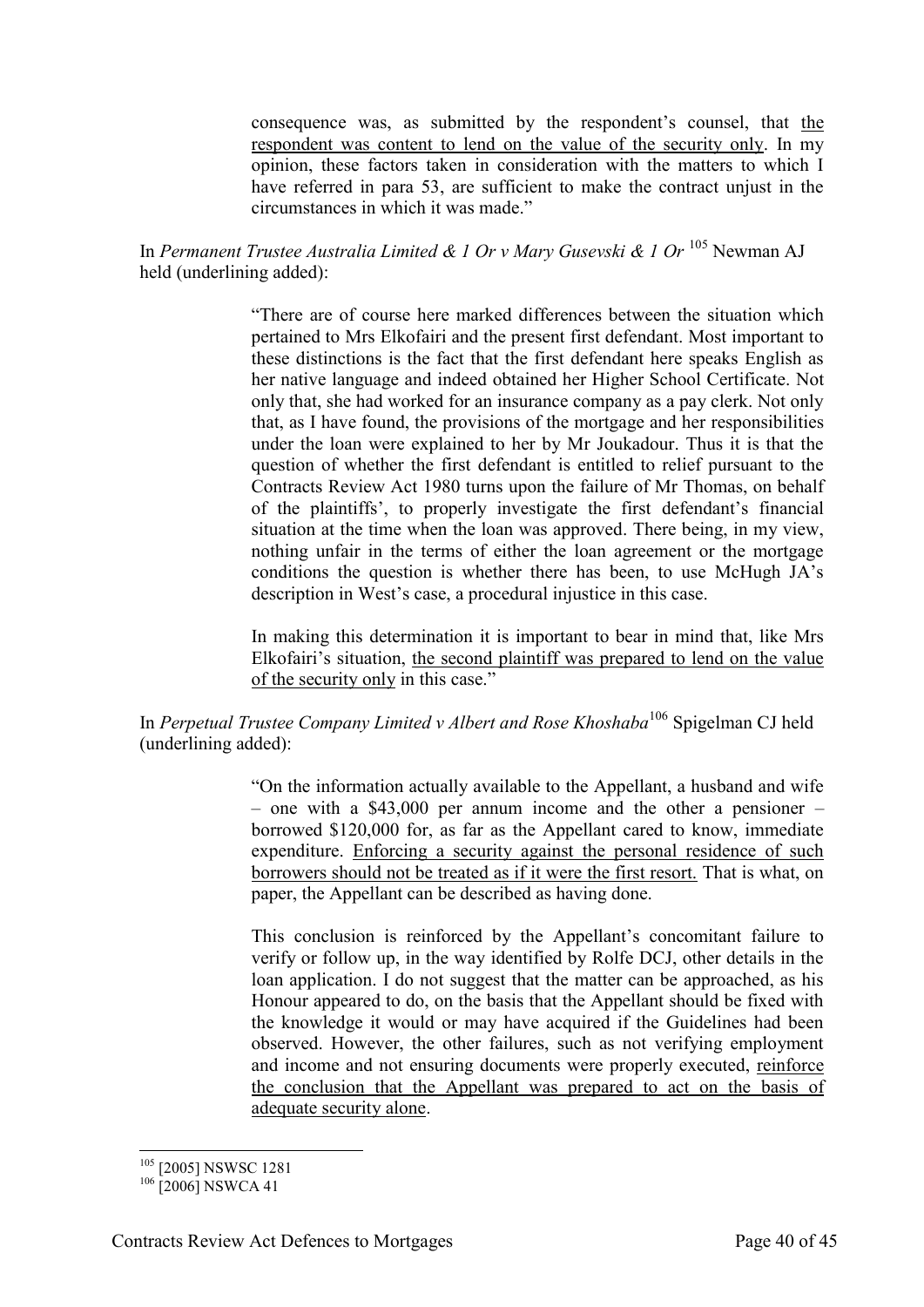Where the security is the family home of a low income earner and a pensioner, this posture on the part of a lender is entitled to significant weight against the lender in the determination of unjustness."

In *Perpetual Trustee Company Limited v Albert and Rose Khoshaba*<sup>107</sup> Basten JA held (underlining added):

> "To engage in pure asset lending, namely to lend money without regard to the ability of the borrower to repay by instalments under the contract, in the knowledge that adequate security is available in the event of default, is to engage in a potentially fruitless enterprise, simply because there is no risk of loss. At least where the security is the sole residence of the borrower, there is a public interest in treating such contracts as unjust, at least in circumstances where the borrowers can be said to have demonstrated an inability reasonably to protect their own interests."

#### <span id="page-40-0"></span>**5. Ignorance of the loan purpose**

The ignorance of the purpose of the loan was focused upon in *Khoshaba's* case. As of and by itself it is not significant, rather it tends to show that the lender was engaged in pure asset lending. One can imagine therefore a case where the profit and loss figures of the mortgagor are carefully scrutinised to ensure the loan is affordable but the loan purpose is not enquired after – not being an example of asset lending it would not be unjust. In *Perpetual Trustee Company Limited v Albert and Rose Khoshaba*<sup>108</sup> Spigelman CJ held:

> "In my opinion, the purpose for which a loan is advanced is a relevant circumstance. This is confirmed by s9(2)(l) which includes, amongst the matters to which a court shall have regard in determining whether a contract is unjust: "The commercial or other setting, *purpose* and effect of the contract<sup>"</sup>

> The purpose of a loan is a concern of a lender, because it is usually a material consideration in determining whether the particular lender is able to service and repay the loan. The Appellant's own Guidelines confirm the relevance of this matter, both in identifying the requirement that the purpose be specified and in the structure of the Guidelines themselves. In detail not necessary to be set out, the Guidelines specify quite distinct criteria, including different maximum amounts of loans, for different kinds of purposes to which the loans will be applied."

Later His Honour noted:

"The conflicting considerations are finely balanced. Had the Appellant or its representatives made any inquiries about the purpose of the loan I would have allowed the appeal. I do not mean to suggest that the Appellant had to determine that the proposed investment was reasonable and capable of servicing the loan. It is the indifference, suggesting that the Appellant was

<sup>107</sup> [2006] NSWCA 41

<sup>&</sup>lt;sup>108</sup> [2006] NSWCA 41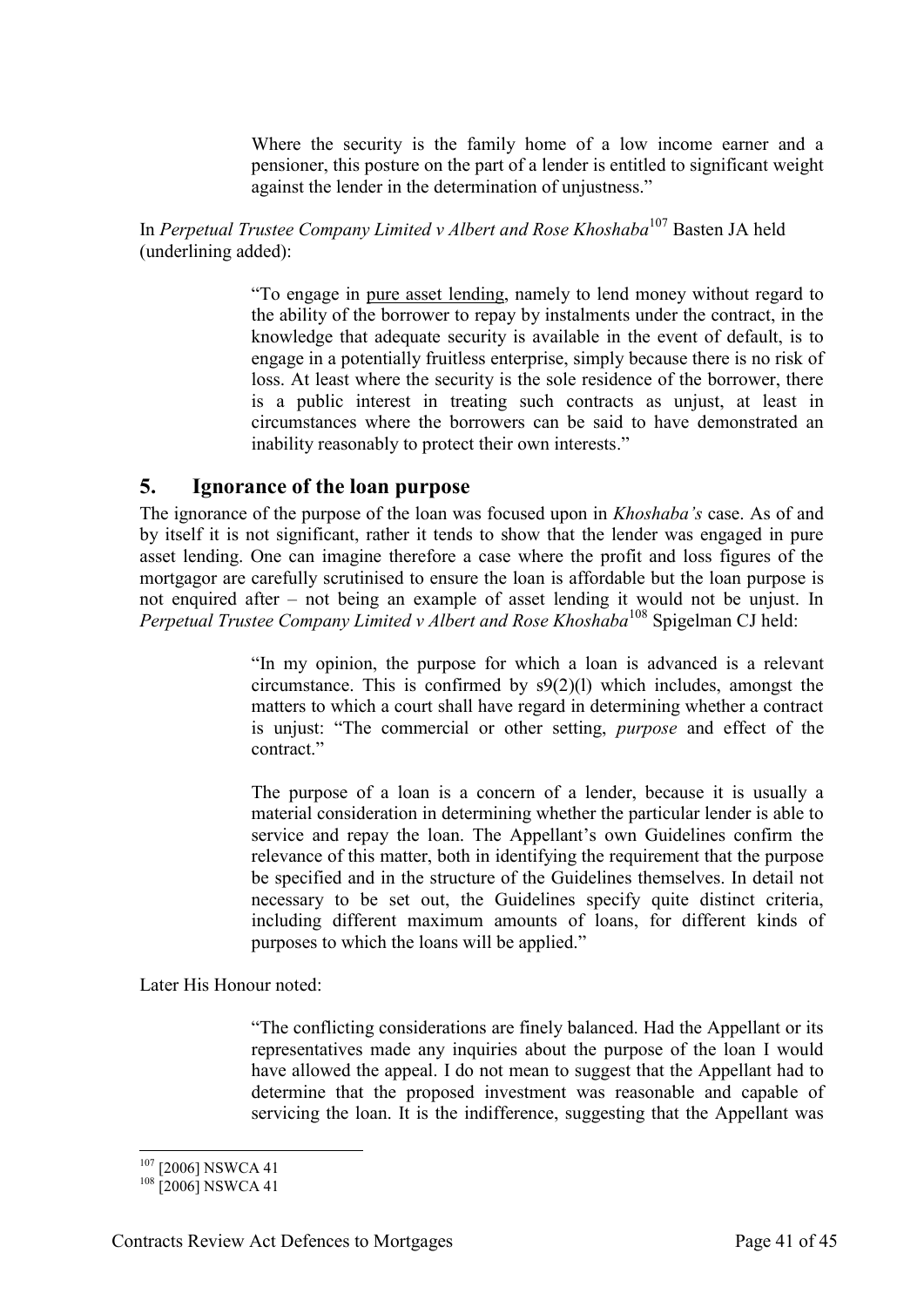content to proceed on the basis of enforcing the security, which I find determinative."

# <span id="page-41-0"></span>**J. Determining relief**

# <span id="page-41-1"></span>**1. General principles**

In *Esanda Finance Corporation Ltd v Tong*<sup>109</sup> Handley JA observed:

"Section 7 gives the Court powers to grant civil remedies to remove unjust. These powers are neither penal nor disciplinary, and should not be exercised for such purposes. Once injustice to the weaker party has been remedied, the Court should not further interfere with the rights of the parties. Interference beyond that point will cause injustice to the other party, and is not authorised by the section. This question was considered in SH Lock (Australia) Ltd v Kennedy (1988) 12 NSWLR 482 at 487, where Samuels JA said:

> If the Court were now to vary the contract of guarantee by reducing the amount of the respondent's liability it would not be relieving the respondent from the consequences of injustice, but punishing the appellant for having brought about an injustice … I do not consider that this would be an authorised use of the powers which the Act provides: see the opening words of s 7(1).

Similarly, Priestley JA said (at 492, 493-494):

… Once the Court finds a contract unjust … it is faced with the next and quite separate task, for which the Act provides less guidance: the relief the court is empowered to give is, if it considers it just to do so, to make appropriate orders "for the purpose of avoiding as far as practicable an unjust consequence or result". As I understand s  $7(1)$ , wide though the court's powers are to find a contract unjust, the remedies it may grant in respect of such injustice are strictly limited to avoiding an unjust consequence or result of the unjust contract …"

Where the money has gone to a third party the court's general reaction is to set aside the whole loan. In *Pasternacki v Correy*<sup>110</sup>Justice Hidden J gave a separate decision on relief and his findings were not overruled on appeal:

> "The plaintiffs contend that I should do no more than defer enforcement of the mortgage during Mrs Correy's lifetime, so that she might continue to occupy the home. This is a course which was taken in a number of cases: *Melverton v Commonwealth Development Bank of Australia* (1989) NSW Conv R 55-484, *National Australia Bank Ltd v Hall* (supra), *Reisch v Commonwealth Bank of Australia* (Simos J, unreported, 13 March 1998). That course, it was submitted, would be an adequate remedy and would

<sup>-</sup><sup>109</sup> (1996-1997) 41 NSWLLR 482 at 489

<sup>&</sup>lt;sup>110</sup> [1999] NSWSC 119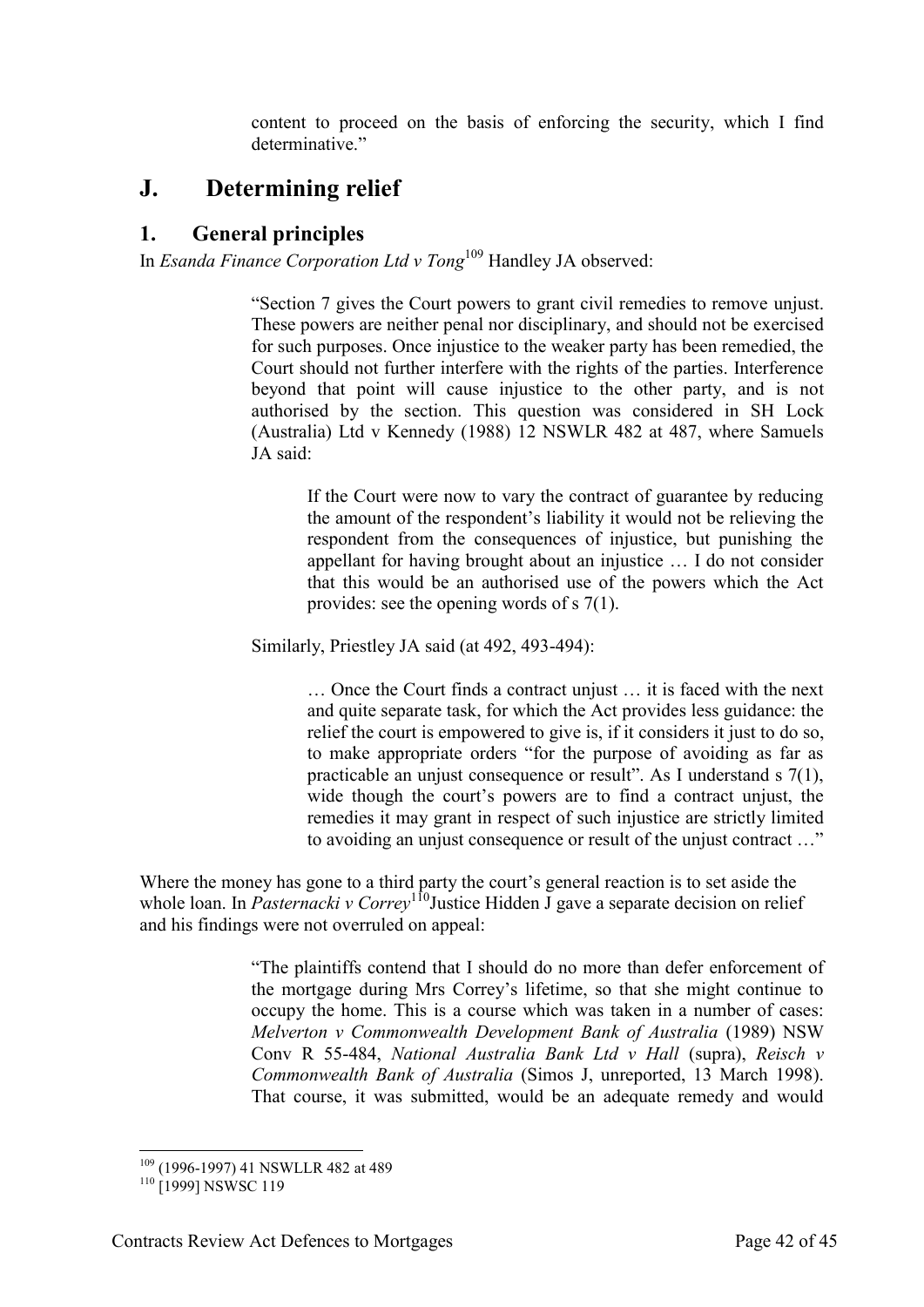have the added benefit of ensuring that Henry Correy himself could not inherit the property.

For Mrs Correy, it was argued that the mortgage should be set aside. Simply to allow her to occupy the home during her lifetime would deprive her of the ability to realise her asset, which she might need to do in later life. Her counsel pointed out that there is no evidence of her testamentary intentions and, in any event, the order proposed by the plaintiffs would disinherit her other son, Carlo, who is innocent of any wrongdoing.

I have not found this question easy to resolve. For the reasons I have given, the behaviour of Mr Smith in this transaction could fairly be described as reckless, but the power to grant relief under the Act must not be used in a penal or disciplinary manner: *Esanda Finance Corporation Ltd v Tong* (1997) 41 NSWLR 482 per Handley JA at 489. Counsel advanced the two options which I have outlined, and no intermediate course was suggested in argument. I was initially attracted to the plaintiffs' proposal but, upon reflection, I do not believe that that is the appropriate course… the plaintiffs' proposal would effectively deprive Mrs Correy of her only asset and, in reality, she would have no redress against anyone.

I have come to the conclusion that Mrs Correy is entitled to the relief which she seeks, whereby her home is freed of the encumbrance upon it and she is relieved of her personal liability under the mortgage. The mortgage should be set aside and such ancillary orders should be made as are necessary."

#### <span id="page-42-0"></span>**2. Borrower must repay benefit**

Where the borrower has obtained a benefit from the loan (as opposed to a third party absconding with all of it) the court will require the borrower to repay that benefit. For example in *State Bank of NSW v Hibbert*<sup>111</sup> Bryson J held (underlining added):

> "In my judgment the court should grant Mrs Groom relief under the Contracts Review Act against the mortgage over her interest in the house and against her personal liability as a guarantor, and should refuse to enforce any of the provisions of the mortgage against Mrs Groom and against her interest in the house, and should make an order under para  $7(1)(d)$  requiring the execution of an instrument which varies the mortgage so as to release her interest from the Bank's security and terminates her personal obligations. This order should be made on terms that she pays to the Bank the sum of \$7962.81."

In the case of *Permanent Mortgages Pty Ltd v Michael Robert Cook and Karen Cook<sup>112</sup>* which caused a big stir at the time (and was reported of the front page of the Financial Review) the benefit received by the mortgagors meant the value of the successful Contracts Review Act defence was puny, per Patten J (underlining added):

<sup>-</sup><sup>111</sup> [2000] NSWSC 628

 $112$ [2006] NSWSC 1104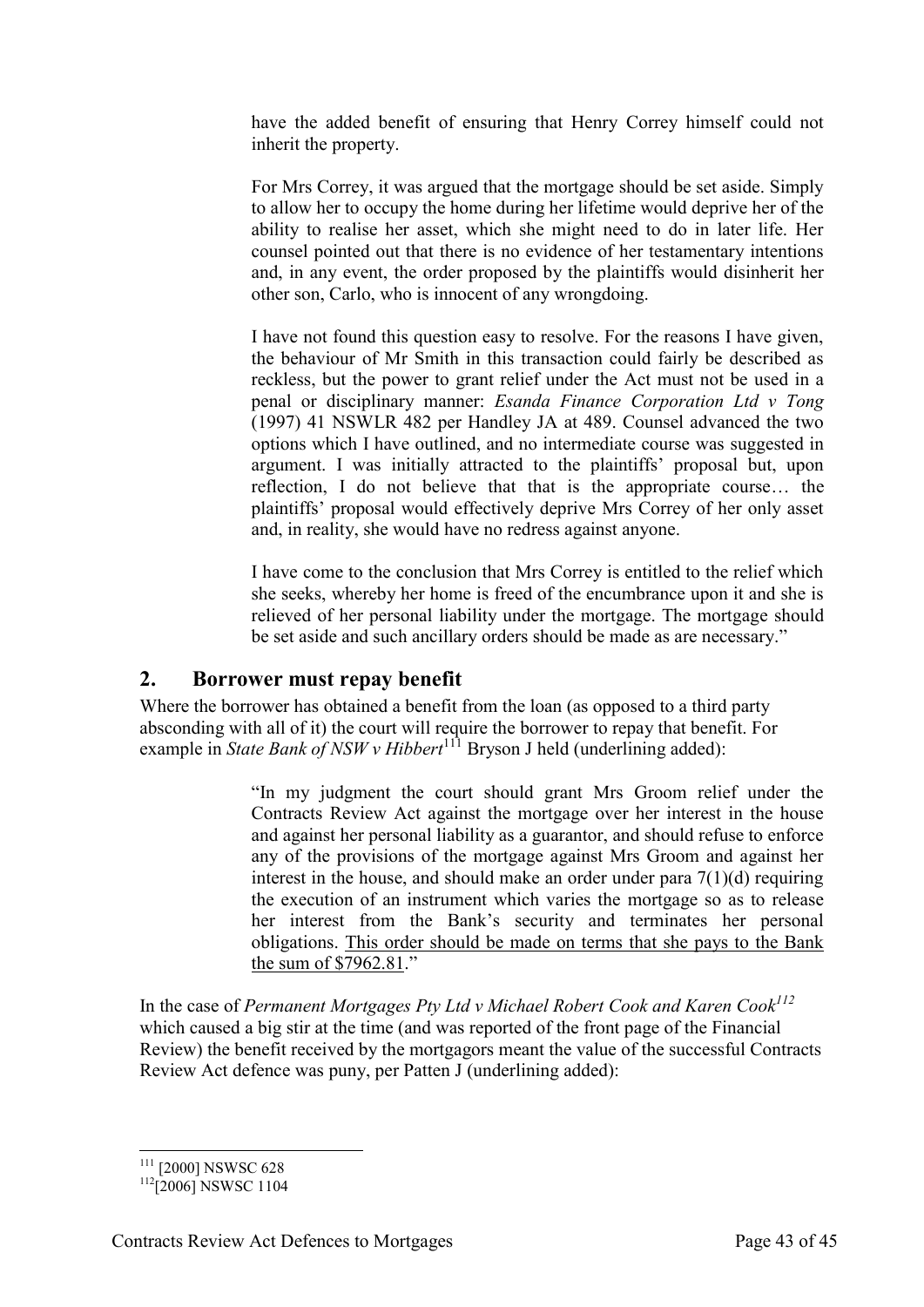"Consistently with what I have said, I think the Defendants should, so far as possible, be returned to the position they were in as at April 2003. To that end, they should, in my opinion, be relieved of the costs and expenses incurred in respect of the credit provided by the Plaintiff and the principal should be reduced to the sum which was actually applied for their benefit, namely, the discharge of their outstanding debts. On that basis, seemingly, I should relieve the Defendants of the obligation to pay to the Plaintiff such portion of the principal secured by the subject mortgage or payable under the Credit Contract as is represented by items 8, 9, 10 and 13, totalling \$13,627.50, listed in paragraph 36 above. I would also relieve the Defendants from payment of interest at a rate exceeding simple interest of 8.8% pa, and of any obligation to pay the Plaintiff's costs and expenses following default. It is not appropriate, in my opinion, to set aside the mortgage as this would result in the Defendants obtaining a benefit from the transaction they seek to impugn and would result in injustice to the Plaintiff."

### <span id="page-43-0"></span>**3. Allowance for discharged mortgages**

Consistent with the above principal if the unjust mortgage refinanced a just mortgage then credit must be given for the amount of the payout figure on the old mortgage plus interest. If only half the mortgage is unjust (for example a wife's half) then an adjustment should be made accordingly. In *Elkofairi v Permanent Trustee Co Ltd*<sup>113</sup>per Beazley JA (Santow JA) and Campbell AJA agreeing) the court held:

> "In my opinion, credit should be given in respect of the St George mortgage. That mortgage has not been impugned and the ANZ mortgage must therefore be taken to have been subsumed by it. However, the appellant's interest should not to be taken to be the equivalent of a 100% interest in the relevant benefit. Conceptually, her interest is in one half of the benefit, as it derives from her interest as joint tenant with Mr Elkofairi in the Castle Hill property. That she is 100% liable under that encumbrance is not to the point. If the jointure were severed, her position vis a vis her husband, as the respondent must be taken to know, is effectively a half interest. That, therefore, is the benefit which she must bring to account, so as to discharge her, but not her husband, from the mortgage. That sum should bear interest. I accept that a rate of 7.5% should be applied."

#### <span id="page-43-1"></span>**4. Interest adjustment**

In some cases where the mortgage is found to be unjust it is not set aside in its entirety but is instead re-written. There is a trend in cases where the interest rate is especially high for the court to require the principal to repaid but to reduce the interest rate to a much lower level. For example in *Cash King v Satchithanantham<sup>114</sup>* Bell J after finding the loan was unjust held:

> "Mrs Satchithanantham, by her amended cross-claim in each proceeding seeks that the mortgage and the loan which it secured, be set aside pursuant to the powers conferred under s 7 of the CRA. I am not of the opinion that it

<sup>-</sup><sup>113</sup> [2002] NSWCA 413

<sup>&</sup>lt;sup>114</sup> [2006] NSWSC 1303